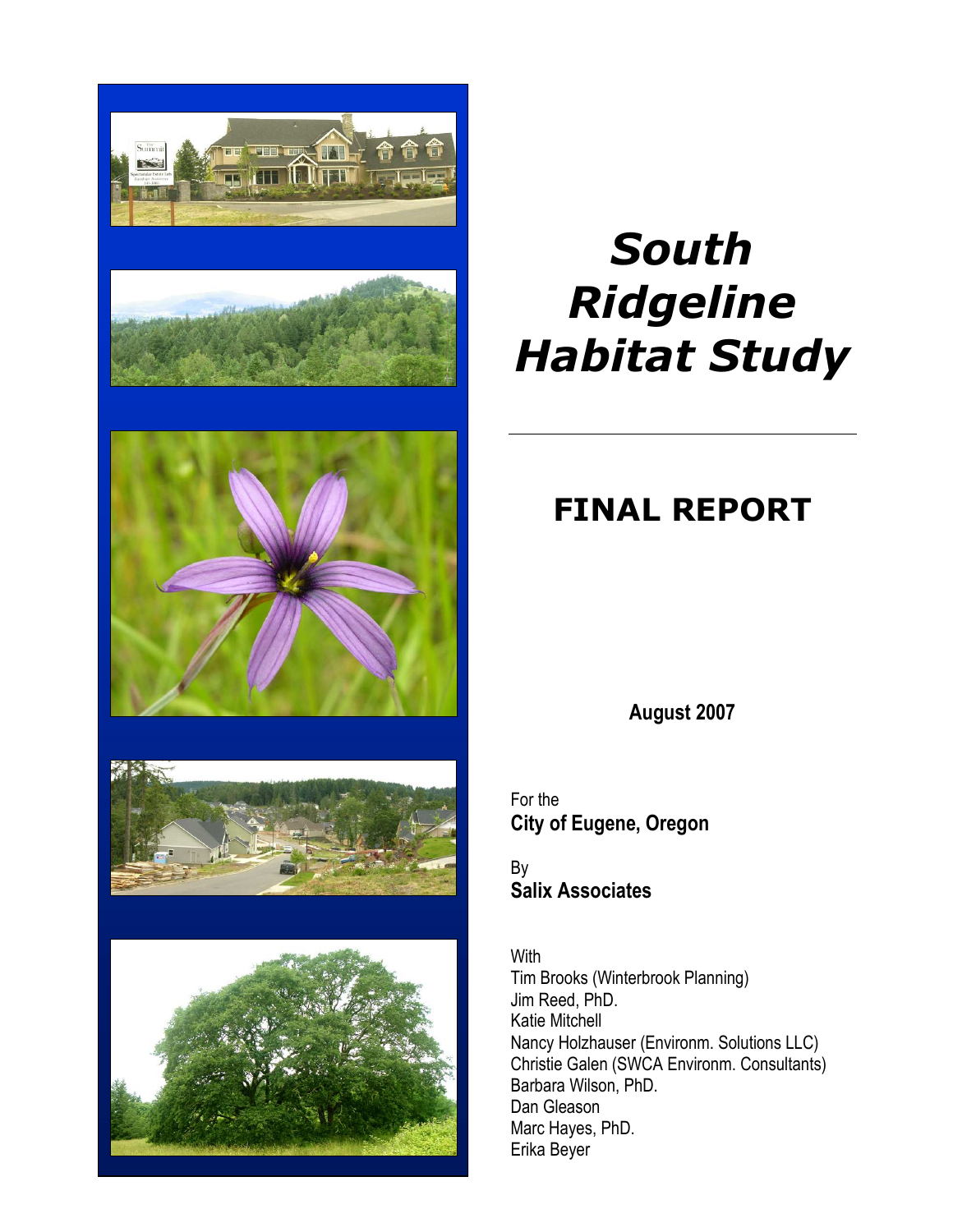## South Ridgeline Habitat Study Final Report August 2007

| 5.15 Uncommon and Rare Species Documentation and Habitat Suitability 39 |  |
|-------------------------------------------------------------------------|--|
|                                                                         |  |
|                                                                         |  |
|                                                                         |  |
|                                                                         |  |
|                                                                         |  |
|                                                                         |  |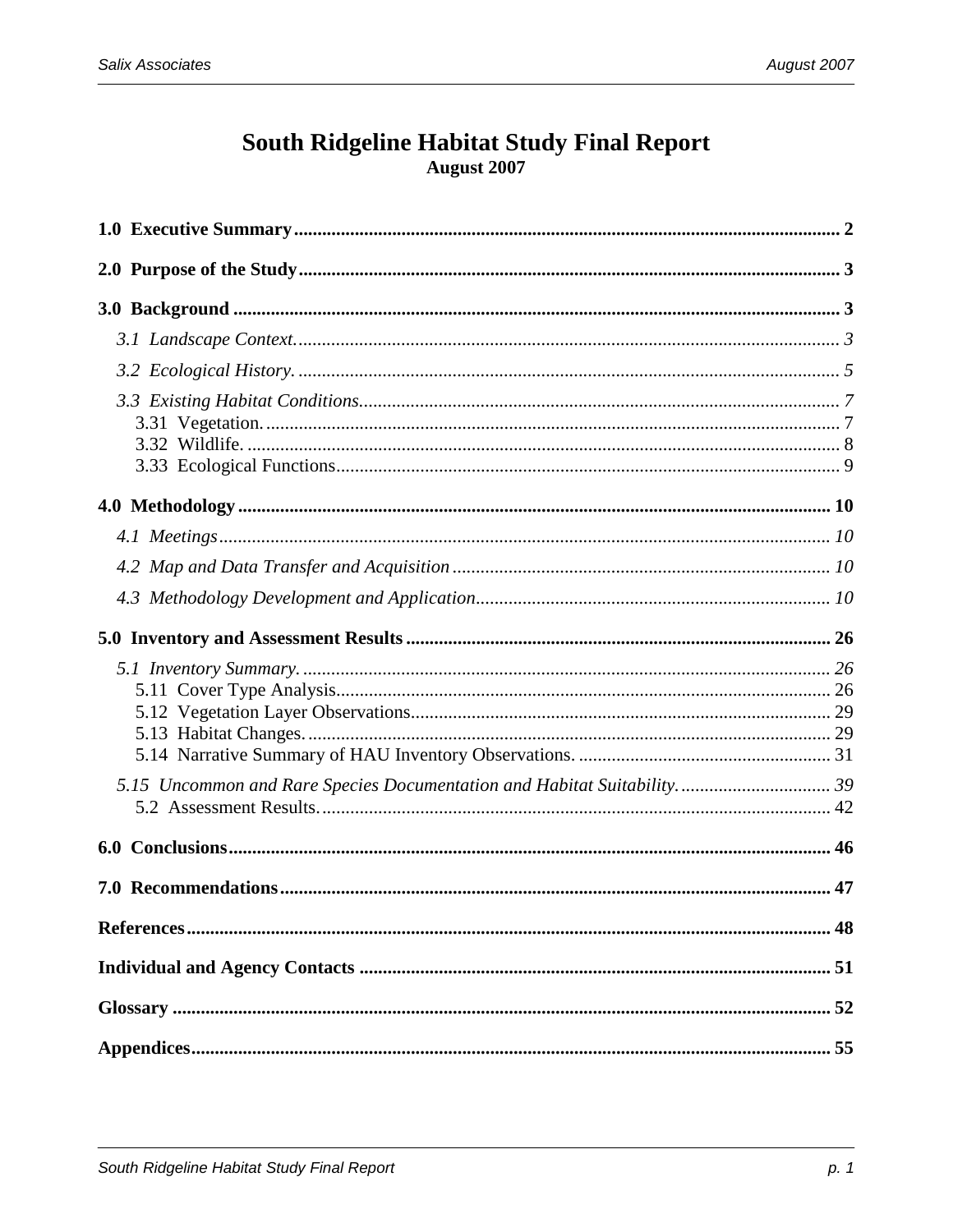#### **List of Tables and Figures**

#### **TABLES**

| Table 1. Acreage of 1851 vs. 1936-44 vs. 2006 inventoried habitats within the SRHS area.            |
|-----------------------------------------------------------------------------------------------------|
| Table 2. Common native vascular and invasive, exotic vascular plant species of the SRHS area by     |
|                                                                                                     |
| Table 3. Examples of common native and exotic wildlife of the SRHS area by category.  8             |
| Table 4. Original number of parcels, and acreage of original SRHS study area 11                     |
| Table 5. Potentially-occurring and documented (shown in bold type) uncommon and rare species of     |
|                                                                                                     |
|                                                                                                     |
|                                                                                                     |
| Table 8. Rare Species Suitability Index for each SRHS inventoried cover type, in order from highest |
| 22                                                                                                  |
|                                                                                                     |
| Table 5. Key habitats identified prior to SRHS, and findings within the study area                  |
| Table 11. Activities and processes impacting habitats throughout the SRHS inventory area 29         |
| Table 12. Target uncommon and rare species documented within the SRHS area 39                       |
| Table 13. Documented uncommon and rare species (with SRHS value) by HAU 40                          |
| Table 14. VMU scores by HAU (top 3 VMU highest, average, sum, and HAU score and survey acres        |
| 43                                                                                                  |
|                                                                                                     |

#### **FIGURES**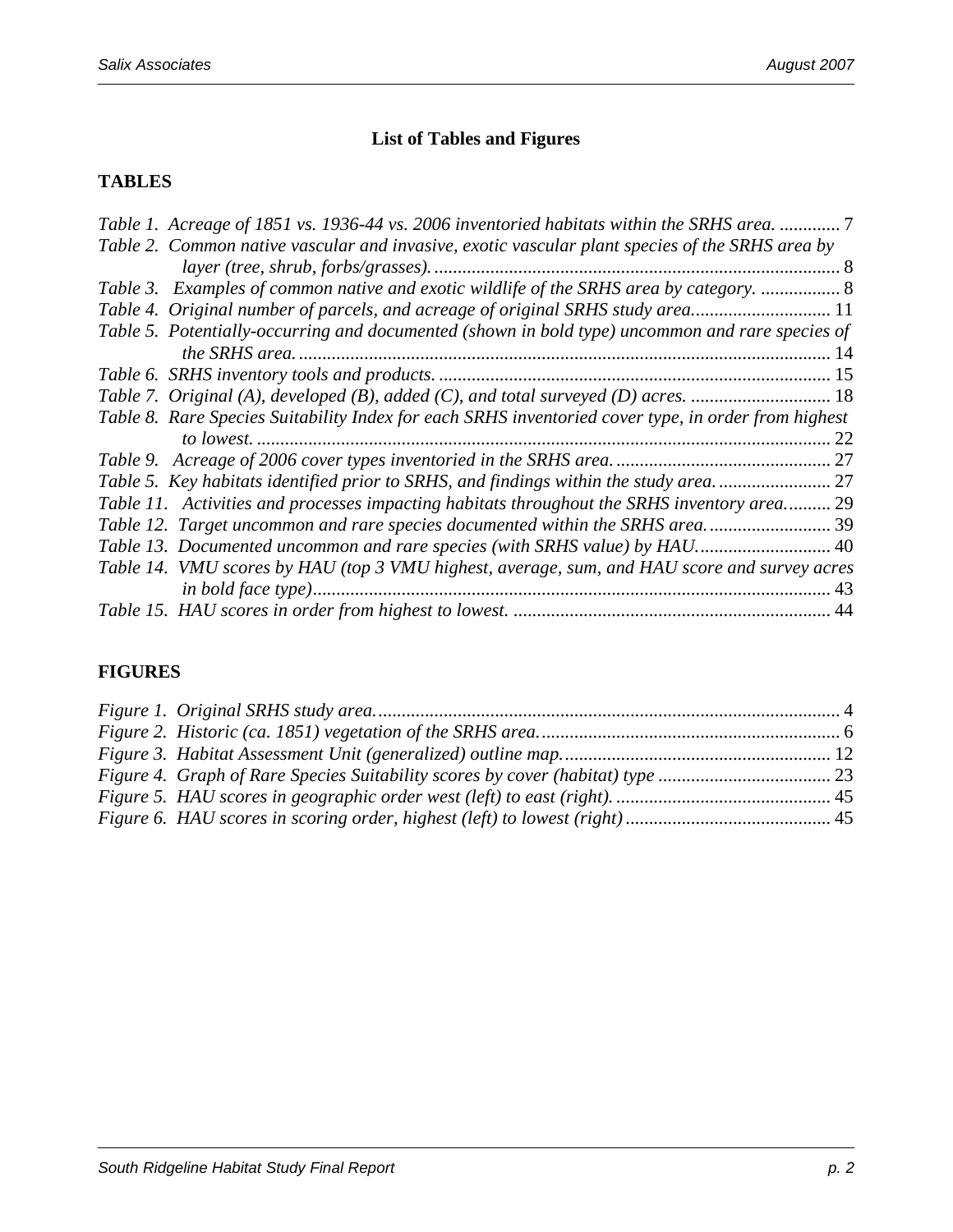# \*\*\*\*\*\*\*\*\*\*\*\*\*\*\*\*\*\*\*\*\*\*\*\*\*\*\*\*\*\*\*\*\*\*\*\*\*\*\*\*\*\*\*\*\*\*\*\*\*\*\*\*\*\*\*\*\*\*\*\*\*\*\*\*\*\*\*\*\*\*\*\*\*\*\*\*\*\*\*\*\* Title: South Ridgeline Habitat Study Location: City of Eugene, Oregon Purpose: Inventory and assess habitat values of upland areas<br>Agree Agreementely 2600 same southern also of Gity.

|  | Area: Approximately 2600 acres, southern edge of City                                  |
|--|----------------------------------------------------------------------------------------|
|  | Time Frame: May – October 2006; final report August 2007                               |
|  | City Project Mgr.: Neil Björklund, Senior Planner, Planning and Development Department |
|  | Consultant Project Mgr.: Bruce Newhouse, Salix Associates                              |
|  | Consultant Team: Bruce Newhouse, Dick Brainerd (Salix Associates)                      |
|  | Tim Brooks, Greg Winterowd (Winterbrook Planning)                                      |
|  | Christie Galen (SWCA Consultants)                                                      |
|  | Nancy Holzhauser (Environmental Solutions LLC)                                         |
|  | Jim Reed and Erika Beyer (GIS)                                                         |
|  | Barbara Wilson (Data Management and Entry)                                             |
|  | Katie Mitchell (Database Design and Reporting)                                         |
|  | Dan Gleason (Advisor: Pileated Woodpecker)                                             |
|  | Marc Hayes (Advisor: Northern Red-legged Frog)                                         |
|  |                                                                                        |

\*\*\*\*\*\*\*\*\*\*\*\*\*\*\*\*\*\*\*\*\*\*\*\*\*\*\*\*\*\*\*\*\*\*\*\*\*\*\*\*\*\*\*\*\*\*\*\*\*\*\*\*\*\*\*\*\*\*\*\*\*\*\*\*\*\*\*\*\*\*\*\*\*\*\*\*\*\*\*\*\*

South Ridgeline Habitat Study Final Report **p. 3** and p. 3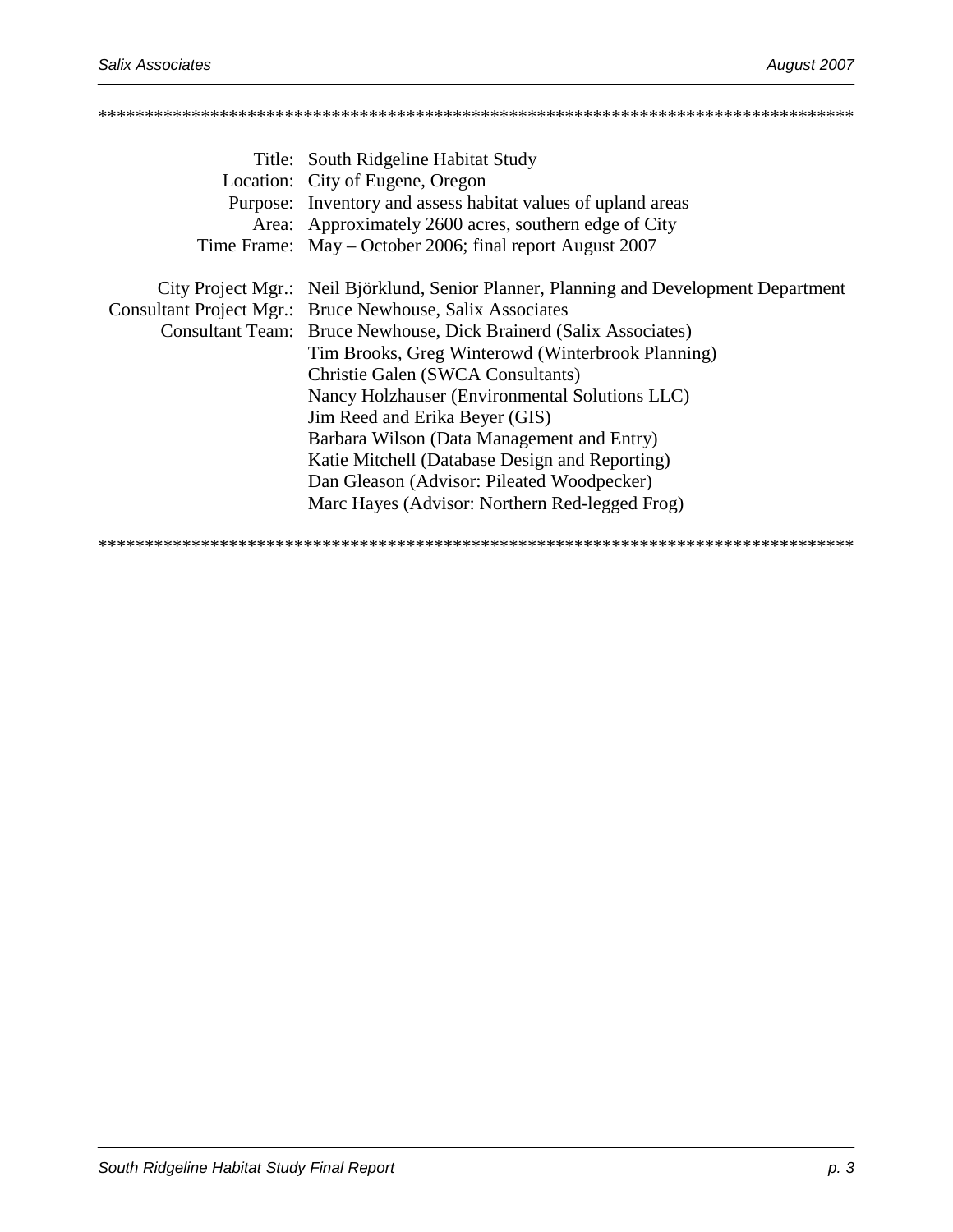# **1.0 Executive Summary**

This report contains documentation of a five-month inventory and assessment of over 2600 acres of upland habitats on public and private land in the South Ridgeline area of Eugene, Oregon. The South Ridgeline Habitat Study (SRHS) was undertaken to document the location, quantity, and quality of upland habitat, and suitability of habitat for uncommon and rare species in the area, and to do so in a way that meets the inventory standards contained in the administrative rules for Statewide Planning Goal 5.

This study began in May 2006 with the City of Eugene leading preparatory meetings between staff and consultants, hosting a public information meeting, and sending out 1581 individual property owner requests for access for the field inventory along with information about the overall project. The inventory methodology was refined during this period with particular attention to the vegetation and wildlife communities found in Eugene. The consultants then conducted on- and off-site field inventories, completed spatial and text data entry and analysis, assessed (rated) site values, and prepared a draft report (dated November 2006). After public submittal of comments and review by the City and consultants, this final report was revised and submitted to the City.

The inventory and analysis was conducted in 21 Habitat Assessment Units (HAU) (Figure 3), which consisted of larger blocks or patches of habitat with generally well-defined boundaries. Each HAU was divided into sub-areas termed Vegetation Mapping Units (VMUs), each containing habitat with fairly homogeneous vegetation characteristics. Three hundred twenty (324) vegetation units were mapped within the study area, comprised of 22 different habitat (or cover) types (Table 9). Each VMU and each "parent" HAU were then assessed (rated) for uncommon and rare species and habitat elements, as well as for other habitat qualities such as size and diversity. Where access was not permitted, off-site inventories were conducted from adjacent lands, and assessments were completed using aerial photos, previous site analyses and data from similar reference sites. Individual VMU inventory forms and rating tables are in Appendix E, and HAU/VMU maps are in Appendix J.

This study provides a snapshot of habitat values present at the time of the inventory. Because some of the inventory areas are being actively developed for residential use or management is changing, they may no longer exist in the states in which they were evaluated. Many valuable natural resource sites that were inventoried are publicly owned and, therefore, not subject to the development pressure of nearby privately-owned properties – although there may be other stress factors that affect them.

Of the habitat types inventoried, the remnant savanna and grassland (prairie) sites rate the highest both because they are among the rarest in the Willamette Valley, and because they provide habitat to numerous rare species. This study includes an assessment of the uncommon and rare species as evaluated by several agencies, and an evaluation of their likelihood of occurrence in the habitat types inventoried in the SRHS area.

This report contains: 1) background information about the study area, including ecological history; 2) methodology for inventory and assessment ratings; and 3) a summary of results. The major appendices to this report include: 1) a table of uncommon and rare species with status and preferred habitat of each; 2) a set of matrices illustrating affinities of each uncommon and rare species for each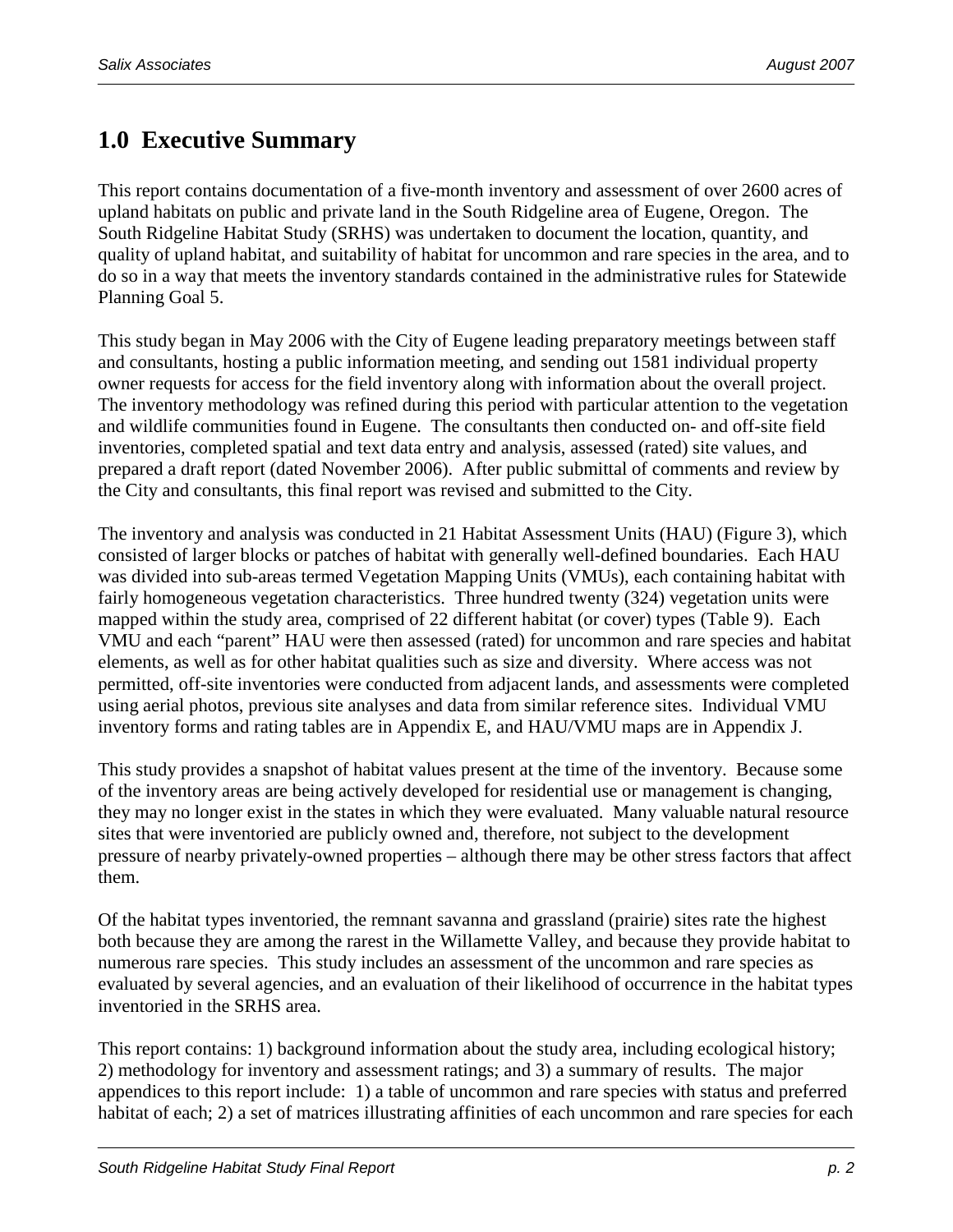habitat type in the SRHS area; 3) individual vegetation mapping unit inventory and rating forms; 4) HAU maps showing vegetation mapping units within each; and 5) site photographs.

# **2.0 Purpose of the Study**

The purpose of the SRHS is to "identify, map and evaluate the relative quality of predominantly native forest and shrub communities, oak savanna, and natural prairies and balds… and to address rare plants … their habitats, and the habitats of state-designated sensitive-critical or sensitivevulnerable animal and bird species known to live within the study area" (City of Eugene 2006a). The City identified two objectives in addition to the purpose:

- 1) Create an up-to-date and accurate inventory and assessment of habitat features in the South Hills that will enable the City of Eugene to expand its Goal 5 inventory consistent with administrative rules for Statewide Planning Goal 5 related to wildlife habitat (as set forth in OAR 660-023-0110), and
- 2) Enable the community, city staff, the Eugene Planning Commission and the Eugene City Council to conduct an informed review of the existing habitat, and make clear and reasoned decisions regarding conservation of significant wildlife habitats and plant communities that are important to the community.

The City of Eugene identified the need for a more ecologically-based habitat inventory than previous Goal 5 inventories in order to recognize a broader range of ecosystem features and species are useful indicators of native biodiversity and ecological health, and are consistent with the intent of Goal 5.

Additional background on previous Goal 5 planning in the Eugene area is available on the City's web site (http://www.eugenenr.org/Eug\_G5/default.htm) (City of Eugene 2006b).

# **3.0 Background**

**3.1 Landscape Context.** The SRHS is located on the ridgeline generally defining the southern limits of the City of Eugene (Figure 1). The majority of the SRHS area drains into the Upper Amazon subbasin of the Long Tom Watershed, while a few areas outside the UGB drain south into Spencer Creek, Camas Swale Creek, and Russell Creek – the latter two feed directly into the Willamette River. Thus, the SRHS lands are headwater basins for Amazon Creek and its tributaries, and to a small extent, other Willamette basin streams.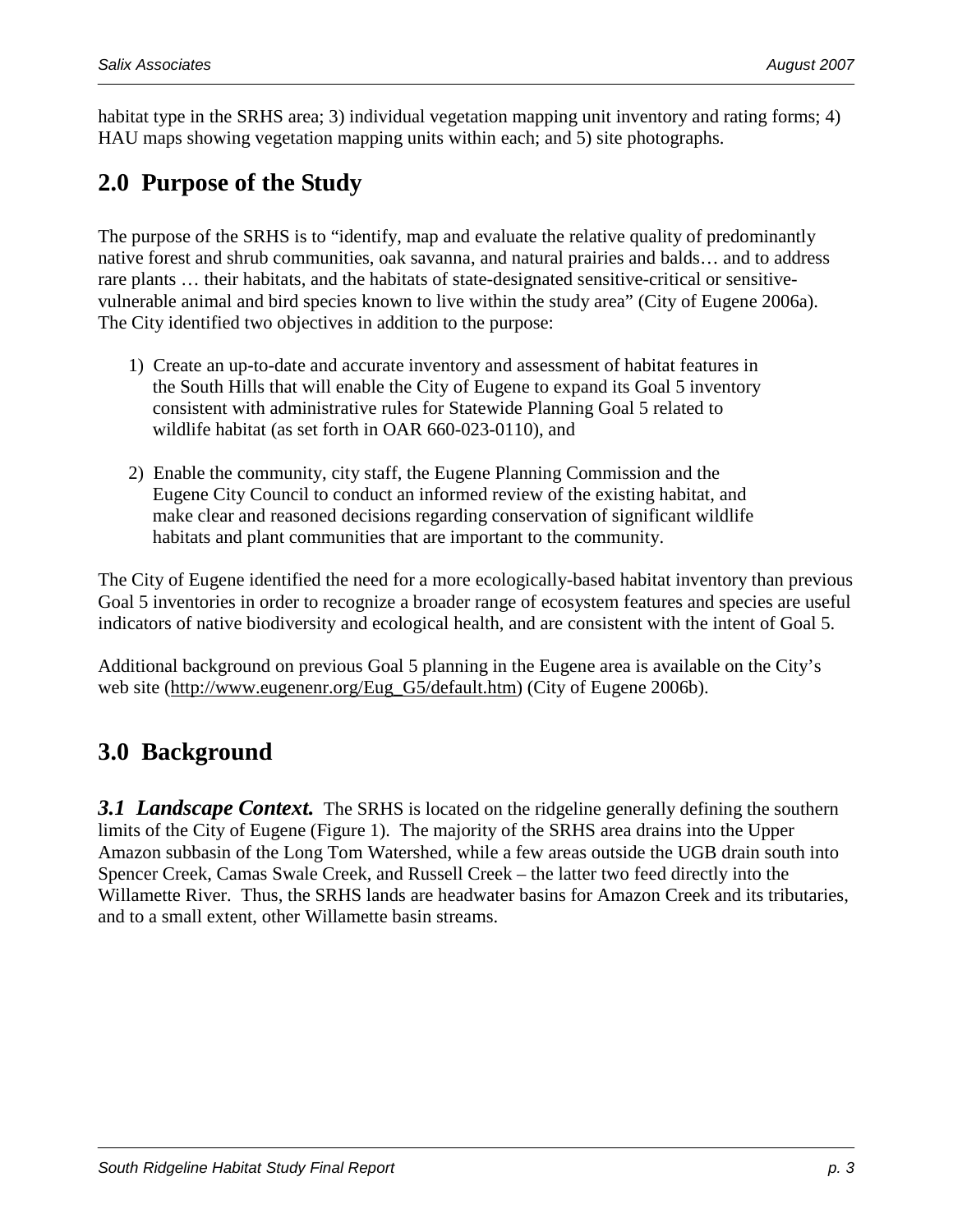

*Figure 1. Original SRHS study area.* 

Within the hierarchy of the Environmental Protection Agency's ecoregion mapping system, the SRHS area lies within the *Willamette Valley Level III Ecoregion*, and within the *Valley Foothills Level IV subregion* of that ecoregion (Thorson et al. 2003). Habitats within the study area are most closely allied with those of other foothill areas bordering the southern portion of Willamette Valley.

The Soil Survey of Lane County Area, Oregon (NRCS 1981) defines all or nearly all of the study area within the Bellpine – Hazelaire – Philomath Mapping Unit, which is characteristic of Willamette Valley foothills. This unit is described as follows:

*Moderately deep and shallow, well drained and moderately well drained, gently sloping to steep silty clay loam, cobbly silty clay loam, and cobbly silty clay that formed in material weathered from sandstone or in mixed material weathered from igneous and sedimentary rock.* 

Most slopes in the study area face in a northerly (from northwest to northeast) direction, but a few are oriented to other directions City park ownerships outside the UGB have mostly southerly or westerly aspects. Slopes range from nearly flat (e.g., portions of HAU 6, Morse Ranch) to extremely steep (e.g., rocky cliffs in HAU 11, Spencer Butte Park). Most slopes are gentle to moderate.

Source: City of Eugene web site.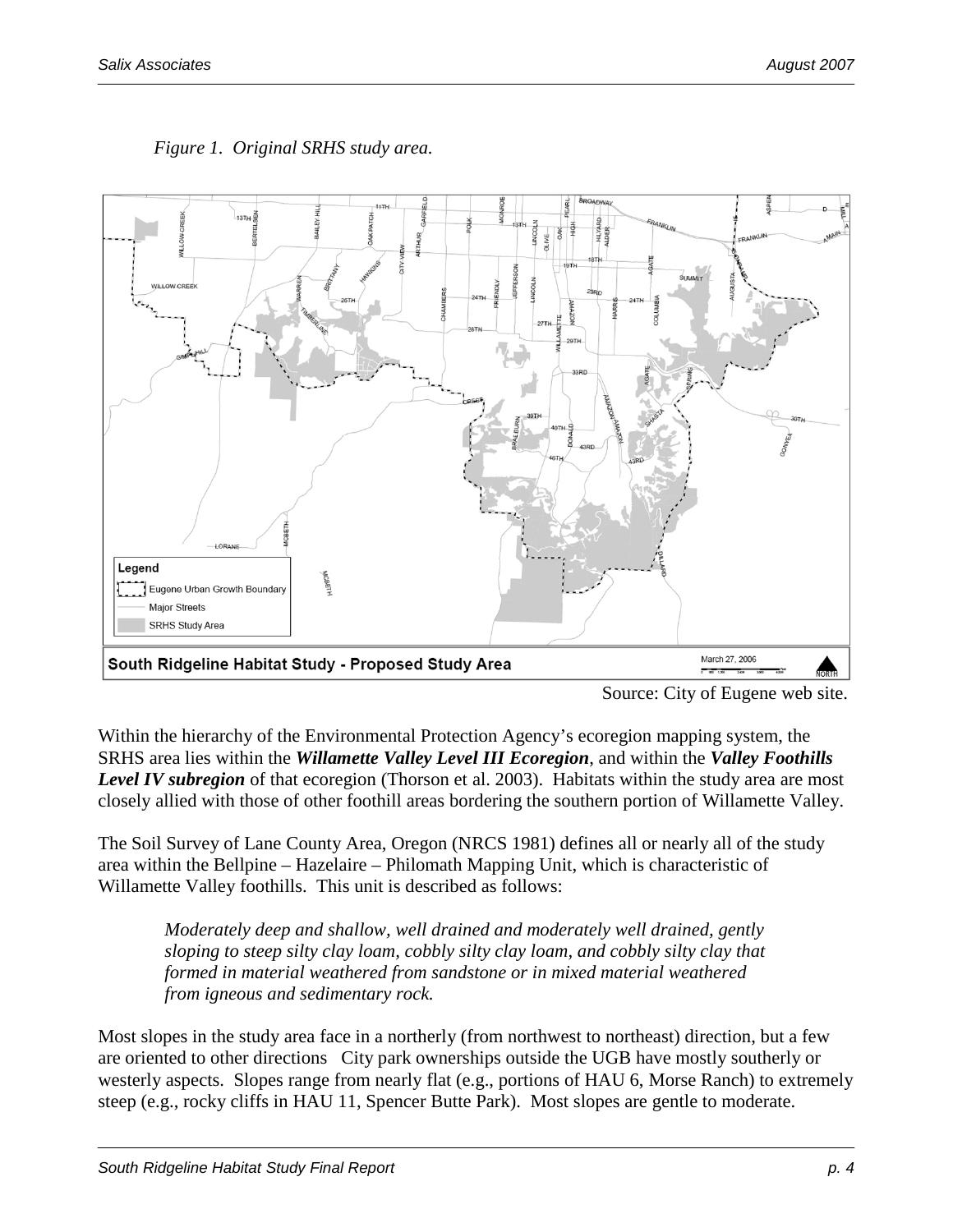*3.2 Ecological History.* Prehistoric and historic changes in vegetation and associated wildlife in the Willamette Valley are well studied and analyzed. (See: Franklin & Dyrness 1989, Johannessen et al. 1971, Kagan & Wiley 2002, ODFW 2006, ORNHIC 2003, PNWERC 2002, Thelenius 1968, Thieman 2000, TNC 2004, Vesely & Tucker 2004, Wilson 1998, Wilson 2002, et al.). Little is known about initial settlement of western North America by the earliest human inhabitants after the crossing of the Bering land bridge at least 10 to 12 thousand years ago, but for the several millennia preceding EuroAmerican settlement in the mid-1800s, the Willamette Valley was inhabited by the Kalapuya people. Their land management activities greatly influenced the ecology of the area, and the effects of their practices remain visible in a few places today. For example, prairie and savanna habitats around Fern Ridge Reservoir and in the west Eugene wetlands area often are considered legacies of Kalapuya land management.

The Kalapuya relied on foods available in their local environment, and migrated around the Valley seasonally to utilize these foods as they became available. In the process, they likely moved seeds of some plants to new locations. Some important food sources included camas, tarweed, oak acorns and grasshoppers – all associates of open prairie and savanna habitats. To maintain abundance of these open habitats and their associated food species, the Kalapuya regularly burned the Valley floor and foothills to reduce encroachment by trees and shrubs. Burning also provided hunting opportunities when wildlife fled during fires, concentrated deer, elk and other wildlife species in the remaining forest patches, and likely made travel easier and reduced poison-oak.

Fire-adapted plant communities such as prairie and savanna came to dominate the landscape of the lower elevations of the Willamette Valley and wildlife and other species associated with these plant communities were common. Frequent burning eliminated accumulation of living and dead vegetation and duff, leaving little fuel. Regular, historic burns likely were relatively quick, generally cool, and varied in intensity over the landscape.

Herbaceous (ground layer) vegetation in savanna and woodland habitats likely was comprised of perennial species that survived the frequent, cool burns, and annual species that could produce seed before the fires were set. Most seedlings and many sprouts of shrubs and trees likely succumbed to burning, so woody plant encroachment was kept in check. Larger trees (especially those with fireresistant bark), and occasional small seedlings, escaped the relatively cool, patchy burns resulting in the scattered trees in prairies and savannas which were commonly noted in the mid-1800s. Oregon white oak is known to have occurred most commonly in many of these habitats, and Ponderosa pine, Douglas-fir, California black oak, and other species were present in smaller amounts. Although the cooler, moister north slopes likely burned less often, they may have burned hotter and more completely when they did burn because of the buildup of fuels (Stringer, pers. comm.).

The following excerpts summarize the practice of aboriginal burning and subsequent change after EuroAmerican settlement.

> *"As climate turned cooler and moister 4,000 [years ago], oak savanna and prairie ecosystems were maintained only by frequent fires set by native people to stimulate food plants and help in hunting. The period that ended with Euro-American settlement is a natural historical benchmark." (Wilson 2002)*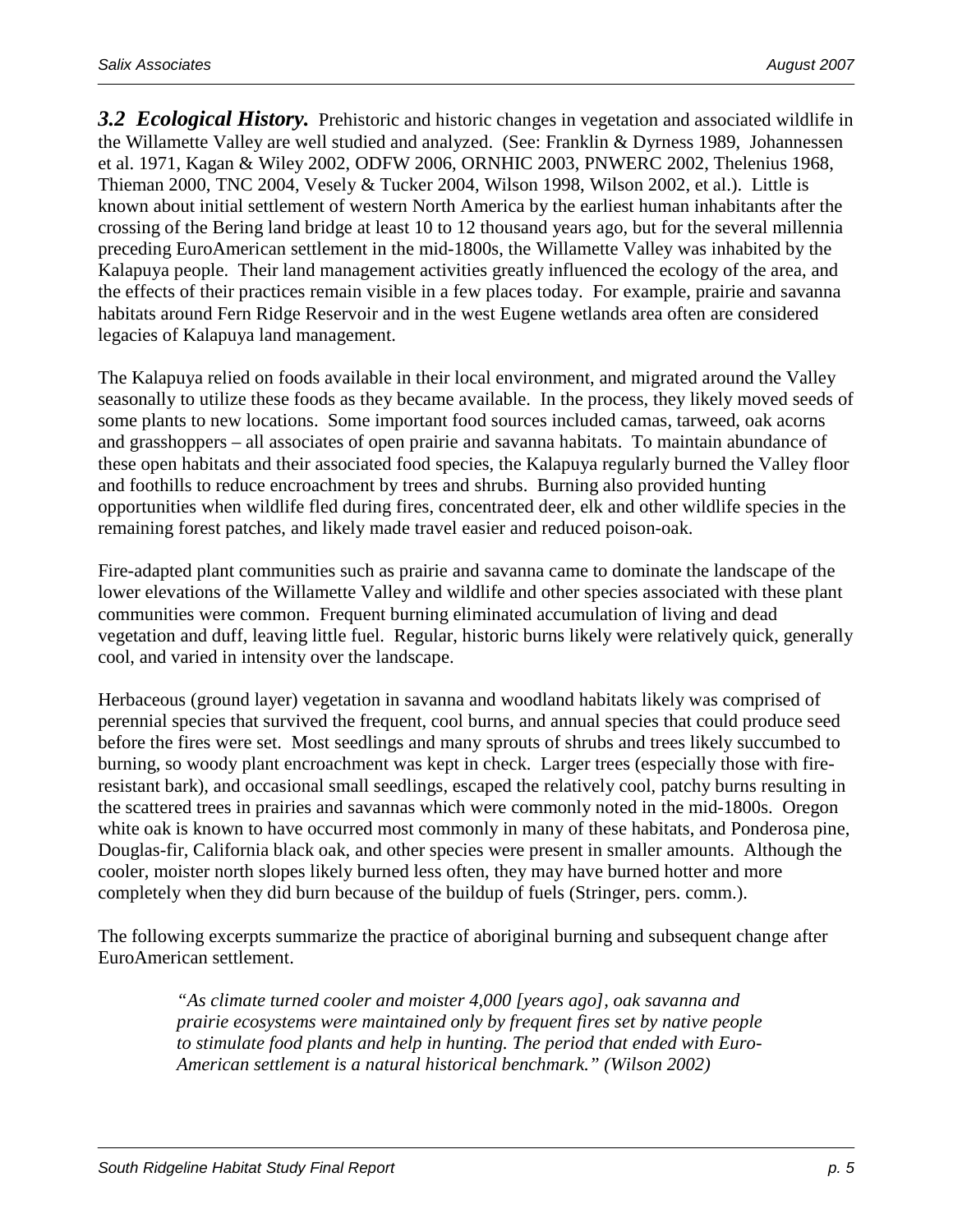*"The extent and pace of human disturbance increased with Euro-American settlement in the mid-1800s. Intensive trapping essentially eradicated beaver populations by the early 1830s, dramatically changing the basin's hydrology, vegetation, fish, and wildlife. As settlers displaced a native population decimated by disease, grassland burning stopped and farming began. (Pacific Northwest Ecosystem Research Consortium 2002, in NPCC 2004.)"* 

The US Government Land Office surveyors mapping the Willamette Valley in about 1851 kept detailed notes and sketches of the vegetation they encountered, which recently have been translated into generalized maps. In the SRHS area, a matrix of savanna/prairie habitats is depicted for the majority of the study area (Figure 2). The primary exception is woodland and forest that was mapped for much of the Spencer Butte area. (Definitions of these general habitat types can be found in the Glossary at the end of this report.)





 *Source: ORNHIC 2005 data.* 

The following table summarizes the changes in habitat structure that have occurred within the SRHS study area since the mid-1800s. The acreages in this table do not include areas with minimal habitat value that were determined to be "developed," and were not included as inventoried habitat.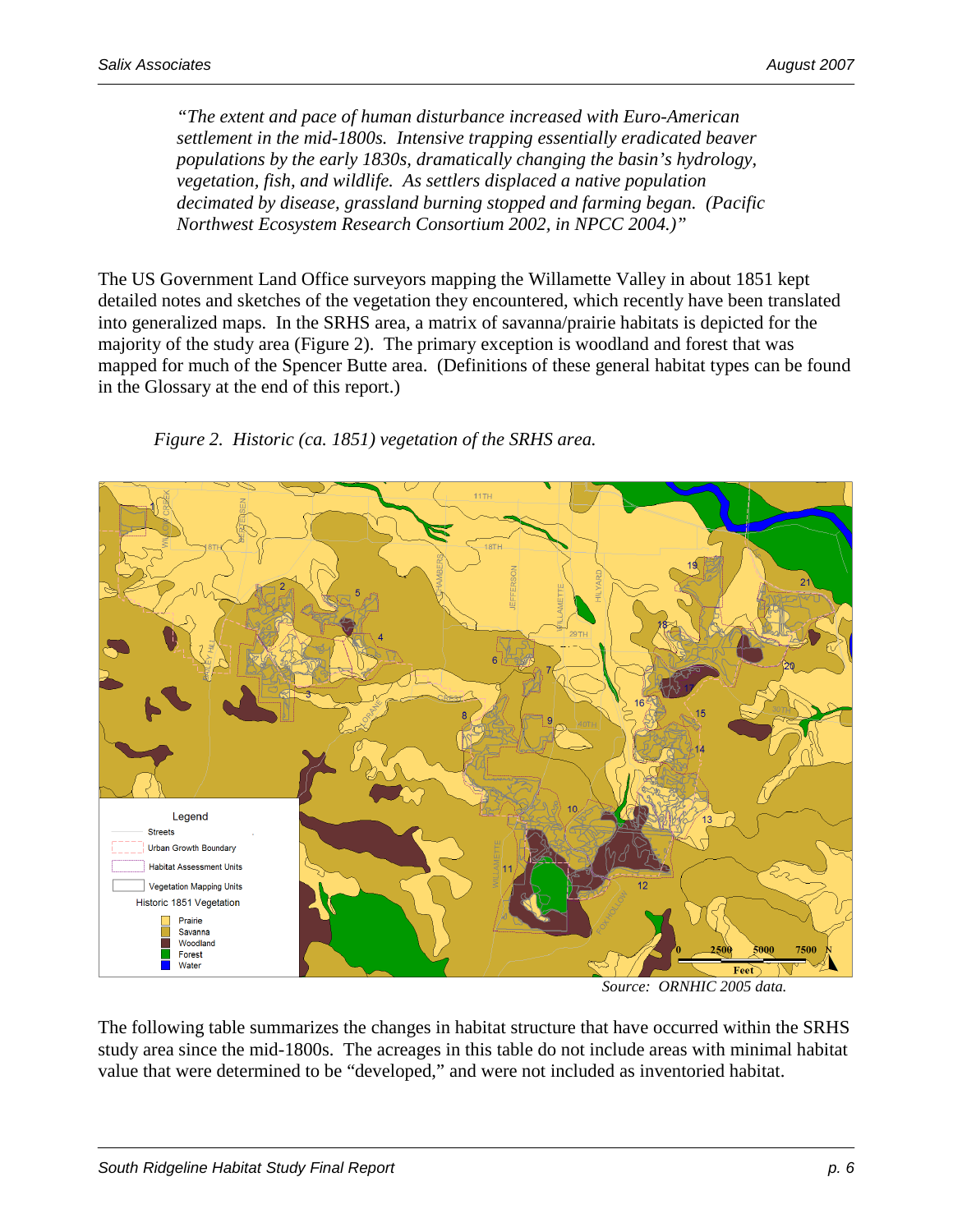|                     | 1851  | 1936-44 | 2006  |
|---------------------|-------|---------|-------|
| <b>Habitat type</b> | acres | acres   | acres |
| Prairie             | 438   | 314     | 194   |
| Savanna             | 1522  | 244     | 33    |
| Woodland            | 493   | 754     | 218   |
| Forest              | 135   | 1215    | 2020  |
| Agriculture & Other | 0     | 60      | 122   |
| <b>TOTAL</b>        | 2587  | 2587    | 2587  |

*Table 1. Acreage of 1851 vs. 1936-44 vs. 2006 inventoried habitats within the SRHS area.* 

In the table above, "Agriculture & Other" includes all agricultural uses as well as about 8 acres of residentially developed sites that have some inventoried habitat values.

Since settlement of the Willamette Valley by EuroAmericans began in the mid-19<sup>th</sup> century, cessation of burning and conversion of native habitats to agriculture and development have had enormous impacts on the landscape. Only small remnants of the open prairie and savanna habitats remain, and most have been degraded by invasive exotic plants and encroaching native woody species. Because of this, the Oregon Conservation Strategy (ODFW 2006) lists development and land conversion, lack of fire and invasive species among the top threats to native habitats in the Willamette Valley foothills. Similar assessments of landscape change and conservation priorities are documented in studies by Alverson (2005), NPCC (2004), Kagan & Wiley (2002), TNC (2004), et al. These studies consistently recognize native upland prairie, savanna and woodland habitats, wetlands and riparian areas as the rarest, and as having the highest conservation concern for the Willamette Valley.

*3.3 Existing Habitat Conditions.* The study area is broadly defined as the south ridgeline of Eugene, stretching from just east of Hendricks Park, westward to the Wild Iris Ridge area, and including some outlying areas such as the Pitchford Road area (HAU 1) and Morse Ranch Park (HAU 6). The original proposed study area encompassed a total of 2,628 acres, generally ranging in elevation from 398 to 2054 feet. The study area includes lands both inside and outside the Urban Growth Boundary (UGB). All lands outside the UGB that are within the study area are public lands owned by the City of Eugene. Lands within the UGB include both City-owned park lands and private lands (Figure 2).

Most privately-owned lands within the study area are zoned for residential use. Some of these areas recently have been developed or are in the process of development. Most lands to the north of the study area are developed with residential and related uses. Lands to the south of the study area generally are outside the UGB and within the planning jurisdiction of Lane County. They are typically in rural residential, farm or forest use.

**3.31 Vegetation.** Undeveloped lands within the study area primarily are conifer or mixed deciduous-coniferous forests, and smaller amounts are hardwood forest, woodland, savanna, prairie/grasslands, or other types. Armenian blackberry, Scot's broom, tall fescue, and other invasive and non-invasive exotic species are common in forests, woodlands, savannas and prairies.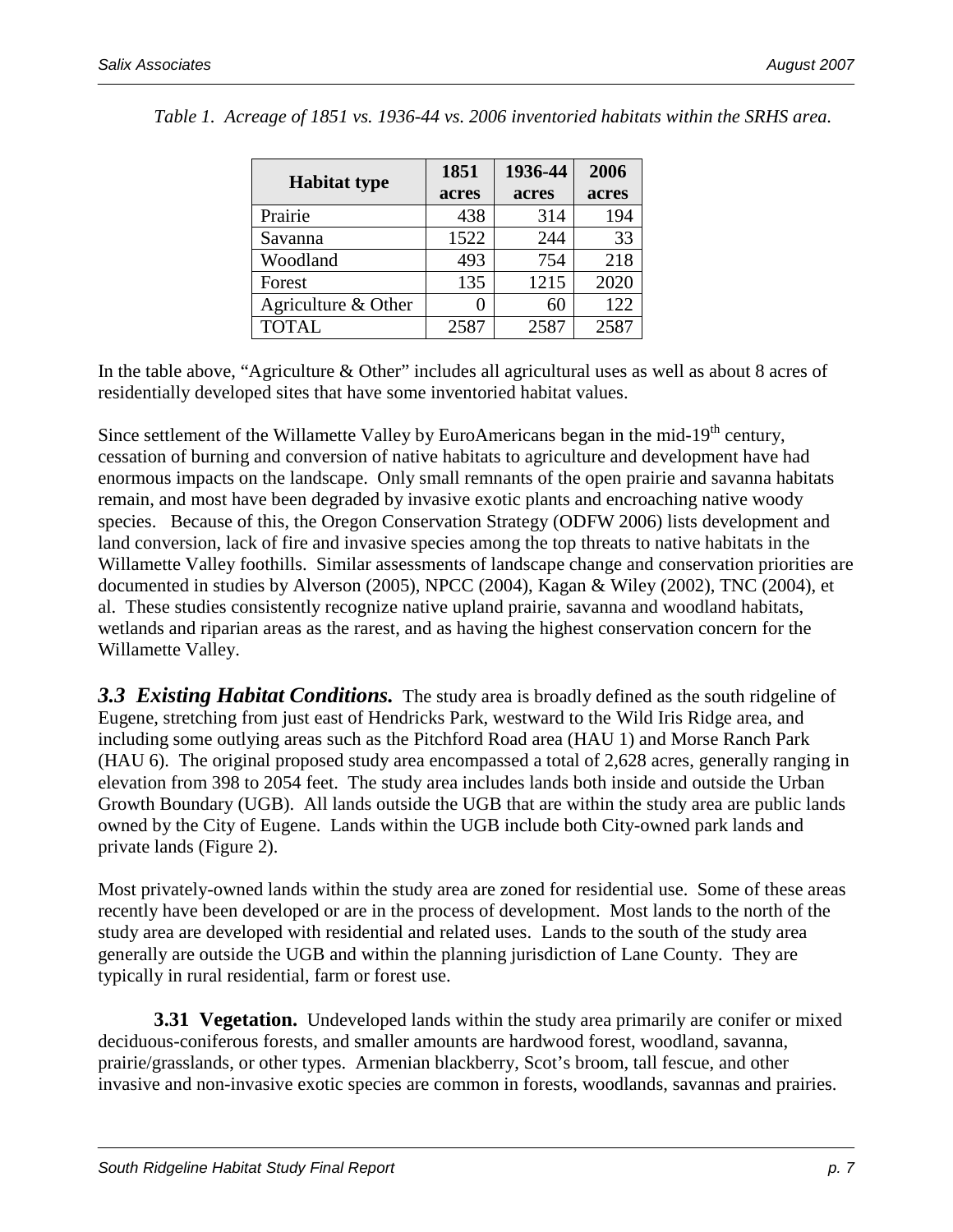After many decades of grazing, farming, development, and lack of fire, nearly all the savanna and prairie habitats which were common prior to EuroAmerican settlement now either are converted to other uses or forested. The few open habitats that remain are small in size with ground layer vegetation commonly dominated by exotic species. These invasive, exotic plant species have been introduced intentionally in some cases (for food, forage or landscaping, for example), while others have been introduced inadvertently. Examples of common native and invasive species that occur in the study area are shown in the following table.

| Table 2. Common native vascular and invasive, exotic vascular plant species of the SRHS |
|-----------------------------------------------------------------------------------------|
| area by layer (tree, shrub, forbs/grasses).                                             |

| Category                                       | <b>Common native species</b>                                  | Common invasive, exotic species                                          |
|------------------------------------------------|---------------------------------------------------------------|--------------------------------------------------------------------------|
| <b>Trees</b>                                   | Douglas fir, bigleaf maple, Oregon<br>white oak               | Sweet cherry                                                             |
| <b>Shrubs</b>                                  | Snowberry, poisonoak,<br>oceanspray, tall Oregongrape         | Armenian blackberry, Scot's broom                                        |
| <b>Forbs</b>                                   | Sword fern, trailing blackberry,<br>Oregon iris, bracken fern | English/Irish ivy, narrow-leaf plantain,<br>false dandelion, wild carrot |
| Blue wildrye, Columbia brome<br><b>Grasses</b> |                                                               | Tall fescue, sweet vernalgrass, creeping<br>bentgrass                    |

The overall change in vegetation in undeveloped portions of this urbanizing area since the middle of the 19<sup>th</sup> century has been from open prairie and savanna habitats dominated by native plant species, to forested habitats dominated by native trees, or to small, remnant open habitats dominated by exotic species.

As encroaching, native, woody plants and invasive, exotic plant species begin to dominate in open habitats, native plant diversity in those habitats drops. Because of the decline in native plant diversity, native insects and other wildlife dependent on those species decline as well. The native species and open habitats unique to the Willamette Valley are declining. In the SRHS area this local native biodiversity associated with open habitats is being replaced by a more common and less diverse set of native forest habitat plants and wildlife, and by exotic plants and wildlife.

**3.32 Wildlife.** As native prairie and savanna vegetation communities have declined in the SRHS area, associated wildlife populations also have declined. Many of the species on the list of target uncommon and rare species assembled for this project (Appendix B) are associated with those rare open habitats. Conversely, as forest habitats have expanded in the SRHS area, common species associated with those habitats have increased. The following table lists examples of common, familiar wildlife species found within the study area.

*Table 3. Examples of common native and exotic wildlife of the SRHS area by category.* 

| <b>Wildlife category</b> | <b>Common native species</b> | <b>Common exotic species</b> |
|--------------------------|------------------------------|------------------------------|
| <b>Year-round</b>        | Winter Wren, Spotted Towhee, | Wild Turkey, European        |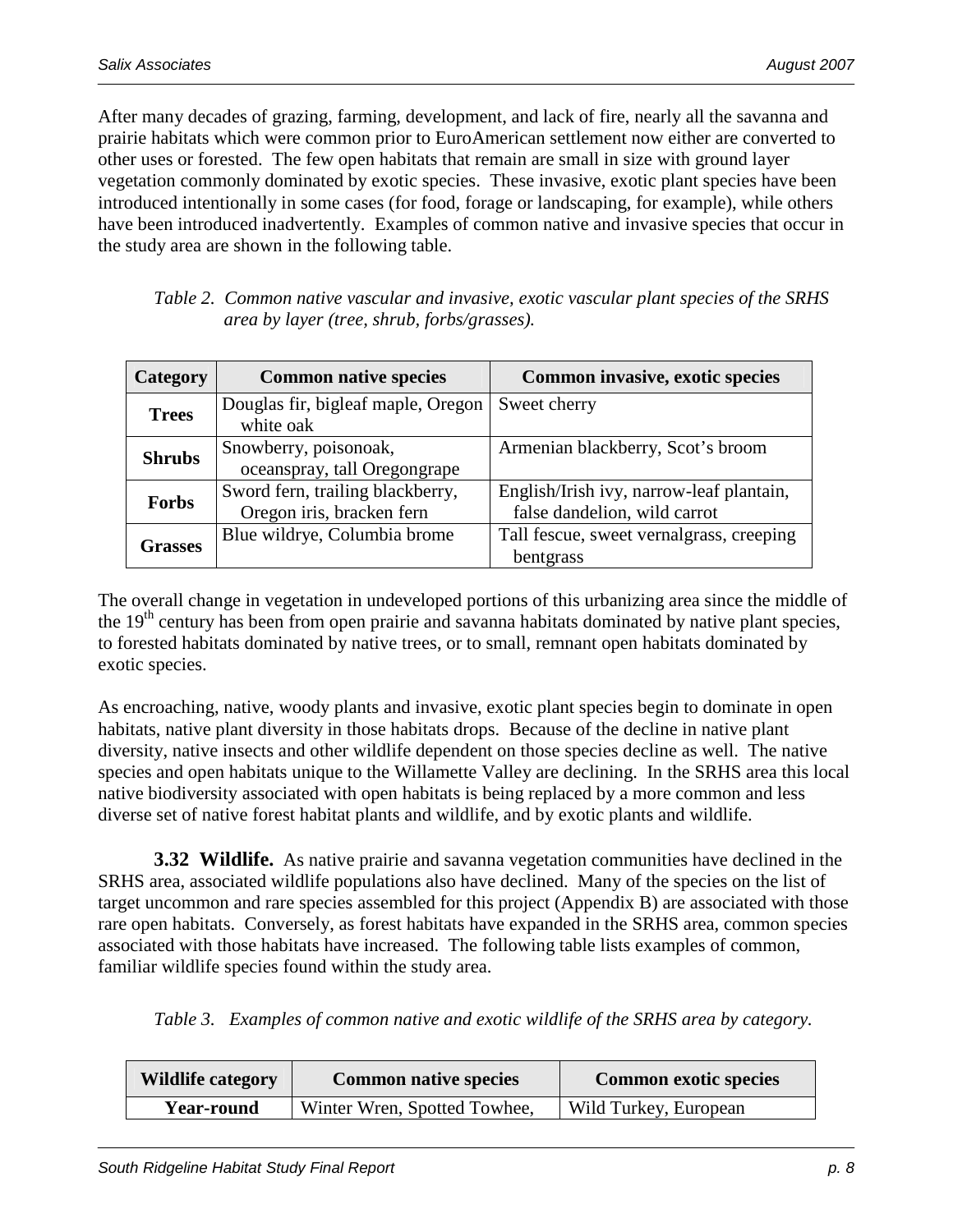| resident birds                                    | Song Sparrow, Common Flicker      | <b>Starling, House Sparrow</b> |
|---------------------------------------------------|-----------------------------------|--------------------------------|
| Western Wood Pewee, Orange-<br><b>Seasonal or</b> |                                   | None                           |
| migrant birds                                     | crowned Warbler                   |                                |
| Large and                                         | <b>Black-tailed Deer, Raccoon</b> | Virginia Opossum               |
| medium sized                                      |                                   |                                |
| mammals                                           |                                   |                                |
| <b>Small mammals</b>                              | Western Gray Squirrel, Deer       | Eastern Fox Squirrel, House    |
|                                                   | Mouse                             | Mouse                          |
|                                                   | Pacific Tree Frog, Ensatina       | Eastern Bullfrog               |
| <b>Amphibians and</b>                             | Salamander, Western Terrestrial   |                                |
| reptiles                                          | <b>Garter Snake</b>               |                                |
| Invertebrates                                     | Western Tiger Swallowtail         | Cabbage White Butterfly,       |
| (e.g., insects,                                   | Butterfly, Dragonflies,           | European Honey Bee, Brown      |
| Bumblebees, Many Others;<br>spiders, worms,       |                                   | Garden Snail                   |
| snails)                                           | Some Very Mobile                  |                                |

Records of species presence are not as complete for fauna that are smaller, less well-known or more difficult to observe. It is likely that some of these species, including many invertebrates and some amphibians, reptiles and birds, have disappeared locally and in some cases, regionally.

Water features are important habitat components for both fish and wildlife. Historically, some headwater streams feeding Amazon Creek probably supported native fish populations, including native cutthroat trout. Over the past 50 years, urban development has disconnected these headwater streams from their receiving streams, so that today, very few to no fish species are present there. Two or three small ponds are present in or near the study area, likely originally constructed for livestock use. These ponds are small and shallow, and are unlikely to contain any fish populations, but they may be used as breeding habitat by Northern Red-legged Frogs as well as other amphibians, and invertebrates, and provide habitat for aquatic or emergent plants.

Within habitats in the SRHS area that change from undeveloped to developed, only those native wildlife species tolerant of humans and residential uses persist (see Common Native Species, Table 3). Some of the native wildlife species that persist are viewed by human residents as pests or welcomed guests, depending on individual perspectives. Noteworthy in this category are Blacktailed Deer and Raccoons. Exotic wildlife species are introduced either intentionally or accidentally, or they move in from nearby areas. Many exotic species in the table above also are viewed as pests and/or guests by human residents of the area.

 **3.33 Ecological Functions**. Despite past impacts, SRHS area habitats host a suite of native species, and functional (or partly functional) ecosystems. Ecological functions associated with undeveloped areas which have some native vegetation in the SRHS area include the following:

- Provide habitat for native plants, animals, fungi and microbial life
- Provide habitat for rare species
- Provide connectivity for native species movement and gene flow
- Contribute to maintaining surface water quality and quantity by providing infiltration and slow release into surface streams
- Contribute to slope stabilization and erosion control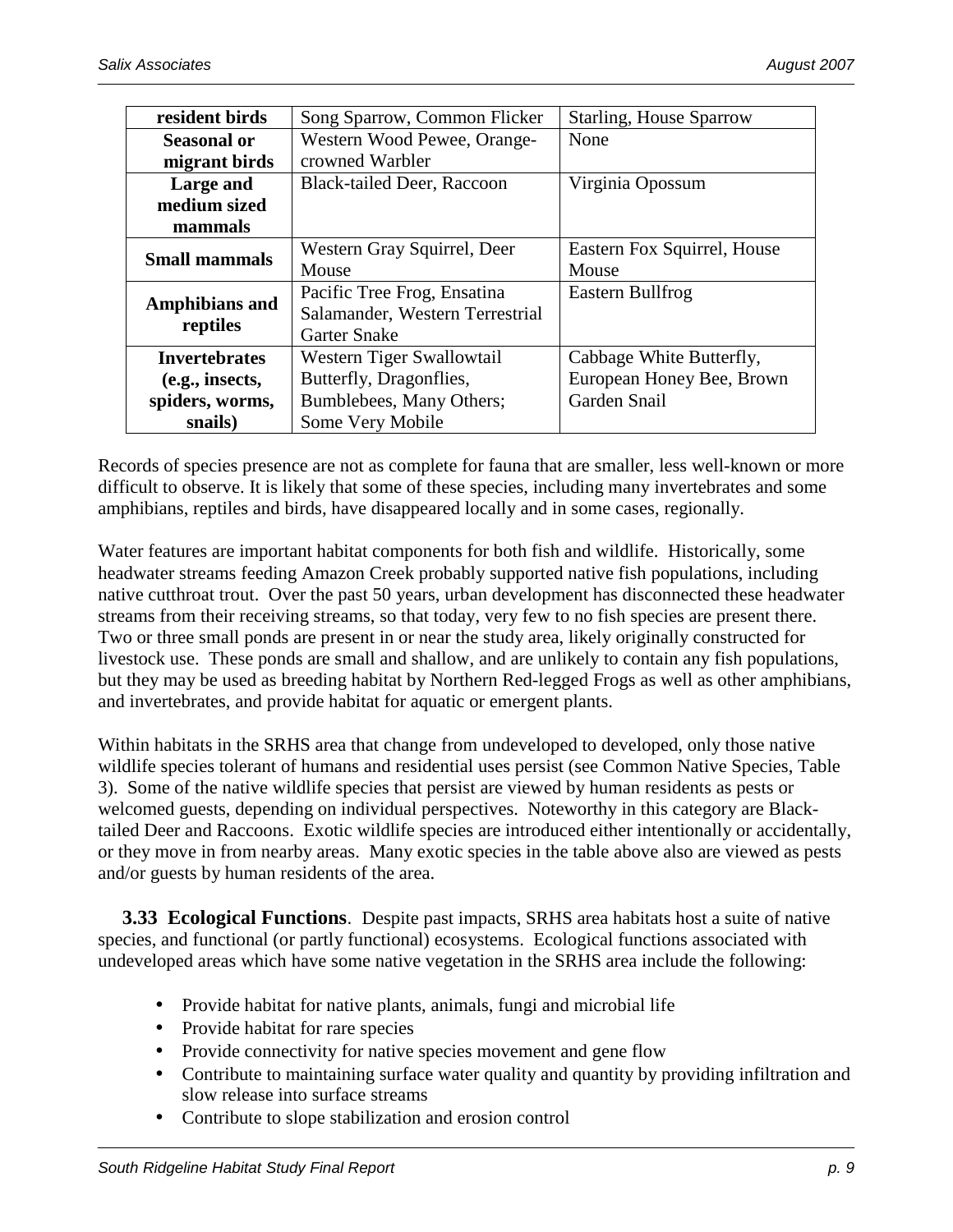- Contribute to air quality by taking in carbon dioxide and releasing oxygen
- Provide special habitat features needed by certain plant, wildlife and fungi species, including: rocky areas, snags and logs, wetlands, large trees, etc.

# **4.0 Methodology**

The following paragraphs discuss the preliminary meetings and data transfer, the development of all stages of the project and methodology, and how the methodology was applied.

*4.1 Meetings***.** The City held a public information meeting on May 2, 2006 to introduce the project, answer questions and take feedback from the public. The City created a project web site and developed a process and guidelines for additional, individual citizen input on potential habitat resources that might be relevant to the SRHS. Regular meetings were held between the City Project Manager and the consulting team in order to refine and revise portions of the methodology and the assessment and rating system, with the intent to assure that the City's project goals were met. The City and consultant team met with numerous interested citizens and landowners throughout the inventory phase, including meetings on private properties where access had been granted.

Additional meetings between the City Project Manager and the consultant team took place through the duration of the project to keep the City Project Manager apprised of the consulting team's progress, and to seek feedback and approval of final methodology development.

After preparation of the draft report and inventory, two methodology meetings were held at the public library. Subsequently, the City held several neighborhood and other meetings to explain the methodology and draft results to the community, and to solicit feedback.

*4.2 Map and Data Transfer and Acquisition*. The City provided general information (rare species location data, etc.) and mapped Geographic Information System (GIS) data (study area boundary, tax lot lines, roads, etc.) soon after the project commenced. Several base layers of GIS data and base color aerial orthophoto imagery from 2004 were transferred to the consultant GIS specialist, who used them to create field maps for the inventory. Updated aerial photos from 2005 were later incorporated into the study. Additional documents received during the study included information and natural resource studies submitted as part of site-specific planned unit development (PUD) applications (see Site-Specific Reports bibliographic section at the end of this report).

**4.3 Methodology Development and Application.** Inventory and assessment methods were developed in collaboration with the City. The methods were designed to be consistent with stateacknowledged Goal 5 methodology applied by Eugene and other Oregon communities, and were broadened to provide a more ecologically-based approach that addressed habitats and species of special interest within the study area. The procedures followed by the consulting team for preparing and conducting the SRHS inventory are listed here, and addressed in detail in subsequent sections.

- 1. Identification of Goals
- 2. Identification of Study Area
- 3. Private Property Access Protocol
- 4. Analysis of Existing Information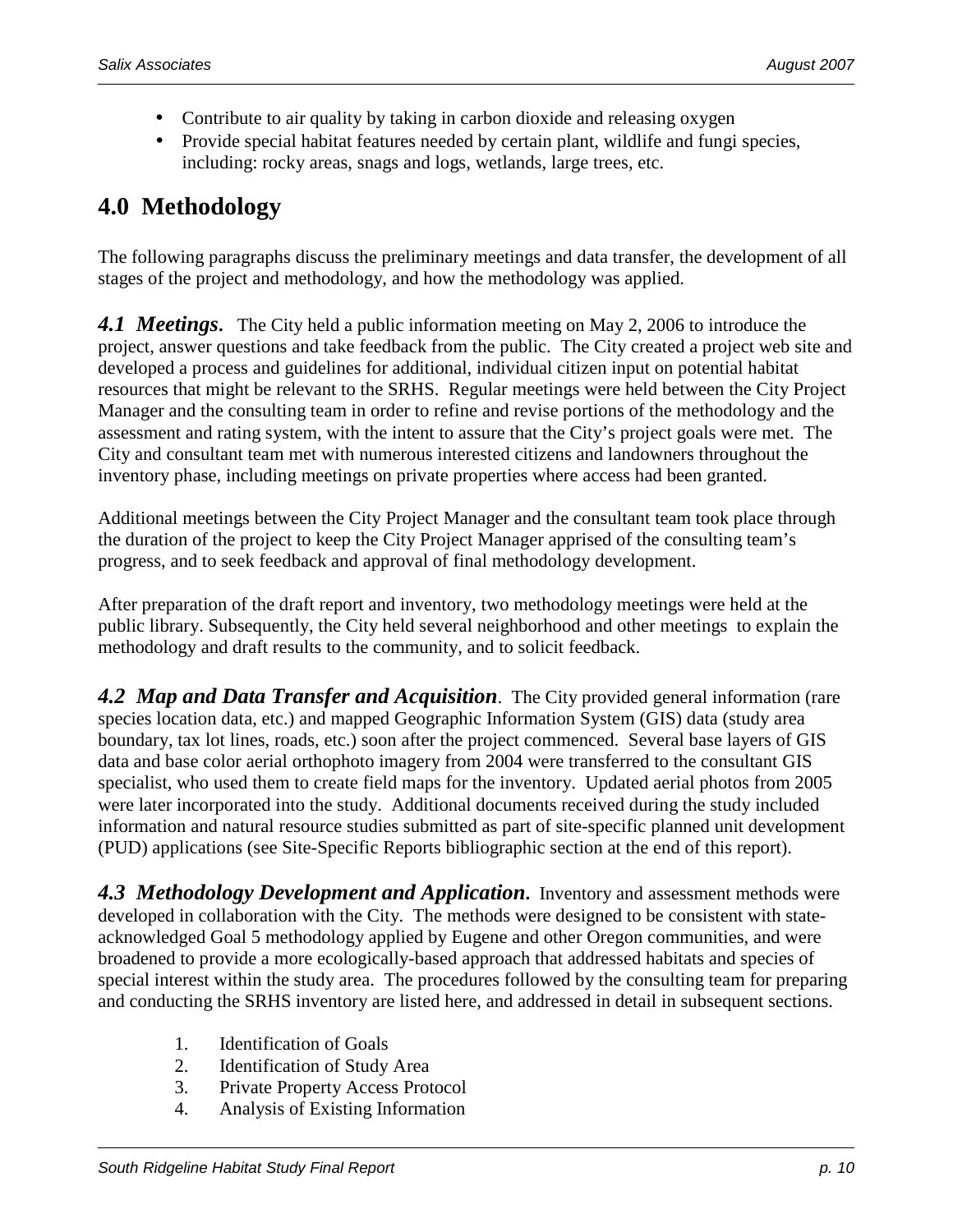- 5. Design of Inventory and Mapping System
- 6. Field Inventory
- 7. Data Entry (GIS)
- 8. Data Entry (Database)
- 9. Incorporation of Supplemental Data
- 10. Map Review and Historic Vegetation Analysis
- 11. Design of Vegetation Mapping Unit Report Form
- 12. Design of Ratings System and Report Form
- 13. Habitat Suitability Mapping
- 14. Draft Report Preparation
- 15. Public Comments
- 16. Final Report Revision and Submittal

Each numbered item above is explained in the following paragraphs.

#### **1. Identification of Goals**

The goals of the inventory were contained in the original project Scope of Work. These included the purpose of the inventory and assessment, a recommended study area (Figure 1), and a list of habitats and species of interest.The purpose was addressed previously in this report (see Section 2.0), and the following two sections address the *inventory area* and *target habitats and species*.

#### **2. Identification of Study Area**

The original proposed SRHS area included 2,628 acres in three ownership categories, as shown in Table 4, below.

|  |  |  | Table 4. Original number of parcels, and acreage of original SRHS study area. |
|--|--|--|-------------------------------------------------------------------------------|
|  |  |  |                                                                               |

| <b>Ownership Category</b>                                        | # Parcels | Acreage |
|------------------------------------------------------------------|-----------|---------|
| Parcels within the UGB $> 0.5$ ac in size (includes public land) | 720       | 1940    |
| Parcels within the UGB $\leq$ 0.5 ac in size                     | 1200      | 156     |
| Adjacent publicly-owned lands outside the UGB                    | 17        | 532     |
| <b>ORIGINAL STUDY AREA TOTAL:</b>                                |           | 2628    |

After the project began, the City requested that the consulting team add to the proposed inventory any small areas that were contiguous to the study area and contained similar habitat, but were outside the original study area boundaries. These added areas are shown in Table 8.

The City also requested identification of adjacent or nearby areas that might be included in a future inventory project, but were not within the scope of this project due to size, limited access, location, lack of connectivity with vegetation mapping units with the proposed study area or other factors. These "potential future additions" are shown on individual Habitat Assessment Unit maps in Appendix J.

The study area was subdivided on paper by the City Project Manager into 21 units to facilitate inventory and assessment. These were termed "Habitat Assessment Units" and are abbreviated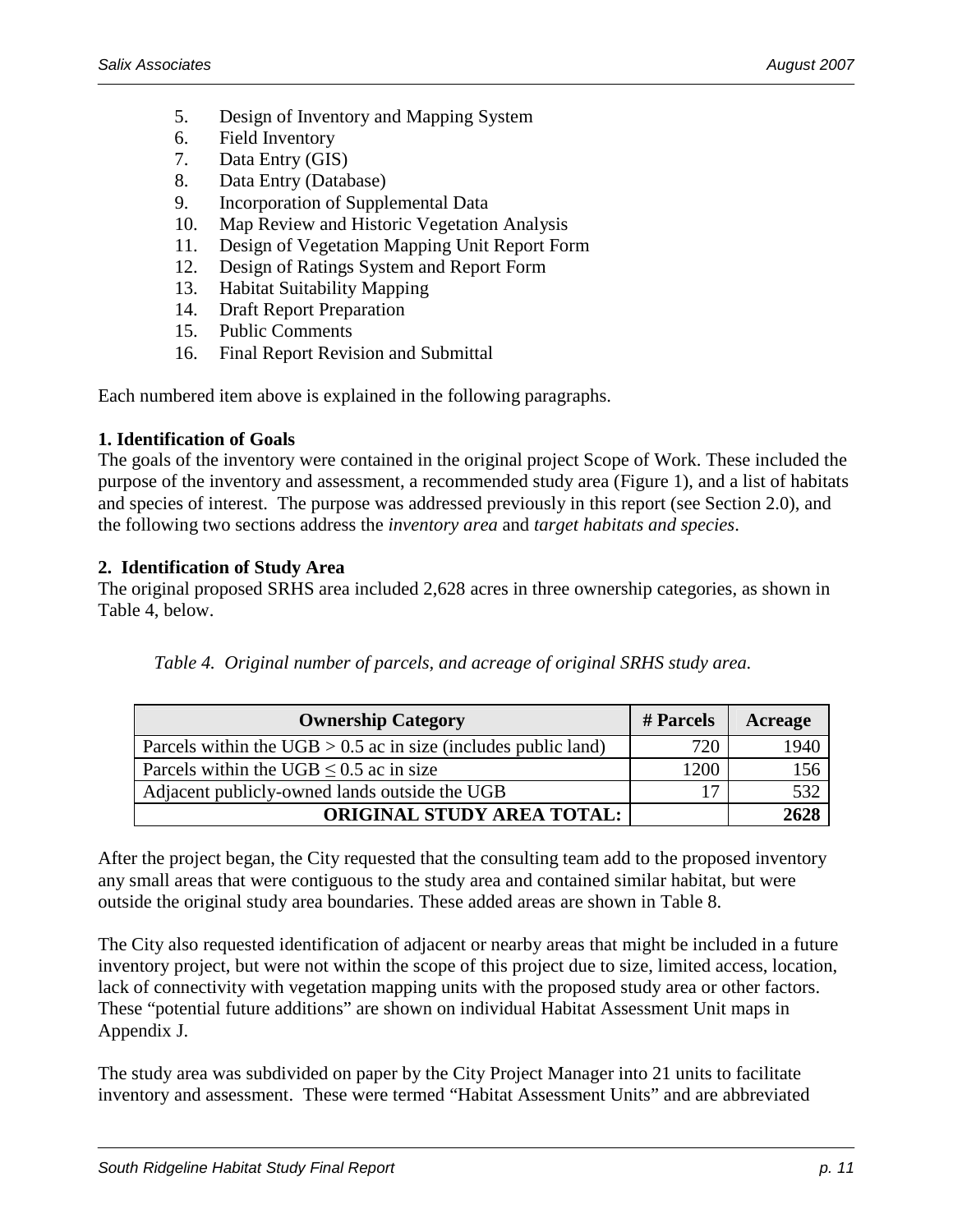throughout this report and attachments as "HAUs." The considerations used for delineating these HAUs on the map were (in approximate order of importance):

- isolation (separate habitat patches became individual HAUs)
- significant barriers (paved roads or developed areas between habitat areas)
- narrow areas of connectivity between larger patches





#### **3. Private Property Access Protocol**

The City directed that on-site field inventory be conducted only on the private lands with access permission granted by the landowner and on City-owned property within the UGB. The City mailed project information and forms to private landowners requesting the return of signed property access permission forms to grant access to the consultants for the purpose of conducting the inventory. The mailing went to owners of all privately-owned lots larger than 0.5 acre within the study area (approximately 515 landowners; approximately 1326 acres), and the City received back access permission from 102 landowners for about 9% of that area.

Consultants were granted permission outright to access City-owned lands within the UGB, but directed to not access City property outside the UGB (but within the inventory area).

Off-site inventory methods were used for private lands without access permission in the UGB, and City-owned property outside the UGB.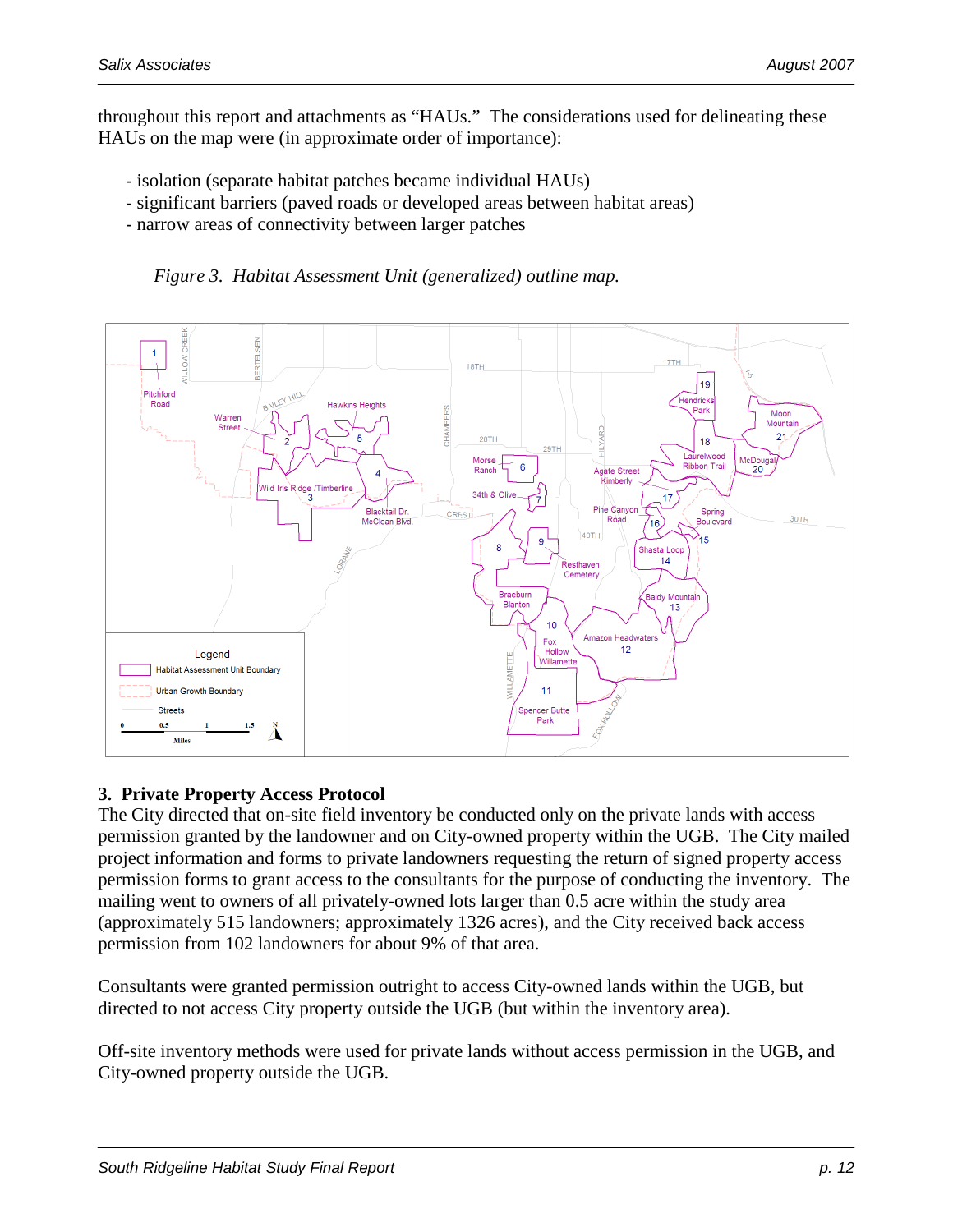#### **4. Analysis of Existing Information**

A previously-used cover type classification system was adapted for the field inventory, and lists of rare habitats, uncommon and rare species and invasive species were developed, as described in the following sections.

#### *Cover Type Classification.*

For use in a similar project in Corvallis, the consulting team successfully adapted and utilized a cover type (also called "habitat type") classification system defined in Adamus, et al. (2000). This system contains brief summaries of the general type of vegetation that is in the tallest layer, which is the most visible layer to see both in the field and on aerial photographs. The system classifies vegetation by the density (or "percent cover") of the tree layer into four categories, listed here in descending order of tree density: forest, woodland, savanna and prairie (or grassland).

The system was adapted to address local conditions in Eugene. As it was initially designed, the system was intended for use in categorizing cover types using regional-scale aerial or satellite photography, whereas for the Corvallis and Eugene projects, it was adapted for on-the-ground use supplemented with local scale aerial photography. An explanation and definitions of the cover type codes used in the inventory are in Appendix A.

#### *Target Rare, Sensitive and Uncommon Habitats and Species*.

The City sought to obtain information about the existence of rare habitat types, and the existence or potential for uncommon and rare plant or animal species in the study area. The habitat types of primary interest identified by the City included: native-dominated forest, shrub and forb communities, including old growth Douglas fir/western hemlock, Oregon white oak/California black oak woodland, Oregon white oak savanna, ponderosa pine, old growth grand fir, and upland native prairie communities and natural balds. The City-identified plant species of interest included: Kincaid's lupine, shaggy horkelia, tall bugbane, thin-leaved peavine, Thompson's mistmaiden, wayside aster, white-top aster and Willamette Valley daisy. The City-identified wildlife species of concern for this study included northern red-legged frog and pileated woodpecker. Appendix B contains background information on these species, and Appendix F contains a crosswalk between the common plant and animal names used in this report and their respective scientific (Latin) names.

The City's emphasis on a more ecological approach led to development of a more complete list of rare habitats and species. To create a list of rare habitats potentially occurring in the area, the consulting team relied primarily on published sources – most particularly the Oregon Conservation Strategy (Strategy) (ODFW 2006). The team also consulted other studies that identify rare habitats of the Willamette Valley: Campbell (2004), Kagan and Wiley (2002), NPCC (2004), PNWERC (2002), and TNC (2004). There is strong agreement among all the sources consulted as to which habitats are rarest in the Willamette Valley ecoregion.

The field team recorded and assessed mature to old growth grand fir and Douglas fir/hemlock forest, which are not on the Strategy list for the Willamette Valley and generally not listed as rare here by the sources listed above. Retention of these habitats on the target list recognizes that there are portions of the study area which are transitional to adjacent montane ecoregions, and that these habitats may contain uncommon to rare biodiversity elements.

An expanded uncommon and rare species list was developed to more completely recognize plants and animals that may occur in or near the study area. These species have been identified as either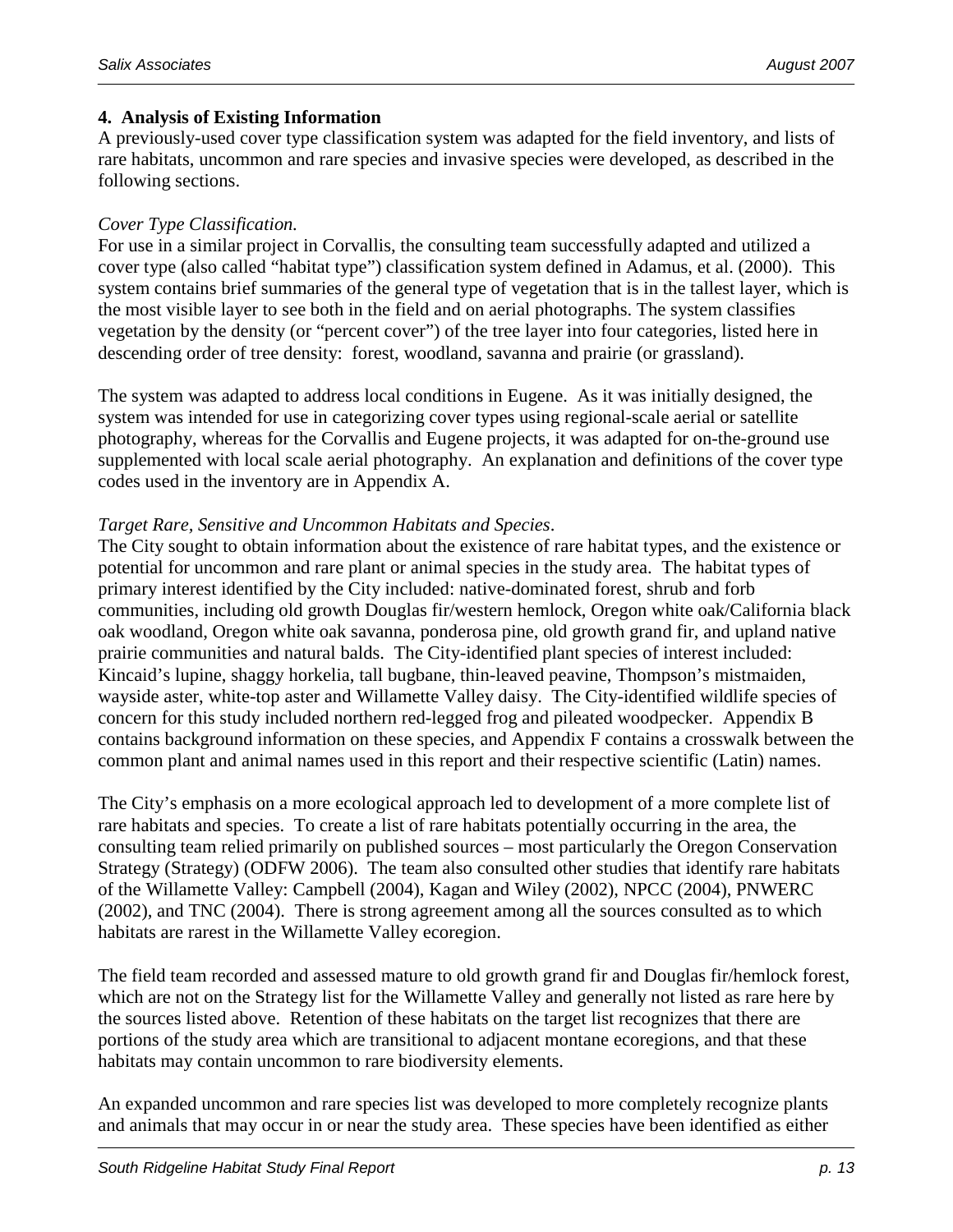sensitive, uncommon or rare by the US Fish and Wildlife Service, Oregon Department of Fish and Wildlife, Oregon Department of Agriculture, the Oregon Natural Heritage Information Center and/or the Native Plant Society of Oregon. An annotated list (Appendix B) shows the origin, legal status, and High-Medium-Low rating assigned for this study for each uncommon and rare species. This list is shown below in simple form as Table 5.

| <b>AMPHIBIANS &amp; REPTILES</b>                                                          | <b>MAMMALS</b>                   | Plants, Cont.               |  |  |
|-------------------------------------------------------------------------------------------|----------------------------------|-----------------------------|--|--|
| Clouded Salamander                                                                        | <b>Brazilian Free-tailed Bat</b> | Howellia                    |  |  |
| <b>Northern Red-legged Frog</b>                                                           | California Myotis                | <b>Howell's montia</b>      |  |  |
| Oregon Slender Salamander                                                                 | <b>Camas Pocket Gopher</b>       | Kincaid's lupine            |  |  |
| <b>Western Rattlesnake</b>                                                                | Long-eared Myotis                | Large-fruited lomatium      |  |  |
| Western Toad                                                                              | Long-legged Myotis               | Meadow checkermallow        |  |  |
|                                                                                           | Red Tree Vole                    | Mountain lady's-slipper     |  |  |
| <b>BIRDS</b>                                                                              | Silver-haired Bat                | Narrow-leaved milkweed      |  |  |
| Acorn Woodpecker                                                                          | Townsend's Big-eared Bat         | Oceanspray broomrape        |  |  |
| American Peregrine Falcon                                                                 | <b>Western Gray Squirrel</b>     | Pacific pea                 |  |  |
| <b>Bald Eagle</b>                                                                         | White-footed Vole                | Pale bulrush                |  |  |
| <b>Band-tailed Pigeon</b>                                                                 |                                  | <b>Puget groundsel</b>      |  |  |
| Chipping Sparrow                                                                          | <b>PLANTS</b>                    | Racemose pyrrocoma          |  |  |
| Common Nighthawk                                                                          | Beautiful shooting star          | Rosin weed; tackweed        |  |  |
| <b>Grasshopper Sparrow</b>                                                                | Blue verbena                     | Shaggy horkelia             |  |  |
| Lewis's Woodpecker                                                                        | Bradshaw's lomatium              | Sinister gilia              |  |  |
| <b>Little Willow Flycatcher</b>                                                           | Clasping-leaved dogbane          | <b>Tall bugbane</b>         |  |  |
| Mountain Quail                                                                            | Coffee fern                      | Thin-leaved peavine         |  |  |
| Northern Goshawk                                                                          | Columbia water-meal              | Thompson mistmaiden         |  |  |
| Northern Spotted Owl                                                                      | Cusick's checkermallow           | Timwort                     |  |  |
| Olive-sided Flycatcher                                                                    | Dotted smartweed                 | Toothcup                    |  |  |
| <b>Oregon Vesper Sparrow</b>                                                              | Dotted water-meal                | <b>Upland yellow violet</b> |  |  |
| <b>Pileated Woodpecker</b>                                                                | Drooping bulrush                 | <b>Wayside aster</b>        |  |  |
| Purple Martin                                                                             | Dwarf montia                     | White-flowered navarretia   |  |  |
| Slender-billed Nuthatch                                                                   | Fleshy lupine                    | White-topped aster          |  |  |
| <b>Streaked Horned Lark</b>                                                               | Golden-fruited sedge             | Willamette navarretia       |  |  |
| Western Bluebird                                                                          | <b>Grass widows</b>              | Willamette Valley daisy     |  |  |
| Western Meadowlark                                                                        | Hall's violet                    | Willamette Valley larkspur  |  |  |
| <b>Yellow-breasted Chat</b>                                                               | Hemp dogbane                     |                             |  |  |
|                                                                                           | Hitchcock's blue-eyed grass      |                             |  |  |
| <b>INVERTEBRATES</b>                                                                      | Holy grass                       |                             |  |  |
| Fender's Blue Butterfly                                                                   | Hooker's pink                    |                             |  |  |
| Taylor's Checkerspot                                                                      | Howell's brodiaea                |                             |  |  |
| NOTE: bold face type indicates species previously confirmed in or adjacent to study area. |                                  |                             |  |  |

| Table 5. Potentially-occurring and <b>documented</b> (shown in <b>bold type</b> ) uncommon and rare |
|-----------------------------------------------------------------------------------------------------|
| species of the SRHS area.                                                                           |

#### *Invasive Plant Species.*

The consulting team assembled a list of plant species known to be invasive in the SRHS area. These species were recorded on the inventory sheet when encountered in the field. The list is provided in Appendix D.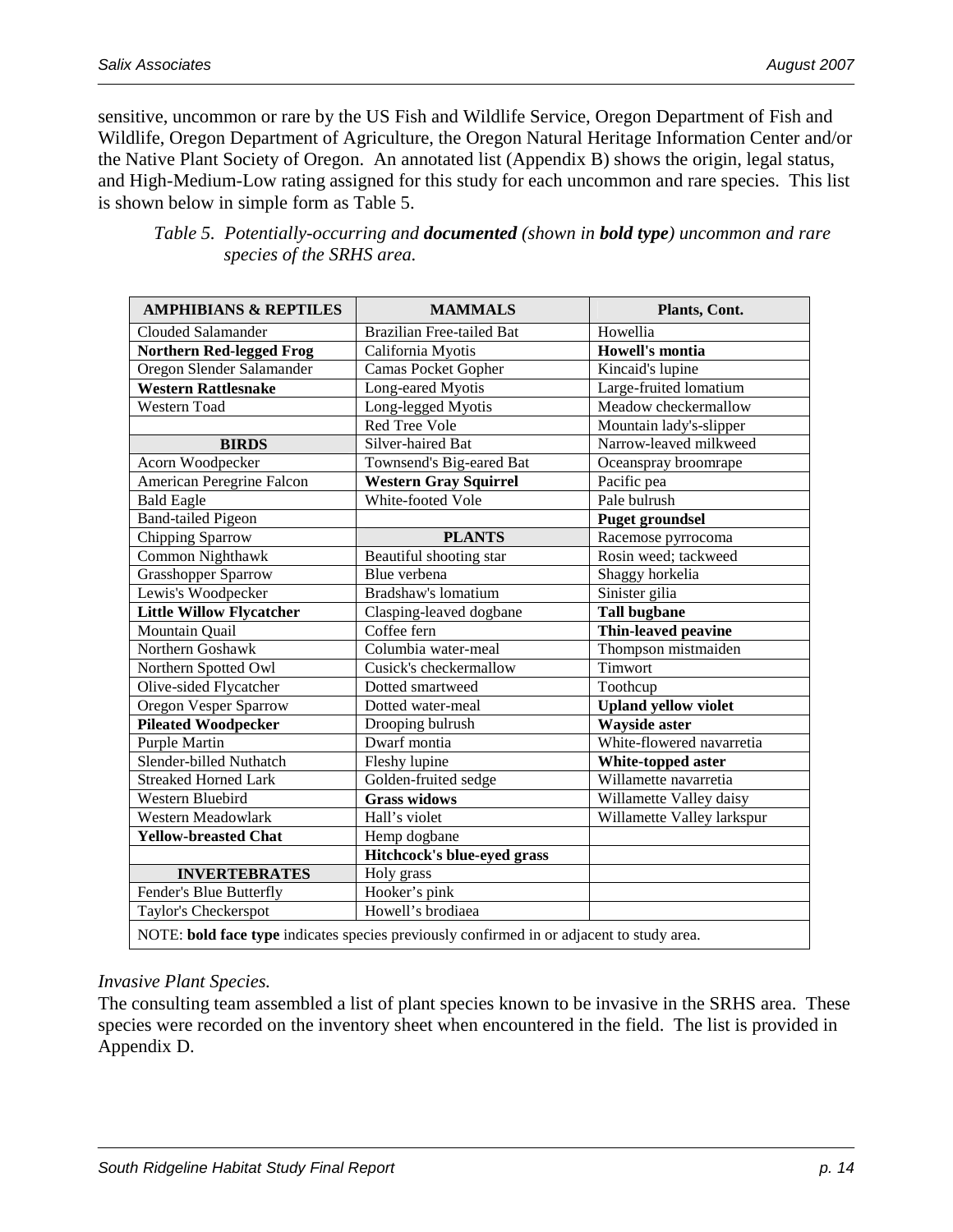#### **5. Design of Inventory and Mapping System**

To produce a more ecologically balanced inventory, a field inventory data sheet was designed to be inclusive of a broader, more balanced range of values than the previous habitat assessment methodologies used elsewhere – that is, less focused on habitat suitability for vertebrate wildlife, and more oriented towards observing and recording detailed current and historic features so as to allow a more accurate and complete description of habitats of both plant and wildlife species and the condition of those habitats. The following paragraphs describe these methods in more detail.

*Timing.* The seasonal timing of the surveys was intended to allow for observation of plant communities in the growing season, and provide opportunity for incidental observation of uncommon and rare plant species which might occur within the study area. Uncommon and rare plant species of open areas, such as prairies and savannas, tend to flower and be most visible in May and June, so consultants targeted those areas first. Uncommon and rare species of forested habitats tend to flower and remain visible later, so those areas were inventoried later. Scientifically-rigorous surveys to systematically determine presence or absence of uncommon and rare plant or wildlife species were not included as part of this project. Instead, the project was oriented towards identifying rare habitats and suitable habitats for uncommon and rare/sensitive species.

The order of site visits in the early portion of the inventory required coordination with the City of Eugene Public Works Department and private landowners striving to meet the City's requirements for mowing (to meet fire safety objectives on undeveloped properties). Consultants worked to "keep ahead of the mowers," responding to City Project Manager direction resulting from contacts either from the Public Works Department or private owner's wishing to have inventory completed on their sites before mowing. All requests were addressed as quickly as possible by the consulting team.

*Team*. Before the inventory, two regionally-known expert advisors were consulted for input on two species highlighted by the City for inclusion in the inventory (Northern Red-legged Frog and Pileated Woodpecker). Their recommendations were included in the inventory and assessment methodology*.* Five field biologists conducted the inventory. The field team members received field calibration training on the entire methodology to maximize consistency in observation and recording of data.

*Inventory Tools and Products.*The following table lists the tools that were developed and used, and the products which resulted. Many are referenced as attachments to this report.

| <b>INVENTORY TOOLS</b>    | <b>PURPOSE / DESCRIPTION</b>                                         |
|---------------------------|----------------------------------------------------------------------|
|                           | <b>FIELD TOOLS</b>                                                   |
| Field inventory data form | Appendix A                                                           |
| and instructions          | A two-page field data form for recording Vegetation Mapping Unit     |
|                           | data provided for recording of the following features: cover type,   |
|                           | vegetation layer (tree, shrub, herb) nativeness and cover,           |
|                           | uncommon and rare and invasive plant and animal species, special     |
|                           | habitat features, and general information such as size and location. |
|                           | Information was entered into a database at completion of inventory,  |

*Table 6. SRHS inventory tools and products.*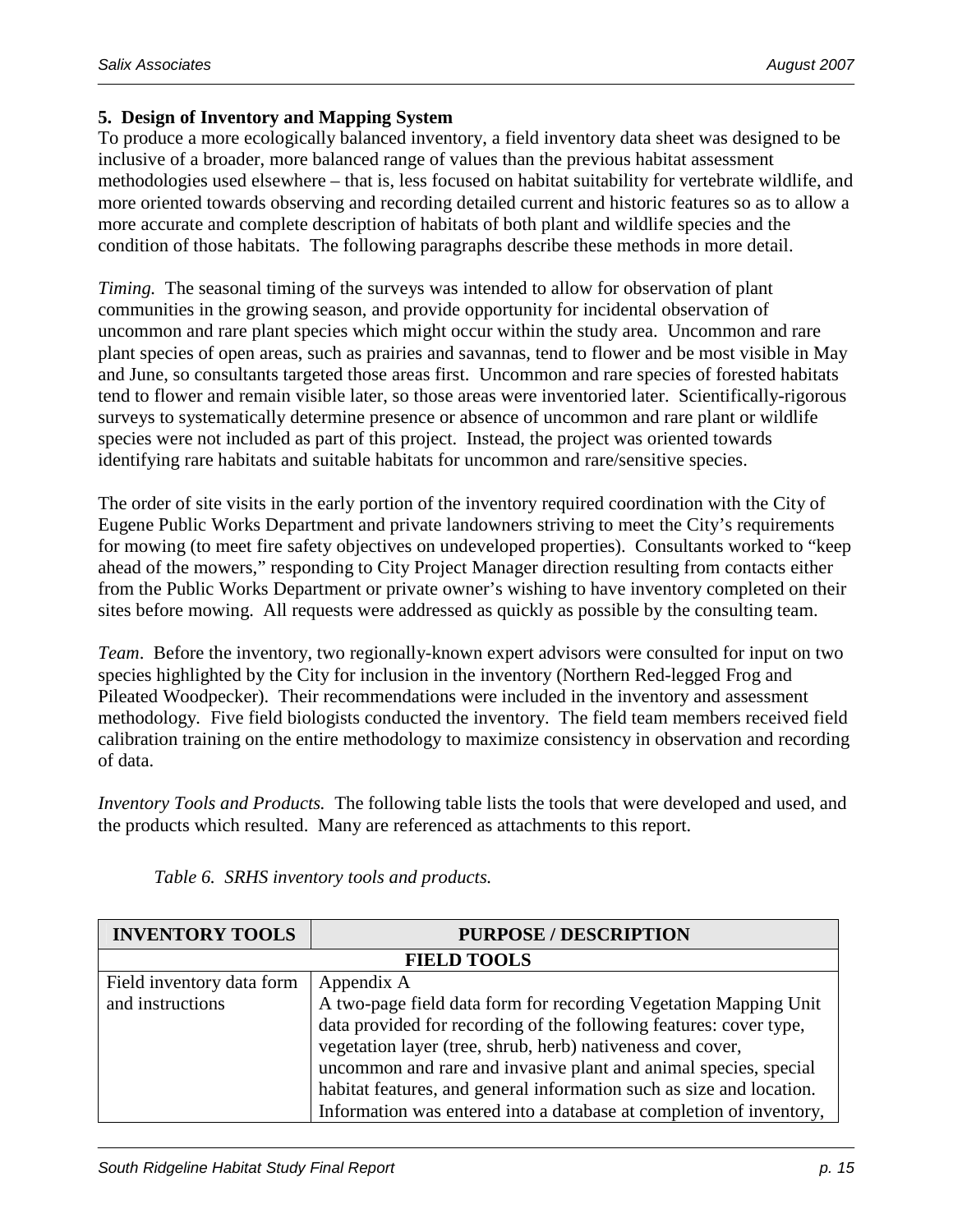| <b>INVENTORY TOOLS</b>         | <b>PURPOSE / DESCRIPTION</b>                                                                               |
|--------------------------------|------------------------------------------------------------------------------------------------------------|
|                                | which was condensed into a one-page Vegetation Mapping Unit                                                |
|                                | Inventory Form (see Inventory Products section, below).                                                    |
| Base map/aerial photo          | The GIS specialist provided the field team with an HAU map                                                 |
|                                | showing the area to be inventoried and outlining lots with and                                             |
|                                | without access permission. A base map of topography, headwater                                             |
|                                | drainages, wetland soils, streets, and again, parcels with and without                                     |
|                                | access permission also was provided.                                                                       |
|                                | <b>OFFICE TOOLS</b>                                                                                        |
| Target uncommon and            | Appendix B                                                                                                 |
| rare species table             | List of all federal, state and local uncommon and rare plant and                                           |
|                                | animal species. Highest listing status receives "High" ranking,<br>lowest status receives "Low" ranking.   |
| Target uncommon and            | Appendix C                                                                                                 |
| rare species / habitat         | "High, medium, low and no" suitability for each uncommon and                                               |
| suitability matrix             | rare species in each cover type.                                                                           |
| Invasive species table         | Appendix D                                                                                                 |
|                                | A list of escaped, naturalized, exotic species that have high impact                                       |
|                                | on wildland habitats. Listed on field data sheet by layer if                                               |
|                                | encountered during inventory. "Standard prairie invasives," listed                                         |
|                                | in the Appendix and on numerous field inventory sheets includes                                            |
|                                | species such as: tall fescue, colonial bentgrass and Queen Anne's                                          |
|                                | lace.                                                                                                      |
| Site natural resource          | (On file with City of Eugene; see Site-Specific Documents                                                  |
| reports                        | Consulted, also.)                                                                                          |
|                                | Various biological consultant reports previously submitted to the                                          |
| Oregon Natural Heritage        | City were consulted for relevant data.                                                                     |
| <b>Information Center</b>      | (On file with City of Eugene)<br>Most uncommon and rare species sighting records received were             |
| (ORNHIC) uncommon              | outside the study area boundaries, but a few are within.                                                   |
| and rare species sighting      |                                                                                                            |
| reports                        |                                                                                                            |
| Base map/aerial photo          | Aerial photos also were used in the office to note adjacency of                                            |
|                                | valuable, mapped Vegetation Mapping Units, adjacent disturbance,                                           |
|                                | and historical vegetation types.                                                                           |
|                                |                                                                                                            |
| <b>INVENTORY</b>               | <b>PURPOSE/DESCRIPTION</b>                                                                                 |
| <b>PRODUCTS</b>                |                                                                                                            |
| <b>Vegetation Mapping Unit</b> | Appendix J                                                                                                 |
| (VMU) maps                     | These are GIS maps showing the vegetation mapping units drawn                                              |
|                                | on 2005 aerial photo base maps. Field mapping was done on 2004                                             |
|                                | aerial photos, but updated by the team in the office to 2005 aerial<br>photos when those became available. |
| VMU field inventory            | (Stand alone appendix – data base)                                                                         |
| forms                          | These forms contain data from the two-page field inventory sheets                                          |
|                                | condensed onto approximately one page.                                                                     |
| VMU and HAU rating             | (Stand-alone appendix – data base)                                                                         |
|                                |                                                                                                            |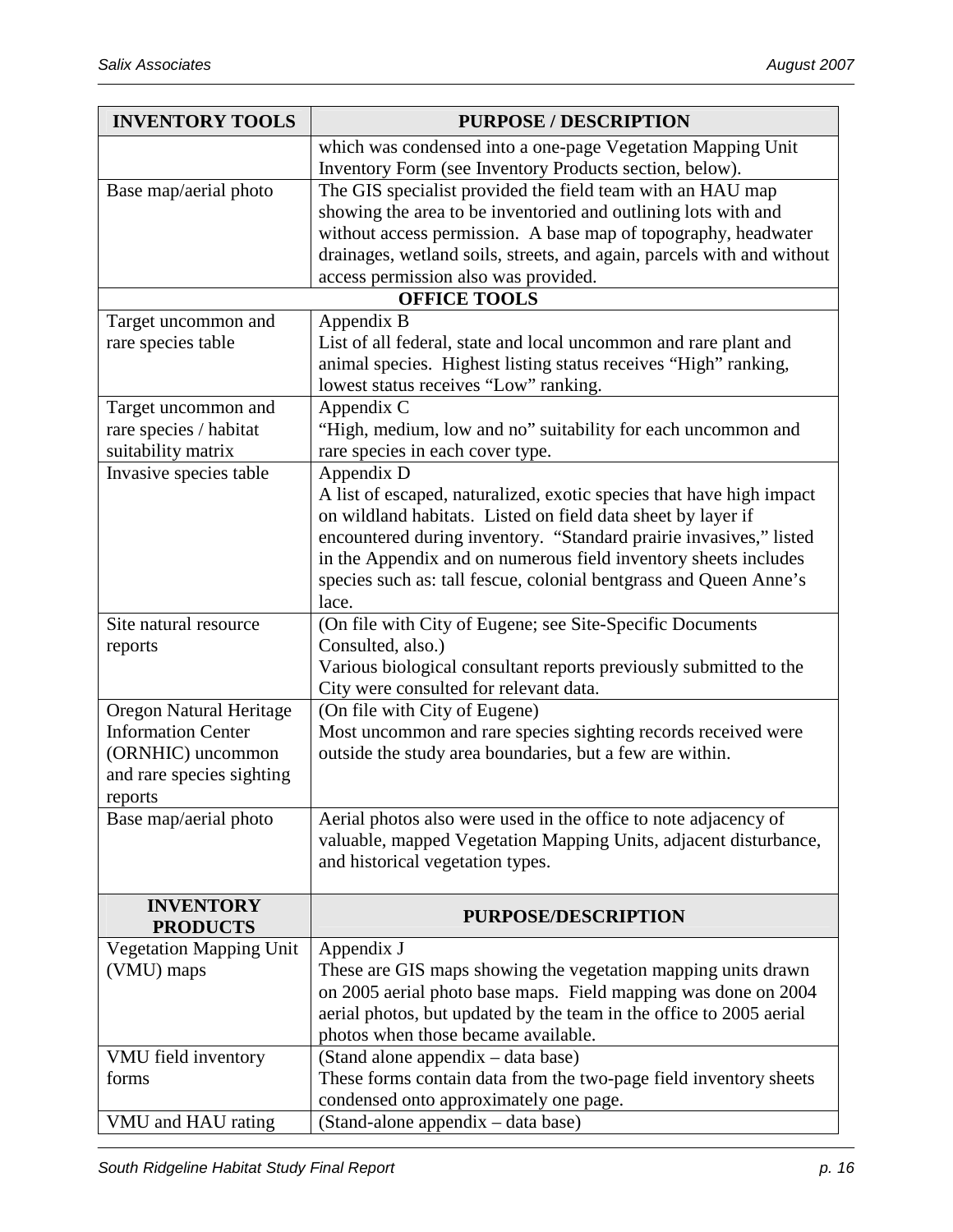| <b>INVENTORY TOOLS</b> | <b>PURPOSE / DESCRIPTION</b>                                          |  |
|------------------------|-----------------------------------------------------------------------|--|
| tables                 | Each VMU field inventory data sheet is followed by a table            |  |
|                        | showing the assessment/rating of habitat values for that VMU, and     |  |
|                        | each HAU is rated for the VMUs within and other aspects.              |  |
| Report                 | This report, discussing the ecological history of the study area, the |  |
|                        | methodology used to inventory upland habitats, and the results of     |  |
|                        | the study.                                                            |  |

#### **6. Field Inventory.**

The field inventory was conducted from May through August of 2006. All portions of all 21 HAUs which had access permission were inventoried on-site. When possible, lands for which access permission had not been obtained were viewed from adjacent parcels with access permission or from public streets.

Included with this report as Appendix A is a blank template copy of the field Vegetation Mapping Unit (VMU) Inventory Form, and the associated instructions and standards used by crew members for the inventory.

*Access.*

Many of the parcels where access permission was granted were relatively small, and not always in areas providing views of adjacent properties for which the team did not have access permission. Most of the returned forms granting permission directed the field team to call ahead to the owner to coordinate access for individual property visits, and some landowners escorted biologists during the inventory of their site.

In general, the lack of access required that most privately-owned properties had to be inventoried using a combination of off-site methods. These included viewing from adjacent private property where access was granted or from adjacent public lands or rights-of-way, or using aerial photos and/or previously submitted land use permit application reports on file with the City. (See Onsite/Off-site section below.)

#### *Mapping.*

While visiting a field site, areas within each HAU with homogeneous vegetation were mapped as Vegetation Mapping Units (VMUs) and given a unique letter label within the HAU. Minimum Vegetation Mapping Unit size was generally 2 acres, but rare habitat types were mapped to a 1 acre minimum. Within each VMU, some newly-built homes or developing areas with little to no habitat values were marked in the field as "developed," ("DV" on the maps in Appendix J) and are not included in habitat area calculations.

Boundaries were drawn around each VMU area on a transparent overlay on a 2004 aerial photo base map. The letter code was then assigned to the VMU and written on an Inventory Form for the text data recording.

The City provided a study area boundary, but encouraged the inclusion of adjacent areas with suitable habitat. The considerations used for inclusion vs. exclusion for this inventory included the following.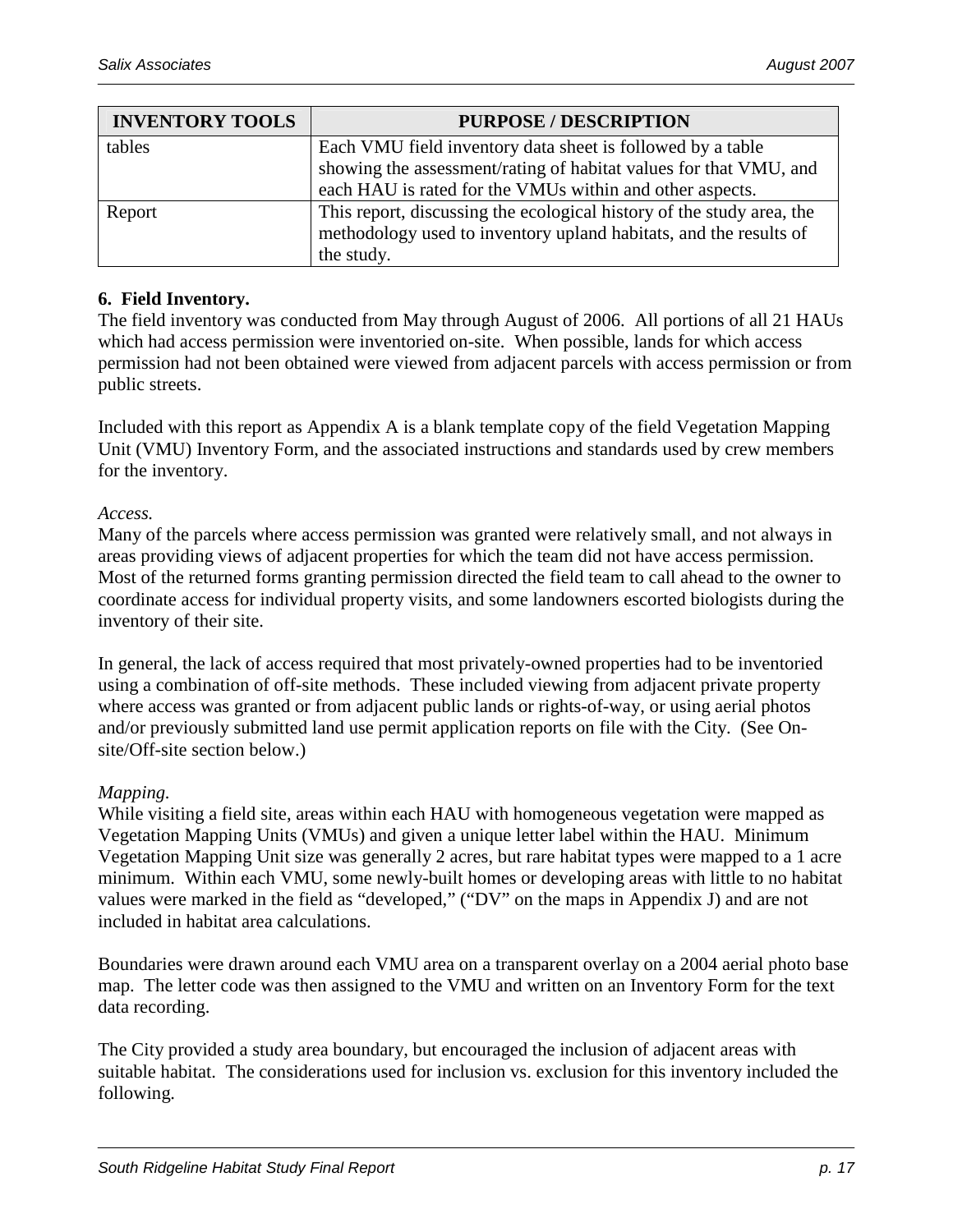**Included.** Land inside designated inventory areas with substantial habitat values were included, particularly if they contained potential habitat for any target species. Some areas where substantial habitat values remain are included, even though houses may have been constructed within the inventory area. Tree layers occasionally are left intact in areas where a single house is built in an otherwise undeveloped area, providing potential habitat for Western Gray Squirrels and/or other uncommon or rare wildlife species. Occasionally, the shrub and/or ground (herbaceous) vegetation layers were observed to be intact also, providing habitat for more target plant and wildlife species.

**Excluded.** Most areas with existing residential development were excluded from the inventory by outlining them on the aerial photo, and marking them "DV" to signify "developed." Some residential sites where development seemed imminent (such as newly graded places in a developing area with recently dumped gravel), also were excluded. Manicured, grassy areas between development areas were excluded in some instances, if no suitable habitat was present for native (especially target) plant or wildlife species.

An additional 188 developed acres with little habitat value were mapped within the original study area boundaries but are not included in habitat acreage totals on the following table. Included in the inventory acreage total are 159 additional, adjacent acres proposed to be added to the original study area. In the table below,  $A - B + C = D$ .

|                | A:           | $B$ :     | C:     | D.         |
|----------------|--------------|-----------|--------|------------|
|                | Original     | <b>DV</b> | Added  | Surveyed   |
|                | survey acres | Acres     | survey | Acres      |
|                | (w/DV)       |           | acres  | (w/o)      |
| <b>HAU</b>     |              |           |        | DV)        |
| 1              | 35           | 0         | 0.73   | 35         |
| $\overline{c}$ | 85           | 7         | 28.00  | 106        |
| 3              | 251          | 23        | 4.95   | 233        |
| $\overline{4}$ | 65           | 37        | 3.01   | 31         |
| 5              | 74           | 7         | 6.88   | 74         |
| 6              | 32           | 4         | 3.68   | 32         |
| $\overline{7}$ | 17           | 1         | 0.00   | 16         |
| 8              | 221          | 2         | 1.05   | <u>221</u> |
| 9              | 44           | 23        | 1.03   | 22         |
| 10             | 243          | 14        | 13.37  | 242        |
| 11             | 320          | 1         | 0.05   | 319        |
| 12             | 399          | 7         | 19.49  | 412        |
| 13             | 160          | 19        | 9.45   | 150        |
| 14             | 87           | 6         | 16.47  | 97         |
| 15             | 6            | 3         | 0.00   | 3          |
| 16             | 18           | 0         | 3.73   | 22         |
| 17             | 46           | 2         | 4.68   | 48         |
| 18             | 187          | 19        | 10.64  | 178        |
| 19             | 81           | 4         | 1.09   | 78         |

*Table 7. Original (A), developed (B), added (C), and total surveyed (D) acres.*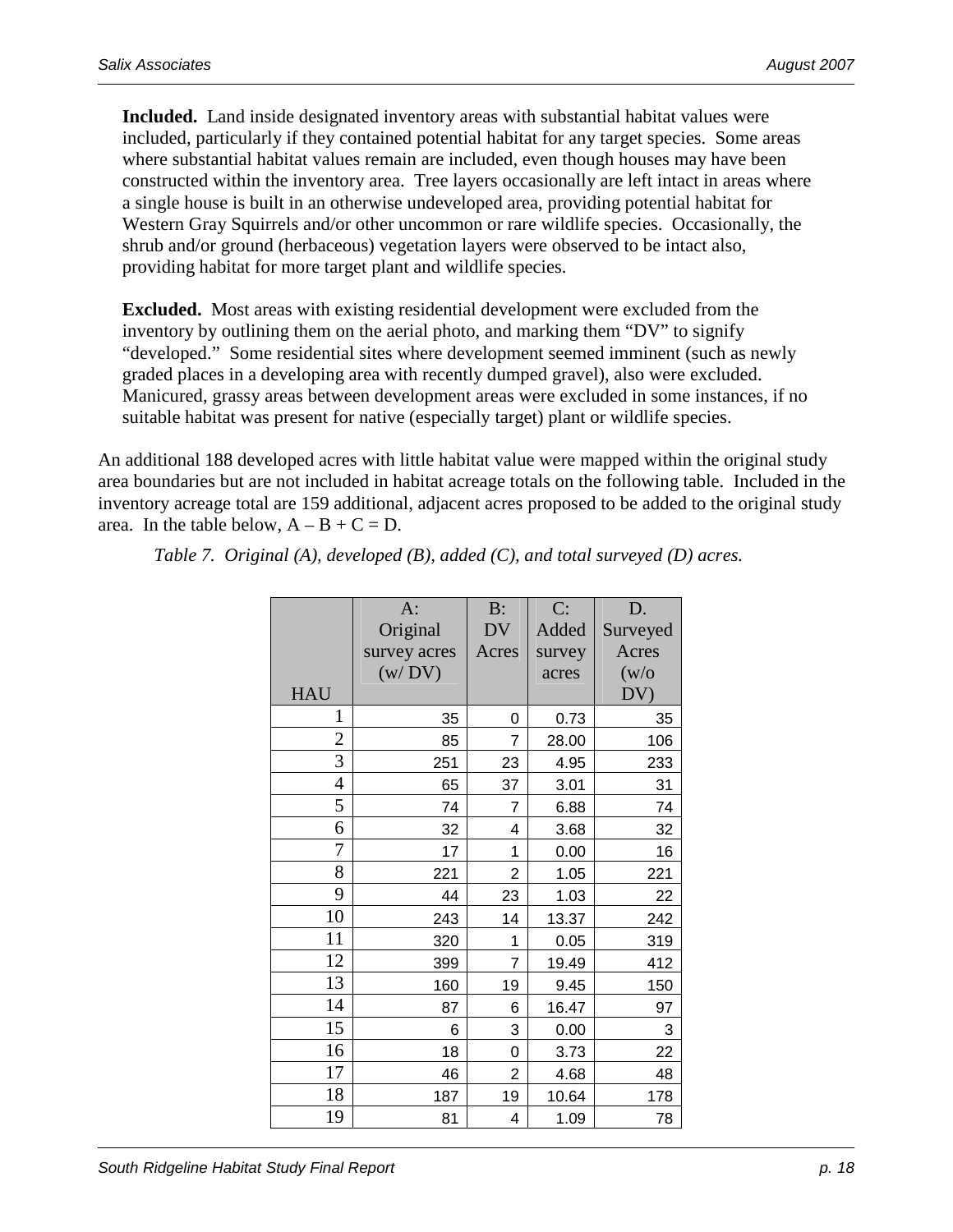| ററ<br>۷J     | 88   | ັ      |       | 93   |
|--------------|------|--------|-------|------|
| ົາ 1         | 158  | o<br>O | 26.43 | 176  |
| <b>TOTAL</b> | 2618 | 188    | 159   | 2589 |

Note that the total acres for "Original survey acres w/ DV" in Table 8 above (2,618) is less than the total acres shown in Table 4 for the original proposed study area (2,628). The difference of 10 acres is due to: (1) corrections to the boundaries of publicly owned park lands outside the Urban Growth Boundary based on updated, more accurate tax lot boundaries for those areas that became available during the project, and (2) many very small corrections throughout the study area based on the revised tax lot boundaries, where extremely narrow strips were created on lots that are not meaningful at the scale of the habitat mapping.

#### *On-Site vs. Off-Site Data Recording.*

VMUs were inventoried on-site, off-site with a view, and off-site without any view (primarily using aerial photo interpretation). Many VMUs were inventoried using some combination of these observation categories. Ideally, all field inventory would be conducted on site, but in reality, because the consulting team was granted permission to access only a small fraction of private lands, only those properties, and City-owned public lands, could be inventoried on site.

Off-site inventories were conducted using several methods and information sources. Initially, view into private lands with no access permission granted was sought from adjacent public streets, public property, or private lands where access permission had been granted. These parcels were identified on data sheets as "off-site/view." In some cases, where only a portion of a VMU could be viewed, only a part of the inventory data sheet could be filled out in the field, so these were labeled as a combination of off-site with view and without view. Aerial photos also were used to add data for off-site inventories.

Off-site inventory of public lands outside the UGB was conducted similarly, except views from outside the UGB generally were limited to adjacent public streets. Again, aerial photos were consulted to provide necessary data.

On-site mapping allowed completion of all portions of the Inventory Form, but off-site inventory of many sites required use of a different system. For those situations where key data was missing because of a lack of access and/or poor view from adjacent sites, the rating team used a "reference site" system. Initially, the rating team used their best professional judgment to identify the nearest Vegetation Mapping Unit with features similar to the VMU with missing or incomplete data. This "reference" area was called a Reference Vegetation Mapping Unit, or RV. Information from an RV identified for the rating of another Vegetation Mapping Unit then was used as a surrogate for recorded, on-site data, and displayed on the Inventory Forms in the database with an "RV" label. In the best professional judgment of the consulting team, the limited and careful use of reference information was the best surrogate available for the missing information. Consultants used reference information cautiously so as to not overly inflate or under-rate the potential value of a VMU.

In all on-and off-site inventories, tree layers were easiest to assess, mid layers (shrubs and understory trees) moderately easy to difficult, and ground layers (herbaceous vegetation) much more difficult to assess for the simple reason that the taller vegetation is easier to see at a distance and on aerial photographs.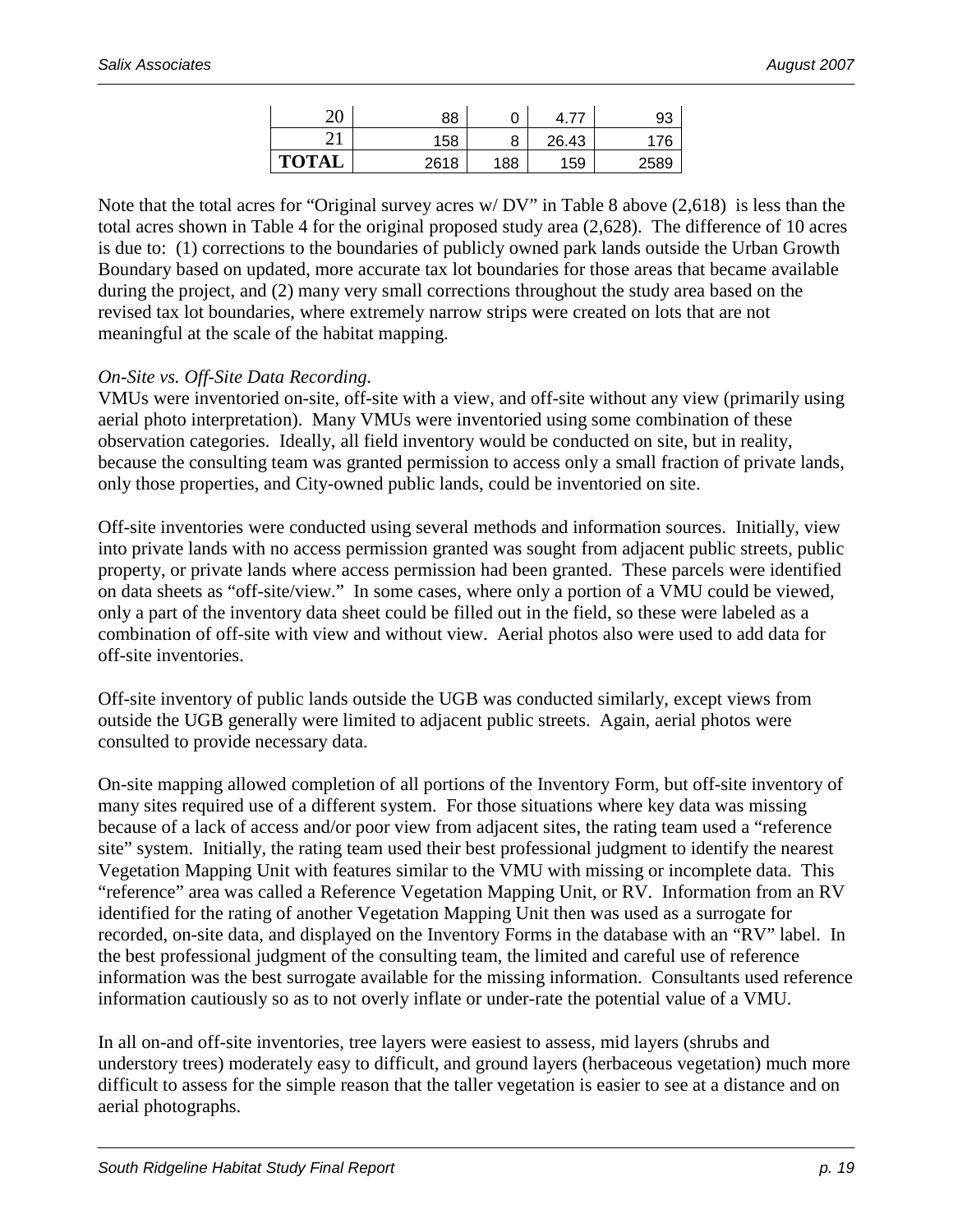#### *Limitations.*

The largest limitation to the inventory was the lack of access to most private land. Lands with no access were inventoried and assessed using several methods: viewing wherever possible from adjacent lands with access, interpreting aerial photos (which sometimes lack detail in tree shadows), and for sections of the report form where information was needed for assessment and scoring, using nearby reference sites with similar habitats to supply information that could not otherwise be obtained

The other primary limitation noted during the project was the lack of inventory information available for uncommon and rare species, as systematic surveys for uncommon and rare species have not been conducted in most of the SRHS area. To accommodate this limitation, presence or absence of target species was not used in numerical site scoring. Known occurrences, however, are listed on the Inventory Form for each site: both field observations and ORNHIC recorded sightings.

#### **7. Data Entry (GIS)**

The VMU boundaries delineated by field inventory team members on the transparent overlay were digitally entered into a Geographic Information System (GIS) data layer. Additional information that may have been mapped in the field (e.g., uncommon and rare species sites) was digitally entered into other layers. Draft HAU/VMU maps were checked for errors and boundaries were updated to the newer 2005 aerial photos where necessary. Corrections then were supplied to the GIS specialist, and the affected data layers were corrected.

#### **8. Data Entry (Relational Database)**

All field data was checked for consistency and completeness, and then entered by a biologist into a relational database entry form that was developed for the project. The data was checked again after entry. Several brief follow-up field visits were made to resolve questions.

#### **9. Incorporation of Supplemental Data**

Several background reports provided by the City were used to supplement field observations. These are listed at the end of this report as "Site Specific Documents Consulted." Rare species site information was ordered from the Oregon Natural Heritage Information Center by the City of Eugene, and was available for use in this project. Recorded sightings of uncommon and rare species are noted on the Vegetation Mapping Unit Rating Table where applicable. No additional information was available from state and federal wildlife agencies, as they now primarily rely on ORNHIC for record keeping.

After the draft SRHS inventory and assessment was introduced at numerous public meetings in late 2006 and early 2007, approximately 37 public comments were submitted. These were compiled and transferred to the consultant team in late spring of 2007, and the team considered each one individually. Nearly all comments were directed at property-specific concerns. Many submittals did not specify if a specific action was desired, so it was inferred in those cases that more information was being submitted for consideration. Several map and database changes resulted from the review of the submittals, and those are itemized in an accompanying data set listed at the end of this document.

Where supplemental information was available, it was entered into the appropriate section of the Inventory Form and/or Rating Table, and the source was cited on the form.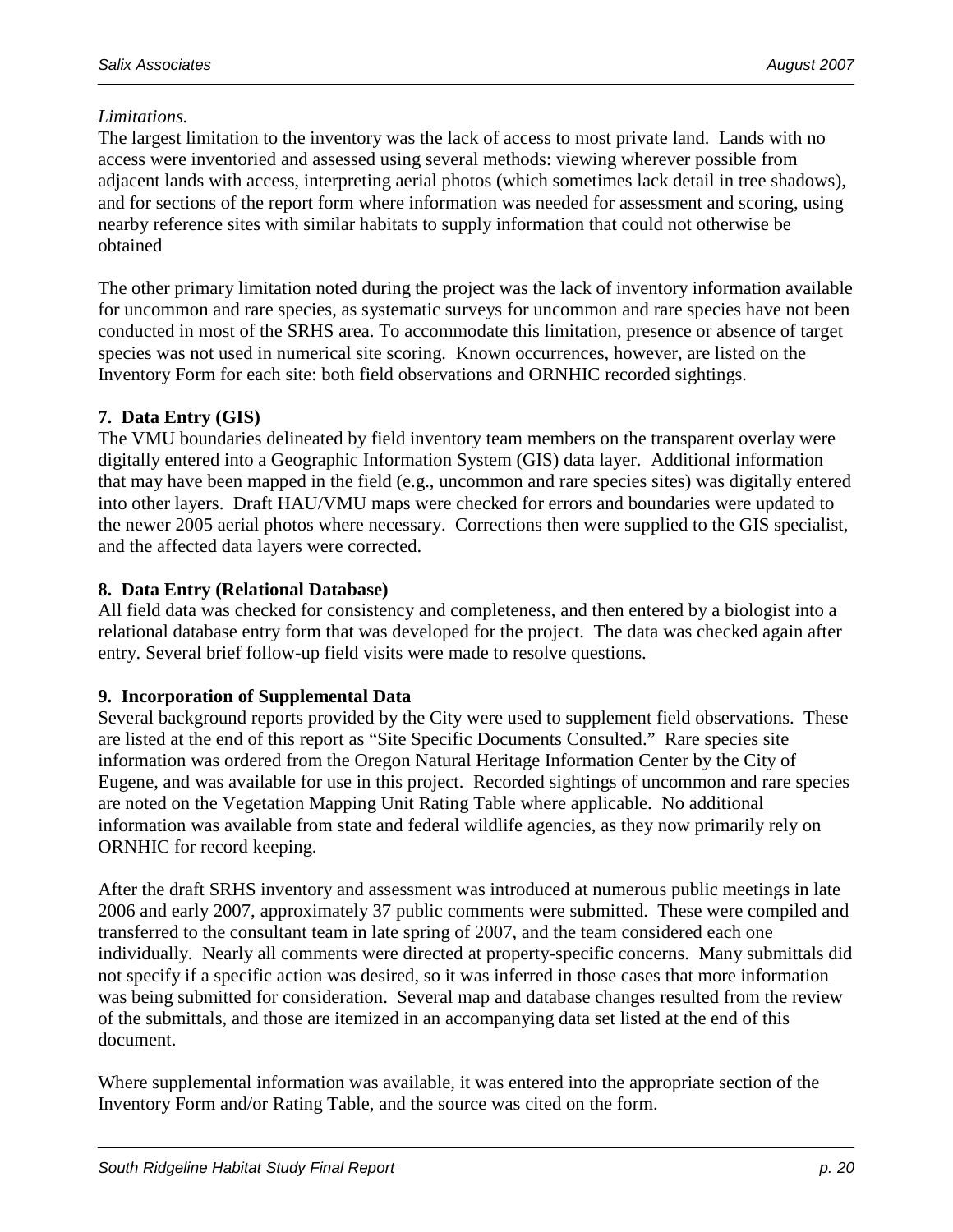#### **10. Map Review and Historic Vegetation Analysis**

Draft maps of each HAU showing all delineated Vegetation Mapping Units were produced, and edited by the field team for accuracy, then revised maps were produced by the GIS specialist. Maps of each HAU showing the VMUs were overlaid on 1936 or 1944 aerial photo coverage and historic ca. 1850 vegetation mapping to show vegetation change over time.

#### **11. Design of Vegetation Mapping Unit Inventory Form.**

An "output" report form (Vegetation Mapping Unit Inventory Form) was created to show the field data in a concise and readable format.

#### **12. Design of Ratings System and Report Form**

The rating team developed a system for assessment and scoring at local (Vegetation Mapping Unit) and landscape (HAU and larger) scales. The details of the methodology used for this scoring are contained in Appendix E.

The assessment and scoring system was designed to score large VMUs comprised of rare habitat types in good condition highest, and small VMUs with common habitat types in poor condition lowest. Similarly, at the coarser landscape scale, the system scores HAUs with many large, highscoring VMUs within them highest, and those with few, small, low-scoring VMUs within them, lowest.

Weighting of the scores for individual elements in the VMU and HAU rating system directly affects total scores. The consulting team attempted to weight scores to best represent the City's desires for recognizing rare habitats and species, while also utilizing the latest scientific and regional conservation planning information available.

#### *Vegetation Mapping Unit Rating Table.*

Each VMU Inventory Form contains the field inventory data, and each associated Rating Table uses the field information, combined with some GIS information such as size (acreage), to produce a rating table using weighted scoring formulas.

VMU scores were based on habitat suitability for uncommon and rare species (Rare Species Suitability Index, see following paragraph), and overall habitat rarity, condition and size. Additional, specific habitat suitability values for Northern Red-legged Frogs and Pileated Woodpeckers were shown on the report separately because of demonstrated interest from the public, but were rated within the context of the RSS system described below.

**Rare Species Suitability (RSS) Index***.* Within the context of a landscape scale assessment and comparative rating system, it is more logical and useful to assess *potential habitat suitability* for uncommon and rare species, because observable habitat characteristics – rather than specific presence vs. absence – can be used to make that assessment. Documenting presence of species that are nocturnal, small, reclusive or visible only for restricted periods can be very difficult, timeconsuming and costly, and documentation of other species often requires extremely thorough coverage (with multiple visits) of an entire study area. Therefore, uncommon and rare species detection is unlikely in a study of this nature and impossible on properties for which no access is granted. For all these reasons, systematic and comprehensive surveys for uncommon and rare species were not included as a part of the SRHS.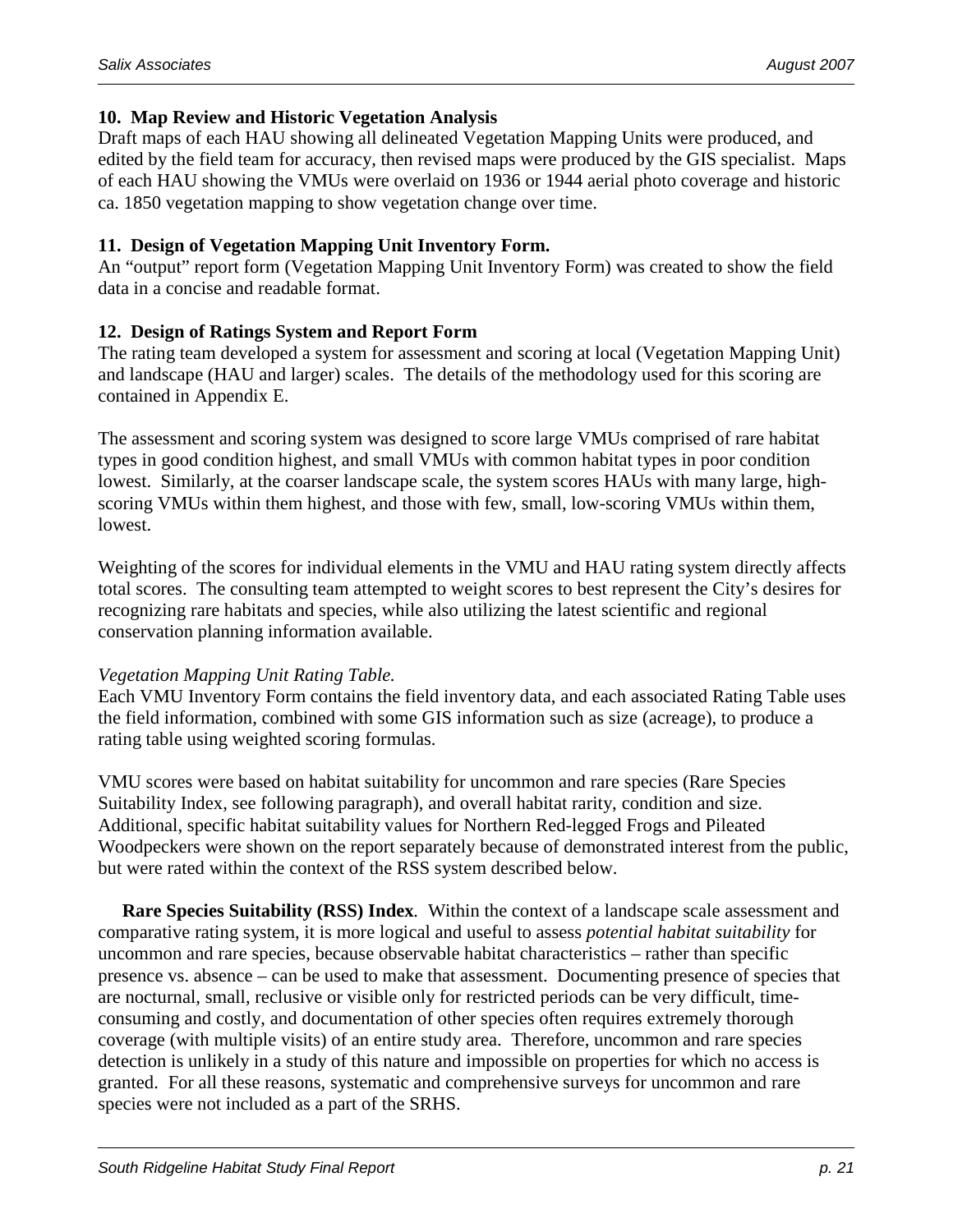The base information used to arrive at potential habitat suitability for uncommon and rare species for the SRHS is the process developed for vertebrate wildlife species by Adamus et al. (2000). First, the 10-point scoring range from Adamus was distilled to a 3 point range. Common species then were eliminated from the list, and then it was expanded to include uncommon and rare invertebrates (2 species) and plants (45 species) relevant to this project. Although some assessment systems have been developed in the Willamette Valley for vertebrate wildlife, no previous system known to the consultant team incorporates plants and vertebrate and invertebrate wildlife and rates them equitably.

The RSS index was arrived at by adding the high-medium-low (equivalent to 3-2-1 points) *status* of each species on the target uncommon and rare species list, to the relative *suitability* of each habitat type for each of those uncommon and rare species. These two factors (status plus suitability) were summed for each uncommon and rare species occurring in each habitat. The RSS index for each habitat was determined by totaling the individual species sums for that habitat. The RSS values are listed below in Table 7.

| Cover           |                                      |              |
|-----------------|--------------------------------------|--------------|
| Type #          | <b>Cover Type</b>                    | <b>Score</b> |
| 13              | Oak savanna                          | 308          |
| 12 <sup>2</sup> | Other savanna                        | 272          |
| 21              | Natural grass                        | 245          |
| 11              | Hardwood woodland                    | 149          |
| 10              | Mixed woodland                       | 145          |
| 1-5             | Conifer forest, combined high scores | 137          |
| 9               | Conifer woodland                     | 125          |
| $1 - 5$         | Conifer forest, comb. avg. scores    | 110          |
| $\overline{7}$  | Mixed forest                         | 103          |
| 5               | Conifer forest 81-200                | 100          |
| 14              | <b>Upland shrub</b>                  | 96           |
| 4               | Conifer forest 61-80                 | 90           |
| 8               | Hardwood forest                      | 90           |
| 26              | Seasonal wetlands                    | 82           |
| 3               | Conifer forest 41-60                 | 80           |
| $\overline{2}$  | Conifer forest 21-40                 | 77           |
| 27              | Permanent water                      | 76           |
| 1               | Conifer > 0-20 yrs                   | 75           |
| 24              | Rock                                 | 64           |
| 33              | <b>Residential habitat</b>           | 63           |
| 15              | Wet shrub                            | 62           |
| 17              | Orchards                             | 38           |
| 22              | Tall grass                           | 37           |
| 20              | Short grass                          | 30           |

| Table 8. Rare Species Suitability Index for each SRHS inventoried cover type, in order from |
|---------------------------------------------------------------------------------------------|
| highest to lowest.                                                                          |

The RSS values in the above table are graphed in Figure 4 for comparison to one another. The scores from top to bottom on the table above coincide with left to right on the graph in Figure 4. The alternating shades of blue in Figure 4 correspond to the different RSS point score ranges on the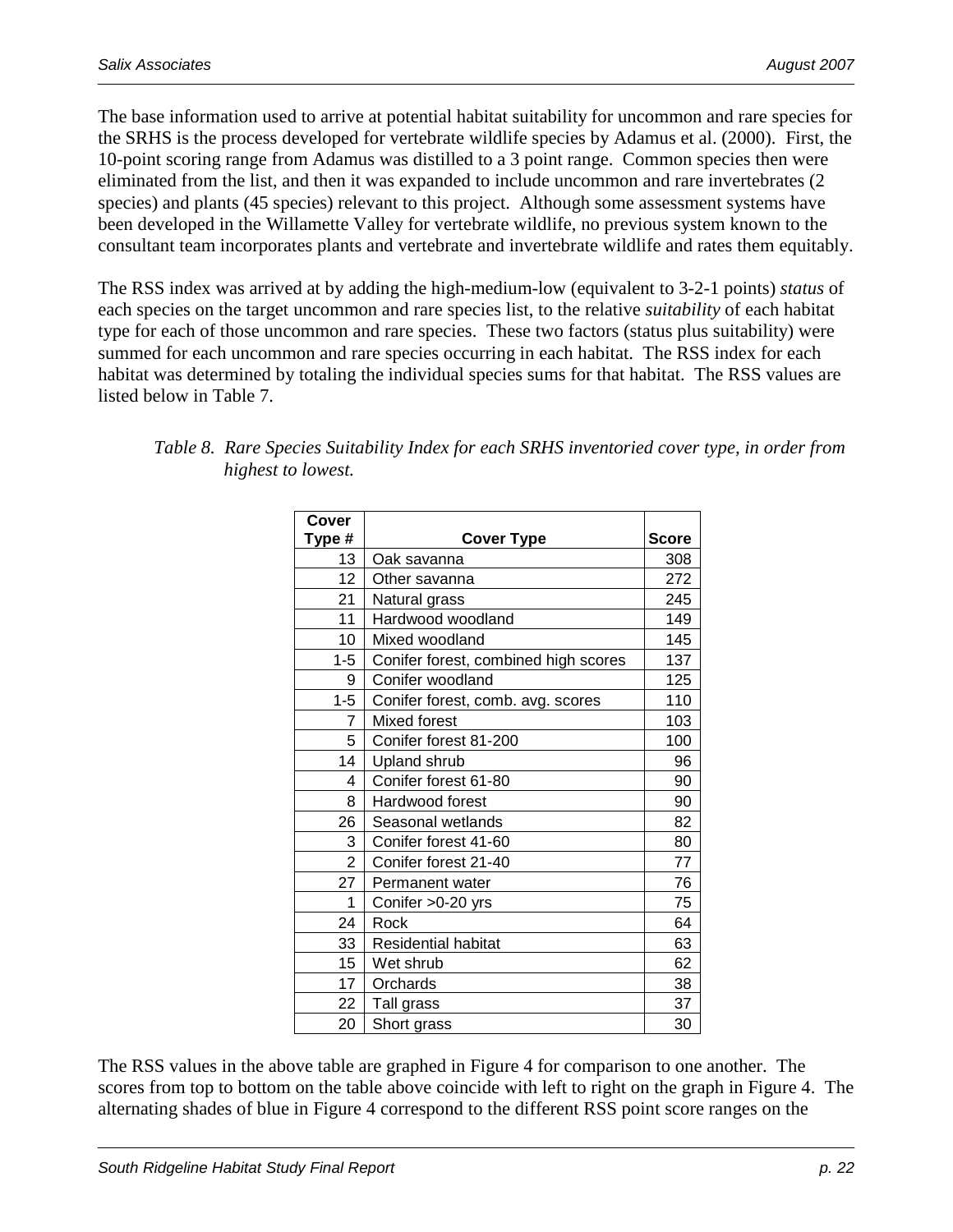VMU rating table: the left three cover types (light blue) each scored 5 points (none scored four points, thus the large drop on the figure to cover type 11), the next five cover types to the right (dark blue) each scored 3 points, the next ten to the right (light blue) scored 2 points, and the last six cover types on the right (dark blue) each scored 1 point.





#### **SRHS Rare Species Suitability Index by Cover (Habitat) Type**

This graph illustrates the relatively higher RSS value of savanna, prairie and woodland habitats (far left) compared to forest and other habitats. The RSS of oak savanna is 308, other savanna is 272, natural grassland is 245, hardwood woodland is 149 and the highest combined conifer RSS is 137. To arrive at the coniferous forest "combined high" scores, all the conifer forest types were combined, and the highest suitability score for each rare species in any conifer forest type was used for the "combined" score. Similarly, for the "combined average," all the conifer forest types were combined, and for each species, the suitability scores for each species in each type were averaged. Complete RSS scoring tables are contained in Attachment C.

**Habitat Rarity.**As discussed above, certain habitats are widely recognized by public and private land management agencies as being rare in the Willamette Valley ecoregion. Specifically, oak savanna and woodlands, upland prairies, wetlands and riparian areas are recognized in the Oregon Conservation Strategy as being particularly rare and valuable. The consulting team assigned value in the ratings process to these rare habitats, and also to late successional forest habitats to recognize their value, as expressed by both the City and the general public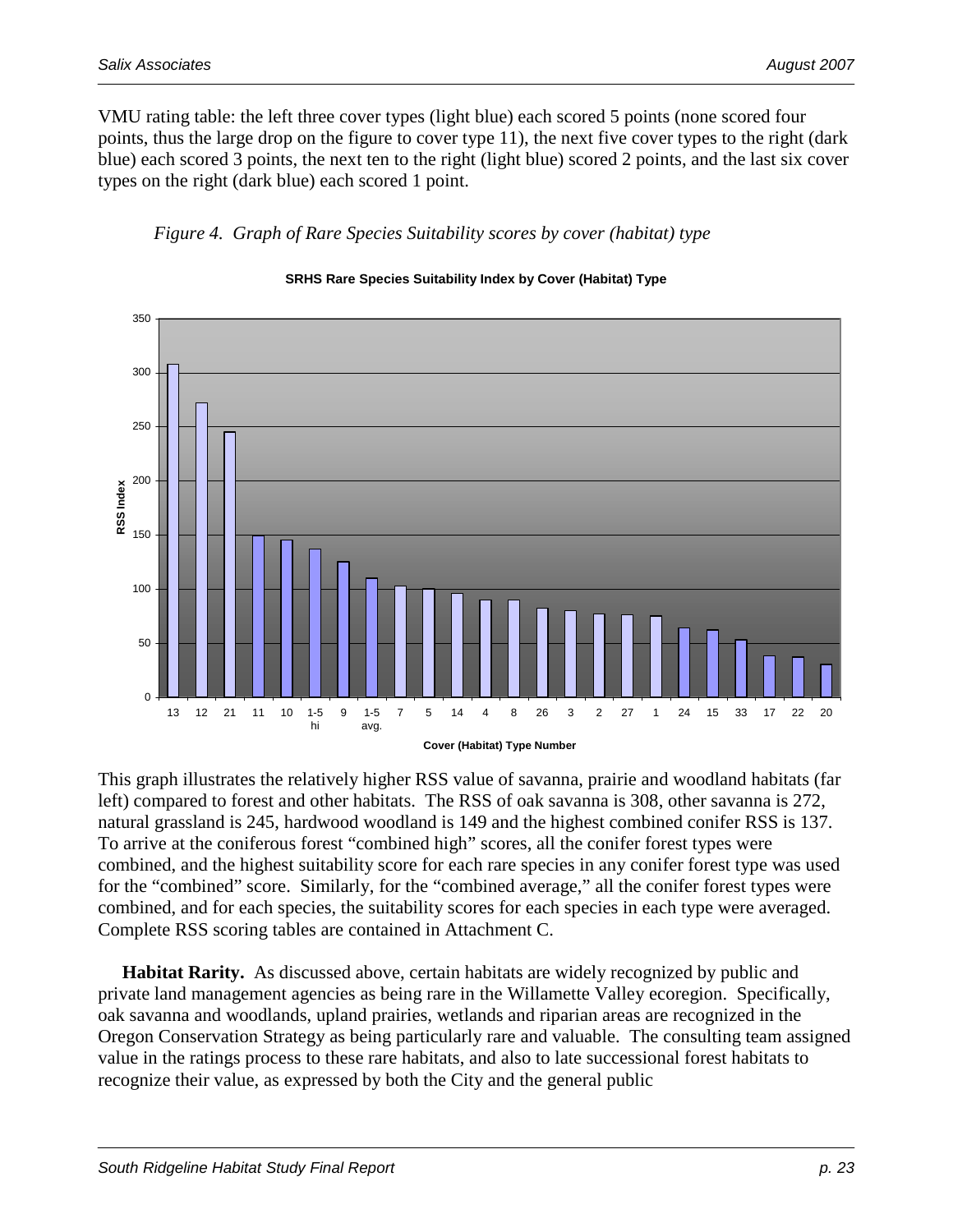**Habitat Condition.**The *native component* of the herbaceous vegetation layer is a good indicator of the degree to which a prairie, savanna, woodland or wetland habitat is impacted by non-native species. The exotic component is a better indicator in other habitats. Habitats with a higher proportion of native herbs and a lower proportion of exotics score higher in this category.

Direct human *disturbance* of habitat was evaluated by noting any recent, large-scale disturbance of soil or vegetation by grading, application of herbicides, heavy grazing, or similar activities. A lack of disturbance scores higher in the SRHS VMU rating system to reflect higher habitat values.

**Special Habitat Features.**Fine scale habitat features provide niches for many plant and animal species. Example species categories include: cavity dwellers (which need snags and logs), rotten wood dwellers (which also need snags and logs), mature tree bark dwellers (which need mature and older trees), rock dwellers (which need cliffs or rock piles), and pond or stream breeders (which need temporary or permanent water). These features were recorded during inventories, and VMUs were scored based on how many special feature categories were present.

**Habitat Size.**At the end of the VMU scoring table an acreage multiplier is used to adjust the VMU score to reflect the higher value a larger VMU would have over a similar but smaller VMU.

**Uncommon and Rare Species.**Typically, scoring for uncommon and rare species presence is biased toward sites that have been surveyed and have positive reports. Because most of the SRHS area has not been systematically surveyed for uncommon and rare species, or not surveyed to scientific protocols, some areas where no records exist may contain uncommon and rare species populations. Therefore, the presence of any uncommon and rare species was included with the appropriate Vegetation Mapping Unit report, *but was not part of the numerical scoring system*, in order to avoid automatically lowering the score of an area simply because it had not been adequately surveyed.

Because of the specific interest in Northern Red-legged Frog and Pileated Woodpecker occurrence and habitat, specific indicators and habitat suitability features for these species were noted in the field. As above, these factors were noted and rated, but not included in VMU scoring.

*Habitat Assessment Unit Rating Table.* HAU scores primarily were based on a composite value of the VMUs within the HAU, and were supplemented with three geographic considerations: 1) the overall size of the patch of habitat available at a landscape scale, including adjacent, connected habitats; 2) the juxtaposition within the HAU of rare habitats; and 3) the overall condition of the HAU regarding internal barriers (roads, developed areas, etc.) and shape (compactness). Large landscape scale habitat patches, containing proximate rare habitat patches, lacking barriers and having a compact shape, scored highest using this rating system.

**Habitat Patch Size and Connectivity.** Larger habitat patches generally contain a greater variety of habitat types, higher number of species, and larger population sizes, however, there are many variables which can limit one or all of these factors. Connected, small patches may function in many ways like similarly-sized large patches, but this can vary greatly based on the life cycle needs and population dynamics of the plant and wildlife species using those habitat patches. Large habitat blocks may have better resilience to disturbances such as wildfire and flooding, but some small, isolated patches of unique habitat types may be of important conservation concern (ODFW 2006).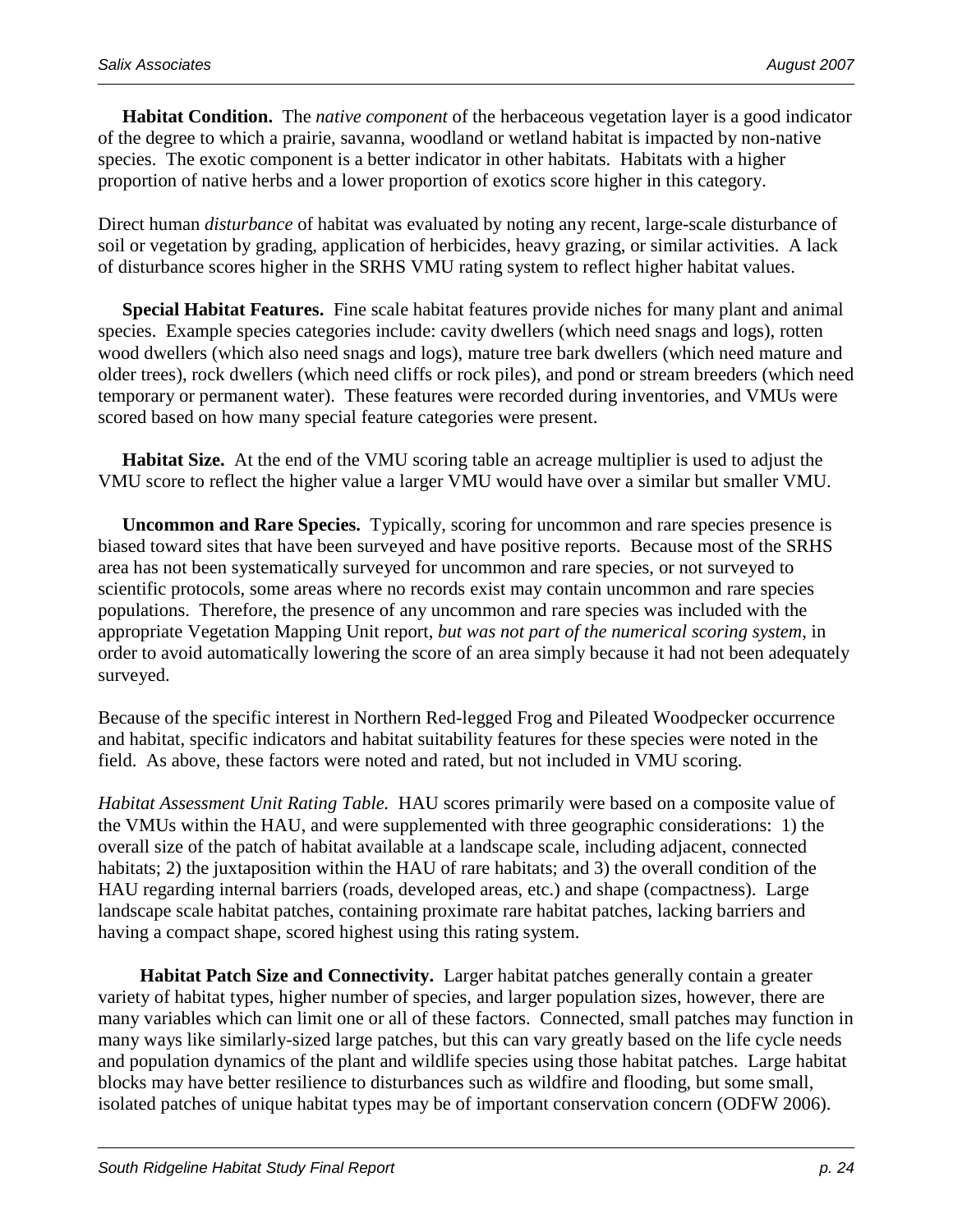Habitats in urbanizing areas that remain undeveloped often become "islands" of habitat, surrounded by development, and the plants, animals and other life that reside in them may become isolated from other populations. Although fragmentation of habitat patches in urbanizing areas often is considered only from a wildlife perspective, it can impact plants as well.

Plant and animal populations which need larger, more connected habitats may suffer as development or other changes reduce the amount of available, connected habitat. Habitat size can affect health of individual plants and animals, as well as populations. In general, isolated sites function as smaller habitat patches because they are disconnected, except in cases where species can move from these isolated sites to other habitats in spite of barriers. For example, wind-pollinated plants which can shed pollen to be carried by wind, or songbirds which can fly between habitats, may be able to cross some barriers. A complex of connected habitat patches may function similarly to a single, large patch, providing better long term prospects for healthy populations of both rare and common flora and fauna than those habitat patches which become fragmented.

Habitat patch size and functionality can decrease if land is developed or significant barriers are constructed, or can change if encroaching or invasive plant species achieve dominance. Plants and animals may suffer from inadequate habitat patch size and diversity if they need different types of habitats at different times in their life cycles for breeding, dispersal, feeding and cover. For example, access to compatible mates – which may apply to plants as well as animals – is important for long term survival of a population, and may be dependent both on habitat size and diversity. Because many native species in a functional ecosystem are interdependent, loss of any species in a habitat patch may have a "cascading" negative effect on other species.

For this study, the consulting team did not integrate specific habitat size needs for certain species into scoring. Rather, the team rated larger size habitat patches higher to correlate with the combined positive benefits listed above. HAUs with large connections to adjacent habitats and no barriers were rated higher than those with poor connections, such as narrow habitat areas divided by busy roads.

**Internal Connectivity and Shape**. Connectivity and clustering of patches of habitat is valuable for native plants, wildlife and invertebrates that live within them – for reasons similar to those presented in the previous section. Cohesiveness (lack of barriers) and compact shape (as opposed to long, narrow configurations) of the HAU can benefit wildlife and possibly some plant species which need larger habitat blocks. Lack of large habitat blocks is limiting, particularly for many species using the habitats ranked "uncommon or rare" for this study.

#### *VMU and HAU Scoring.*

Numerical scores for each VMU and HAU represent a combined value of the resources evaluated, and are suitable for overall comparison and ranking. Such numeric scoring cannot accurately convey importance of individual, local features or habitats too small or atypical to be addressed by a systematic rating at a landscape scale – or in other words, only an extremely complex rating system could account for every detail of importance. Therefore, consideration of additional values not used in the scoring is advised by the consulting team if knowledge of specific characteristics is desired. For example, a small, inventoried VMU of rare prairie habitat may not be evident in the numerical rating of a much larger, mostly forested HAU. Additionally, interest in known uncommon or rare target species sightings, not included in the rating system for the reasons mentioned earlier, may warrant future field inventory and assessment beyond the scope of the SRHS.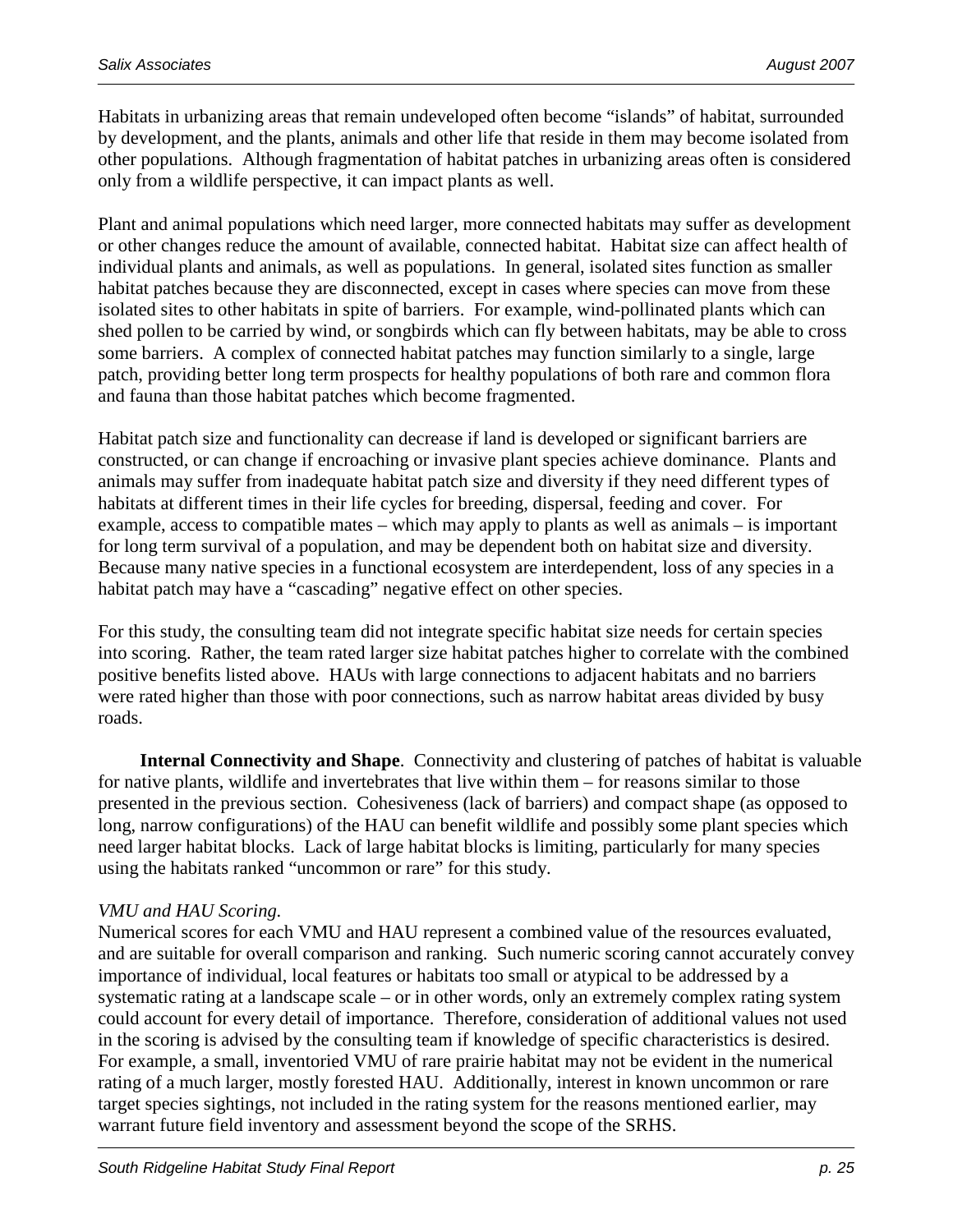#### **13. Habitat Suitability Mapping**

Maps of potentially suitable habitat were developed for the original eight target plant species and two target animal species (Pileated Woodpecker and Red-legged Frog; Appendix I). These maps were developed based on ratings for each cover type from the species-habitat matrix (Adamus et al. 2000 for vertebrates; Salix Associates for invertebrates and plants), based on each VMU cover type. A second set of potentially-suitable habitat maps was produced for the two animal species, using finer scale habitat features that were recorded during the field observation. For VMUs without access and views in, we again utilized information from a nearby reference site.

#### **14. Draft Report Preparation**

For the draft report, the field inventory data were compiled, summarized, and used to generate assessments, and the methodology of the project was explained in detail. Accompanying the report were appendices, a database, GIS shape files, and digital photographs.

#### **15. Public Comments**

The City received 37 public comments submitted on the draft report and mapping, nearly all relating to specific vegetation mapping unit boundary issues. No comments were submitted on the report, and none were submitted directly commenting on the methodology. The public comments were forwarded to the consultants, and after careful review, several adjustments were made to the draft inventory and report to reflect minor changes. Most notably, four new VMUs were delineated, inventoried and assessed as a result of the comments.

#### **16. Final Report**

After incorporation of the adjustments resulting from public comments, this final report was updated and delivered to the City.

### **5.0 Inventory and Assessment Results**

The following sections discuss the results of the inventory phase and the assessment/rating phase of the SRHS project.

#### *5.1 Inventory Summary.*

Consultants inventoried and mapped 324 VMUs in 21 HAUs, totaling 2589 acres. Inventory forms and rating tables were produced for each VMU, and a rating table was generated for each HAU. Habitat suitability maps were produced for the 10 original target uncommon and rare species based on potential occurrence within each of the mapped cover types within each VMU, and for 2 of those species (Northern Red-legged Frog and Pileated Woodpecker), a second map was produced based on inventoried special habitat features.

The complete set of VMU inventory forms and associated rating tables and HAU rating tables is contained in a relational database program which generates the forms and rating tables on demand. This database resides with the City of Eugene Planning Division.

**5.11 Cover Type Analysis.** Table 9 illustrates the acreage of each cover type mapped during the inventory (by cover type number). Descriptions of each cover type are in Attachment A.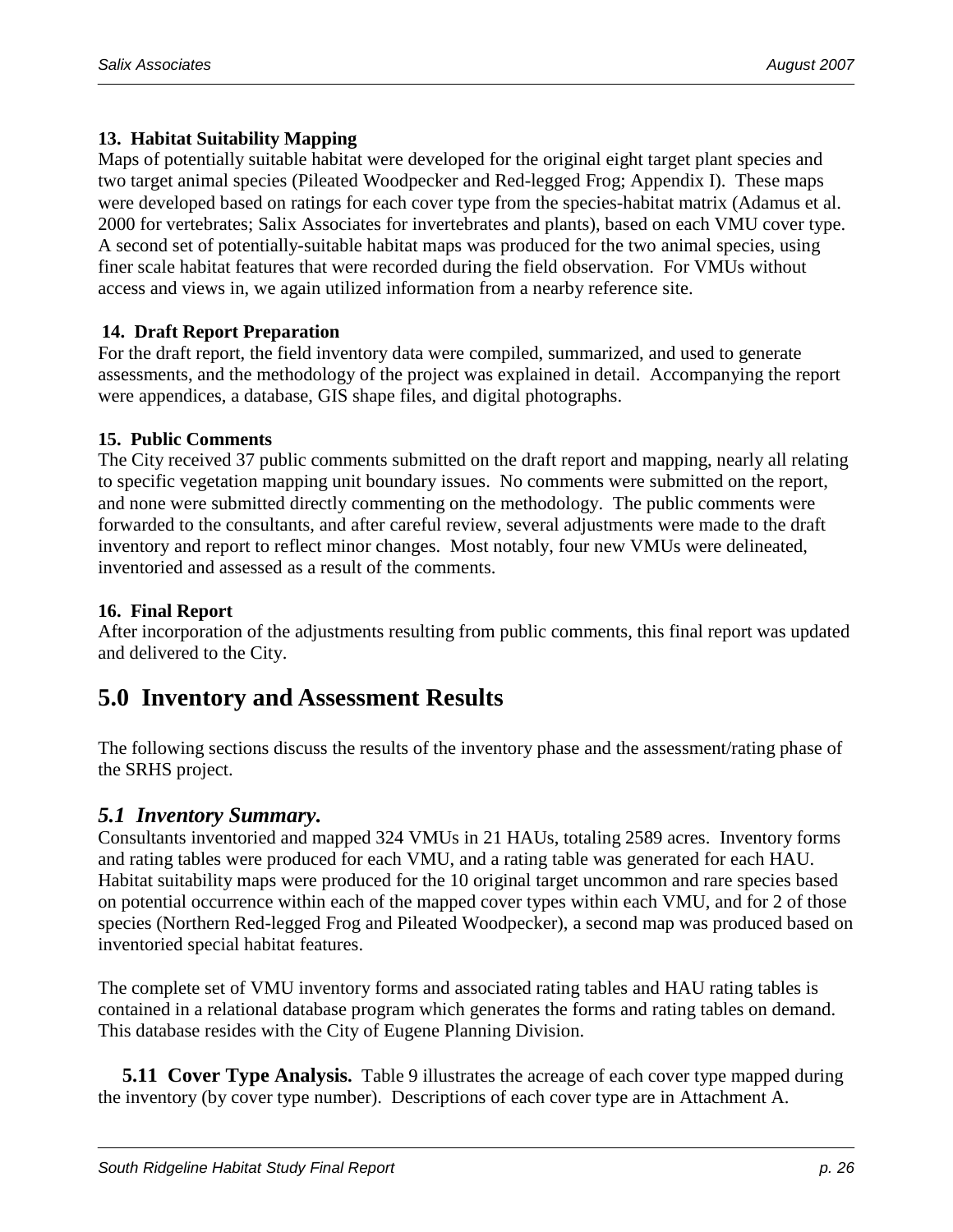| <b>Cover</b><br>Type # | <b>Cover Type Name</b>                   | <b>Acres</b>   |
|------------------------|------------------------------------------|----------------|
| 7                      | Mixed forest                             | 903            |
| 4                      | Conifer forest 61-80                     | 597            |
| 8                      | Hardwood forest                          | 232            |
| 5                      | Conifer forest 81-200                    | 175            |
| 21                     | Natural grass                            | 165            |
| 11                     | Hardwood woodland                        | 143            |
| 14                     | Upland shrub                             | 109            |
| 10                     | Mixed woodland                           | 67             |
| 2                      | Conifer forest 21-40                     | 51             |
| 3                      | Conifer forest 41-60                     | 49             |
| 13                     | Oak savanna                              | 28             |
| 24                     | Rock                                     | 22             |
| 1                      | Conifer >0-20 years                      | 13             |
| 9                      | Conifer woodland                         | 8              |
| 33                     | Built low density                        | 8              |
| 12                     | Other savanna                            | 5              |
| 22                     | Tall grass                               | 4              |
| 26                     | Seasonal wetlands                        | 2              |
| 20                     | Short grass                              | $\overline{2}$ |
| 15                     | Wetland shrub                            | 1              |
| 27                     | Permanent water                          | 1              |
| 17                     | Orchards                                 | 1              |
|                        | <b>TOTAL INVENTORIED</b><br><b>ACRES</b> | 2587           |

*Table 9. Acreage of 2006 cover types inventoried in the SRHS area.* 

Approximately 78% of the inventoried habitats are forest, and savanna and grasslands occupy approximately 1% and 7% of inventoried habitats, respectively. The remainder is woodland, shrubland and other habitats. Nearly all the herbaceous layer vegetation in prairie and savanna habitats is dominated by exotic species.

The original list of key habitats prepared by the City prior to the study is shown on the table below, with the consulting team's field observations from the SRHS inventory. Data tables submitted concurrently with this project to the City of Eugene contain additional details. It should be noted in regard to the following table that most of the inventory work for this project was conducted off-site, so identification of dominant species within some VMUs was not possible.

| Habitat/plant<br>community | <b>Documented HAU/VMU</b>   | <b>Findings</b>                                |
|----------------------------|-----------------------------|------------------------------------------------|
| Old growth                 | Mature Douglas fir:         | There is no habitat within the SRHS that       |
| Douglas fir/western        | 10-M, 11-N, 12-A, 12-B, 12- | meets the definition of old growth Douglas fir |
| hemlock                    | E, 12-J, 12-AH, 12-AK, 18-  | - large old trees, snags and logs, and a well- |
|                            | A, 18-C, 18-D, 20-D         | developed, multi-layer canopy (Old-Growth      |
|                            | Western hemlock: not        | Definition Task Group, 1986). The              |

*Table 5. Key habitats identified prior to SRHS, and findings within the study area.*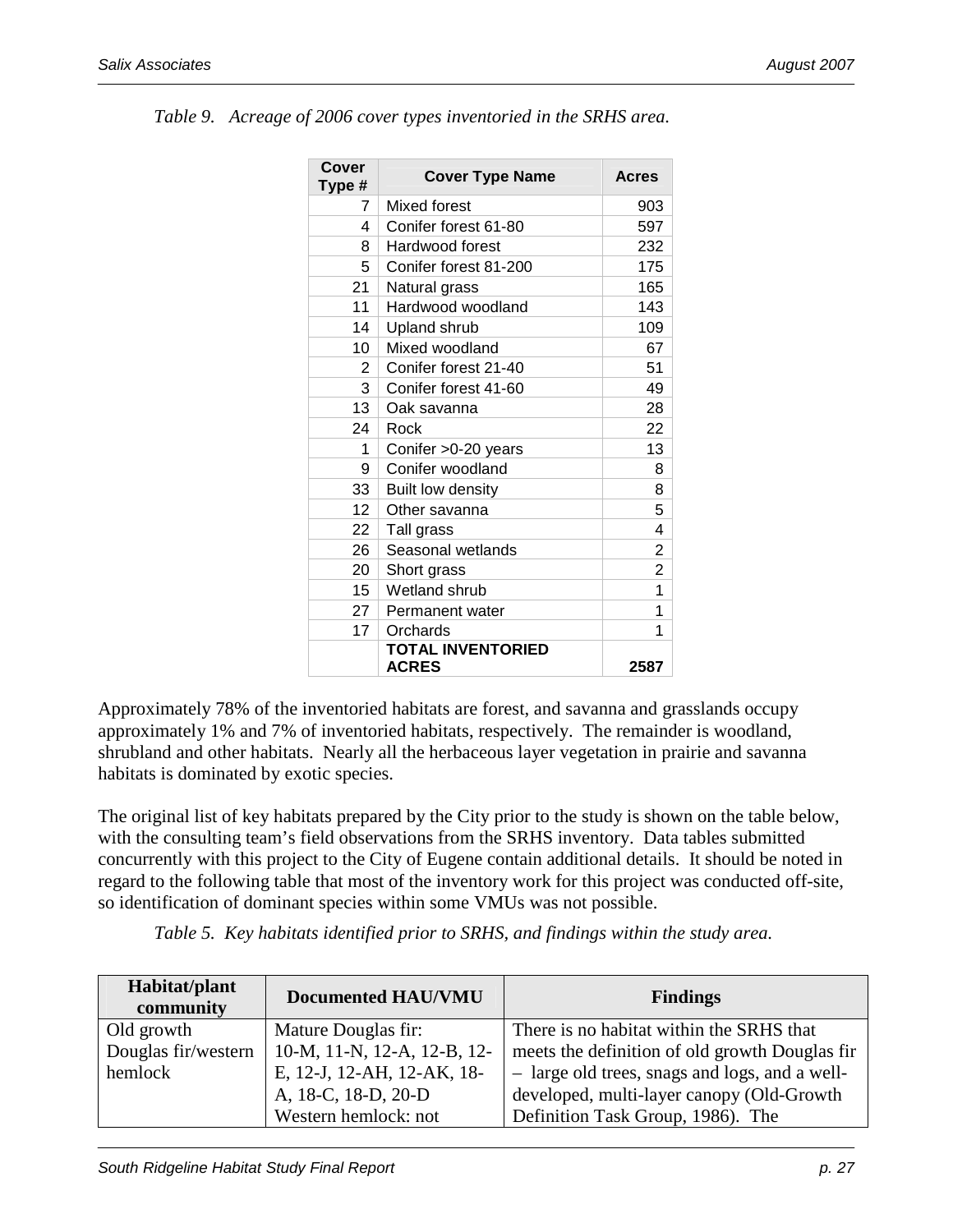|                      | documented as a dominant.     | "Documented HAU/VMU" column to left                   |
|----------------------|-------------------------------|-------------------------------------------------------|
|                      |                               | shows sites that are beginning to achieve             |
|                      |                               | these characteristics. Probably the closest to        |
|                      |                               | achieving "old growth characteristics" are            |
|                      |                               | VMUs 10M, 11N, 12H. Large western                     |
|                      |                               | hemlock were noted only in 12-C, and small            |
|                      |                               | hemlock were noted coming into the                    |
|                      |                               | understory only in 12H. Grand fir (small to           |
|                      |                               | large) exists in several of these VMUs.               |
| Oregon white oak /   | OR White Oak Forest: 3-C,     | Oregon white oak forests were recorded in 16          |
| California black     |                               |                                                       |
|                      | 6-B, 8-D, 9-D, 10-O, 10-Q,    | VMU <sub>s</sub> , and woodlands were recorded in 13. |
| oak woodland         | 12-AA, 12-Q, 12-X, 12-Z,      | Oregon white oak was recorded as a tree               |
|                      | 13-AE, 14-B, 19-A, 19-H,      | dominant in one upland shrub community. In            |
|                      | 21-K, 21-E.                   | many of these areas, Douglas fir is coming in         |
|                      | OR White Oak Woodland:        | the understory.                                       |
|                      | 3-AA, 3-M, 3-Q, 3-W, 4-C,     |                                                       |
|                      | 8-B, 8-N, 11-O, 12-L, 13-E,   | California black oak was recorded as the sole         |
|                      | 13-Z, 14-A, 21-P.             | dominant in only one VMU: 6-F, which is               |
|                      | OR White Oak Upland           | around the Wayne Morse Estate. California             |
|                      | Shrub: 13-AJ                  | black oak trees there appear to be in decline.        |
|                      | CA Black Oak Woodland:        |                                                       |
|                      | $6-F$                         |                                                       |
| Oregon white oak     | OR White Oak Savanna          | Although this was the dominant plant                  |
| savanna              | 4-G, 12-AN, 14-K.             | community within the study area in the 1851           |
|                      | OR White/CA Black oak         | vegetation mapping, it was found in only              |
|                      | savanna: 14-O.                | three VMUs with Oregon white as the sole              |
|                      | OR White/CA Black oaks        | dominant, and in one additional VMU as a co-          |
|                      | and Douglas fir: 5-D.         | dominant with California black oak. In 5-D,           |
|                      |                               | both oaks are co-dominant in savanna with             |
|                      |                               | Douglas fir.                                          |
| Ponderosa pine       | None (as sole dominant).      | No ponderosa pine savanna or woodland was             |
|                      | Co-dominant in 3-E, 3-T, 9-   | documented in the study area. Ponderosa               |
|                      |                               |                                                       |
|                      | B, 9-C, 10-AE, 10-AG, 10-     | pine is a component of mixed woodland and             |
|                      | C, 10-E, 10-M, 11-H, 12-      | forest stands in HAUs 3, 9, 10, 11, 12 and 16.        |
|                      | AD, 12-S, 16-B                |                                                       |
| Old growth grand     | No old growth grand fir       | No grand fir communities of any age were              |
| fir                  | communities noted, nor is it  | noted. Some mature grand fir pockets exist in         |
|                      | a sole dominant in any stand. | 11-N (Spencer Butte; off-site inventory by            |
|                      |                               | previous visit $\&$ aerial photo) and 12-AK           |
|                      | Co-dominant with Douglas      | (Amazon Headwaters). Many of the large                |
|                      | fir in $11-N$ and $12-AK$ .   | grand firs seen are dying, possibly due               |
|                      |                               | invasion from an exotic insect (balsam wooly          |
|                      | Widely scattered grand fir in | adelgid). Some small grand fir is coming into         |
|                      | 3-Q, 11-N, 12-G, 12-K, 12-    | understories of some of the older Douglas fir         |
|                      | AH, 12-AK, 19-B.              | stands.                                               |
| <b>Upland</b> native | Recorded in 11 HAUs: 2-5,     | Nearly all of these grasslands and the rocky          |
| prairie communities  | 8, 10-13, 18 and 21 (see      | areas are degraded from invasive exotic               |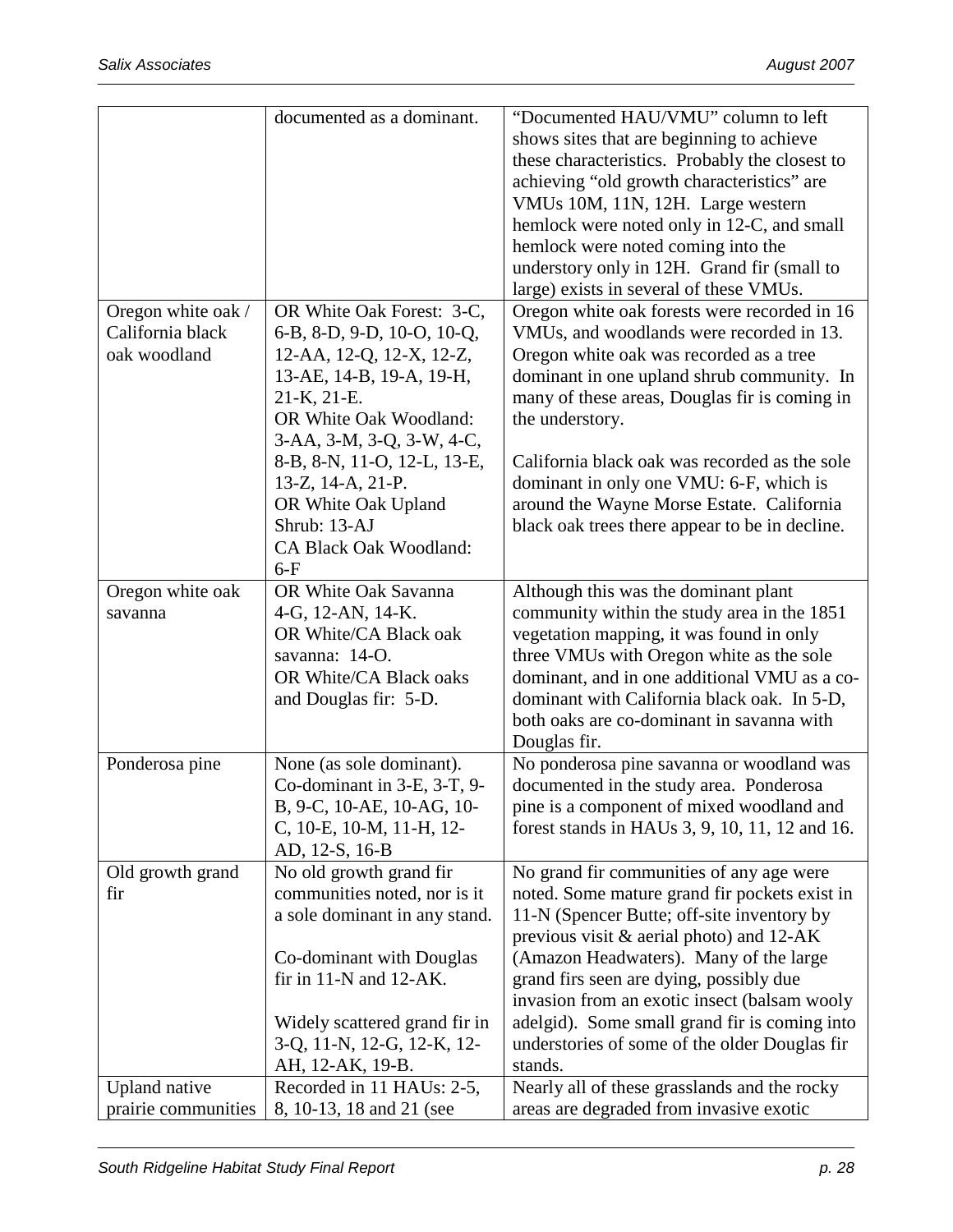| and natural balds | accompanying data tables).  | species. Probably the best remnants are the   |
|-------------------|-----------------------------|-----------------------------------------------|
|                   | Rocky areas (including      | rocky areas on Spencer Butte (HAU 11), and    |
|                   | balds) occurred in only one | the native grassland remnants along the power |
|                   | $HAU(11-J, -K, -L)$ .       | line in HAU 10 and 12, and in HAU 14.         |

**5.12 Vegetation Layer Observations.** Tree layers are comprised almost entirely of native species in undeveloped areas, with some incursion by sweet cherry (an invasive exotic). The most common species include Douglas-fir, bigleaf maple and Oregon white oak. Shrub layers in forested areas are mostly dominated by native species, such as California hazel and osoberry. Exotics such as Armenian blackberry, Scot's broom, and other invasives dominate in many nonforested areas.

Tree removal in the east-west high voltage power line corridors through much of the SRHS area has resulted in retention of some habitats free of conifer encroachment. But such maintenance does not prevent the invasion by shrubs such as Armenian blackberry and Scot's broom, which also can shade out the remaining native, herbaceous prairie plants. Invasion by these shrubs can result in native herbaceous species decline, and management of these invasive shrubs with herbicides or mechanical means may cause further disturbance if not conducted appropriately.

Herbaceous vegetation in open areas is dominated almost entirely by exotic species, with only a few areas having native dominants persisting in small, remnant patches. The native species usually present in these remnants are those most tolerant of disturbance and competition. Examples of these species include self-heal (native variety), broadpetal strawberry and spreading rush. Herbaceous vegetation in forested areas tends to have a higher native component, although this is shifting to an exotic-dominated composition in areas being invaded by false brome and shining geranium. These species are invading primarily in HAUs 12 and 13, although one or more small infestations of false brome have been noted and treated in HAU 11.

**5.13 Habitat Changes.** Comparison of aerial photography from 1936-44 with current cover types shows that conifer forest and mixed deciduous-coniferous forest have come to dominate what once were large areas of savanna and prairie in the SRHS area. (See comparison in Table 1.) Whereas Oregon white oak, and some ponderosa pine, Douglas fir, and California black oak formerly were scattered in savanna and prairie areas, common habitats observed by the field team are dominated by Douglas fir, and often with bigleaf maple and Oregon white oak present. Forest habitats now occupy approximately 79% of the SRHS area, whereas in 1851, they occupied approximately 5% (Table 1).

Various activities noted by the consulting team throughout the study area are impacting habitat. They are listed and described on the following table.

| <b>Cause</b> | Location      | <b>Impacts</b>                  | <b>Effects</b>                |
|--------------|---------------|---------------------------------|-------------------------------|
| Residential  | Private land  | Removal of native and           | Loss of habitat; reduction of |
| development  | developed, or | naturalized exotic              | habitat connectivity across   |
|              | being         | vegetation, alteration of soils | the landscape; altered        |

*Table 11. Activities and processes impacting habitats throughout the SRHS inventory area.*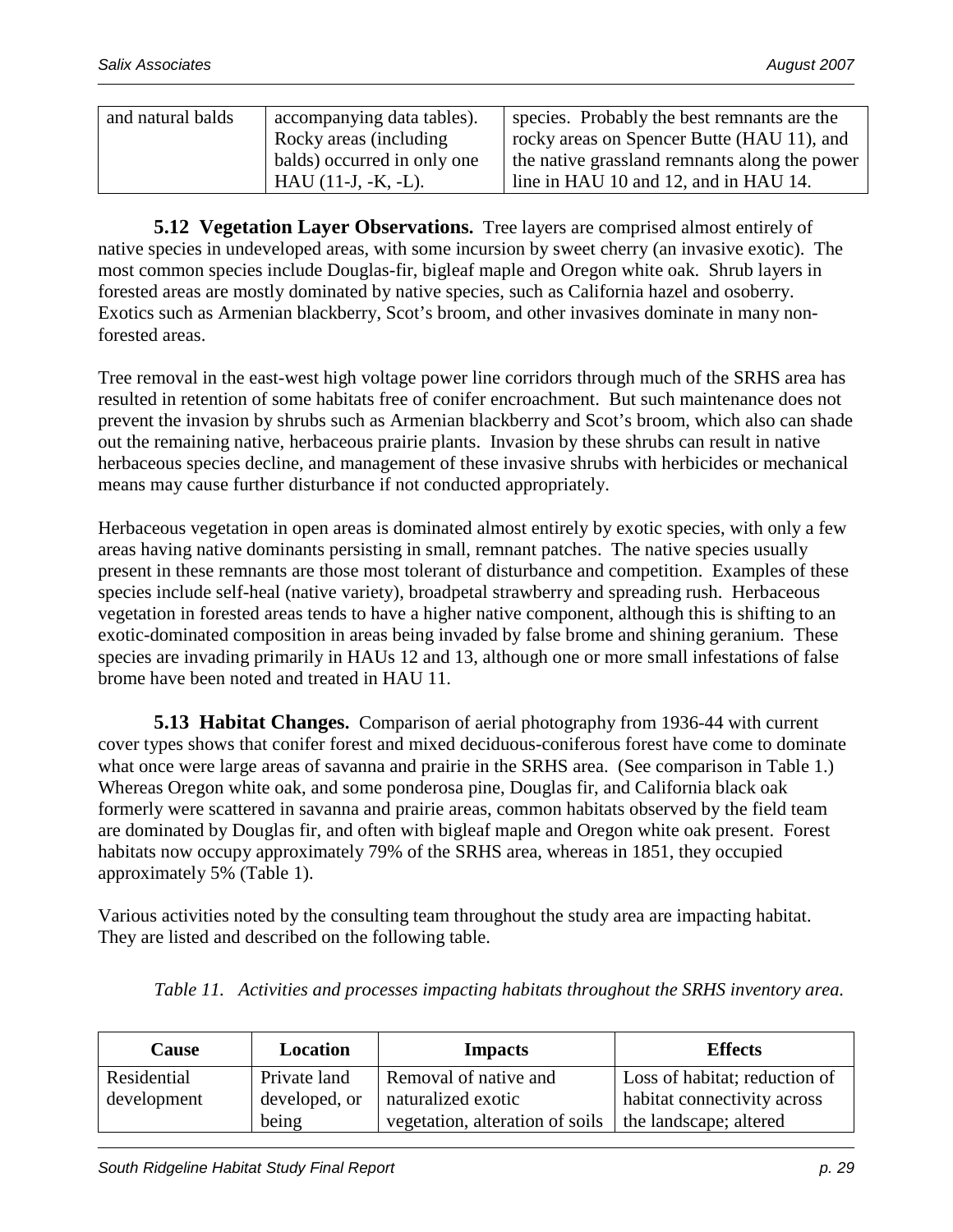|                   | developed     | and drainage patterns          | hydrology. See also:           |
|-------------------|---------------|--------------------------------|--------------------------------|
|                   |               | (collection of rainwater into  | Domestic animals, vegetation   |
|                   |               | storm sewers, piping of        | management, below.             |
|                   |               | headwater streams)             |                                |
| Fire exclusion    | Undeveloped   | Reduction of prairie and       | Reduction and loss of species  |
| (cessation of     | private land, | savanna habitats; increase of  | dependent on open habitats,    |
| historic burning) | public land   | conifer-dominated forest       | both of which are considered   |
|                   |               | lands                          | uncommon and rare.             |
| Exotic plant      | All areas     | Competition with native        | Conversion of habitats from    |
| species invasion  |               | plants for light, water,       | native-dominated to exotic-    |
|                   |               | nutrients and space.           | dominated; loss of native      |
|                   |               |                                | biodiversity: both the native  |
|                   |               |                                | plants and the wildlife that   |
|                   |               |                                | depend on them.                |
| Exotic animal     | All areas     | Habitat alteration,            | Many effects, but poorly       |
| species invasion  |               | competition with native        | studied in Willamette Valley;  |
| and/or            |               | species.                       | some documentation of          |
| introduction      |               |                                | competition for breeding and   |
|                   |               |                                | feeding areas (European        |
|                   |               |                                | starling, nutria, etc.)        |
| Timber harvest    | Undeveloped   | Commercial operations          | Soil disturbance can lead to   |
|                   | areas         | generally result in soil       | invasion by exotic species;    |
|                   |               | disturbance, and disturbance   | reduction of woody plant       |
|                   |               | to all vegetation layers; some | encroachment can benefit       |
|                   |               | harvest can decrease           | health of prairie and savanna  |
|                   |               | encroachment, reducing         | habitats if done with care.    |
|                   |               | shade and competition in       |                                |
|                   |               | prairie and savanna habitats.  |                                |
| Human             | Undeveloped   | Removal or crushing of         | Decrease of native vegetation  |
| recreation: ORV   | areas         | native vegetation; soil        | and associated wildlife,       |
| use, mountain     |               | compaction & disturbance;      | increase of invasive, exotic   |
| biking, hiking    |               | noise incursion, weed seed     | vegetation; soil erosion;      |
|                   |               | transport                      | decline of wildlife            |
|                   |               |                                | populations (including         |
|                   |               |                                | invertebrates) from mortality  |
|                   |               |                                | or disruption of breeding      |
|                   |               |                                | cycles (see next section).     |
| Domestic and      | Undeveloped   | Wildlife harassment and        | Predation and/or breeding      |
| feral cats and    | and developed | mortality.                     | cycle disruption by domestic   |
| domestic dogs     | areas         |                                | animals can result in decline  |
|                   |               |                                | of native birds, mammals,      |
|                   |               |                                | reptiles (Link 1999, ABC       |
|                   |               |                                | 2006).                         |
| Vegetation        | Developed     | Variable, depending on         | Potential loss or reduction of |
| management        | and           | circumstances; can             | uncommon and rare, native      |
| (broadcast        | occasionally  | negatively or positively       | vegetation species; potential  |
| herbicide         | undeveloped   | impact rare habitats and       | impact to non-target plant or  |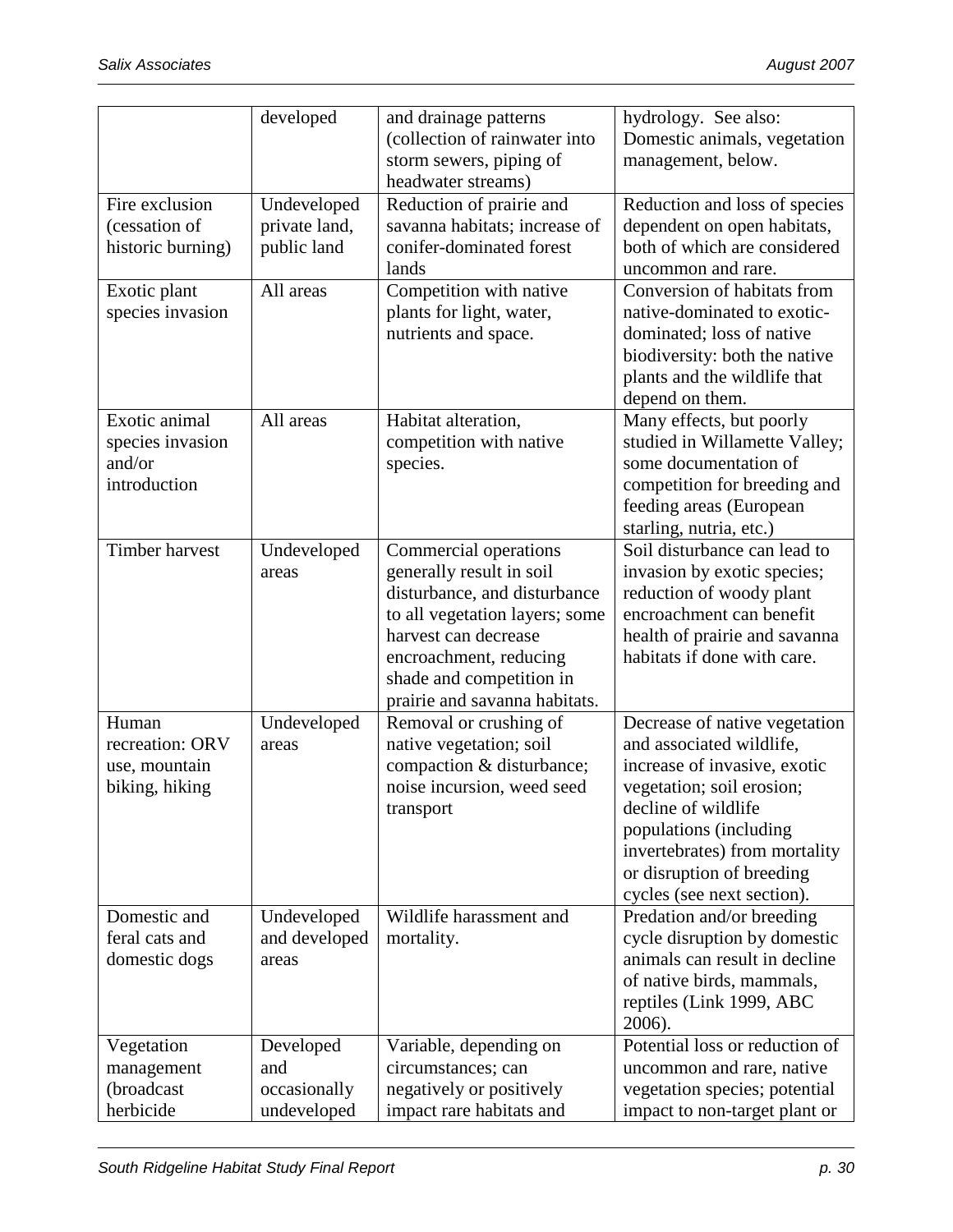| spraying,          | areas | species. | animal species; potential   |
|--------------------|-------|----------|-----------------------------|
| mowing,            |       |          | contamination of waterways. |
| fertilizing, etc.) |       |          | Sensitive management of     |
|                    |       |          | invasives can produce       |
|                    |       |          | positive impacts.           |

**5.14 Narrative Summary of HAU Inventory Observations.** The following section is a narrative description of general findings for each HAU.

#### *HAU 1: Pitchford Road*

The Pitchford Road HAU lies just northwest of the west end of West 18<sup>th</sup>, and just south of the Westlawn Cemetery, south of West  $11<sup>th</sup>$ . Most of the HAU is forested, and Douglas fir, bigleaf maple, Oregon white oak and California black oak are dominant. Where Douglas fir and oaks are mixed, the fir is overtopping the oaks. The southwest corner of the HAU is dominated by oak woodland which includes some very large oaks 30+ inches in diameter. Good sized madrone are also scattered in this area. Understory vegetation for most of the area could not be viewed due to lack of access. In the southwest corner it appears to be dominated by exotic species. Small openings in the oak woodland have potential to contain remnant native upland prairie. No uncommon or rare species are known to be present in the HAU. This HAU has a compact shape, no fragmentation and good connectivity to undeveloped lands to the east, west and southwest.

#### *HAU 2: Warren Street*

The Warren Street HAU is located along the north side of the UGB. A high voltage power line easement and maintenance corridor runs along the southwest side of the HAU. Most of the HAU is either conifer or mixed forest dominated by Douglas fir, oak and bigleaf maple. Oaks are being overtopped and shaded out by Douglas fir in many of the mixed stands. A small stand of oak forest is located at the northeast corner. Several meadow areas scattered through the HAU have potential to harbor remnant native prairie although most are dominated by introduced pasture grasses. Sweet cherry is a common invasive tree in moister forests. Armenian blackberry impacts forest understories and open areas. Meadows have been invaded by a variety of weedy grasses and forbs. Active development is occurring along the southeastern edge of the HAU and new streets have recently been built into the southern portion.

#### *HAU 3: Wild Iris Ridge / Timberline*

The Wild Iris Ridge HAU is owned by the City and is one of the largest HAU's with valuable habitats within the study area. A high voltage power line easement and maintenance corridor runs northwest/southeast through this HAU. Hitchcock's blue-eyed grass and white-topped aster were previously recorded in or adjacent to the corridor. The property was logged before it was purchased by the City, leaving much of the historic oak/hardwood and mixed forest character intact, although the understory has been invaded by exotics. City maintenance and management is addressing problems. Armenian blackberry is a major problem in much of the power line corridor.

East and north of the power line corridor the HAU is a mix of forested and open habitats, with active development occurring at edges and within the HAU boundaries. Young to mature conifer and mixed forest are interspersed with open meadow areas, many of which are currently being developed. Dominant tree species include Douglas-fir, bigleaf maple, Oregon white oak and California black oak. Oaks are being overtopped and shaded out by Douglas fir in many of the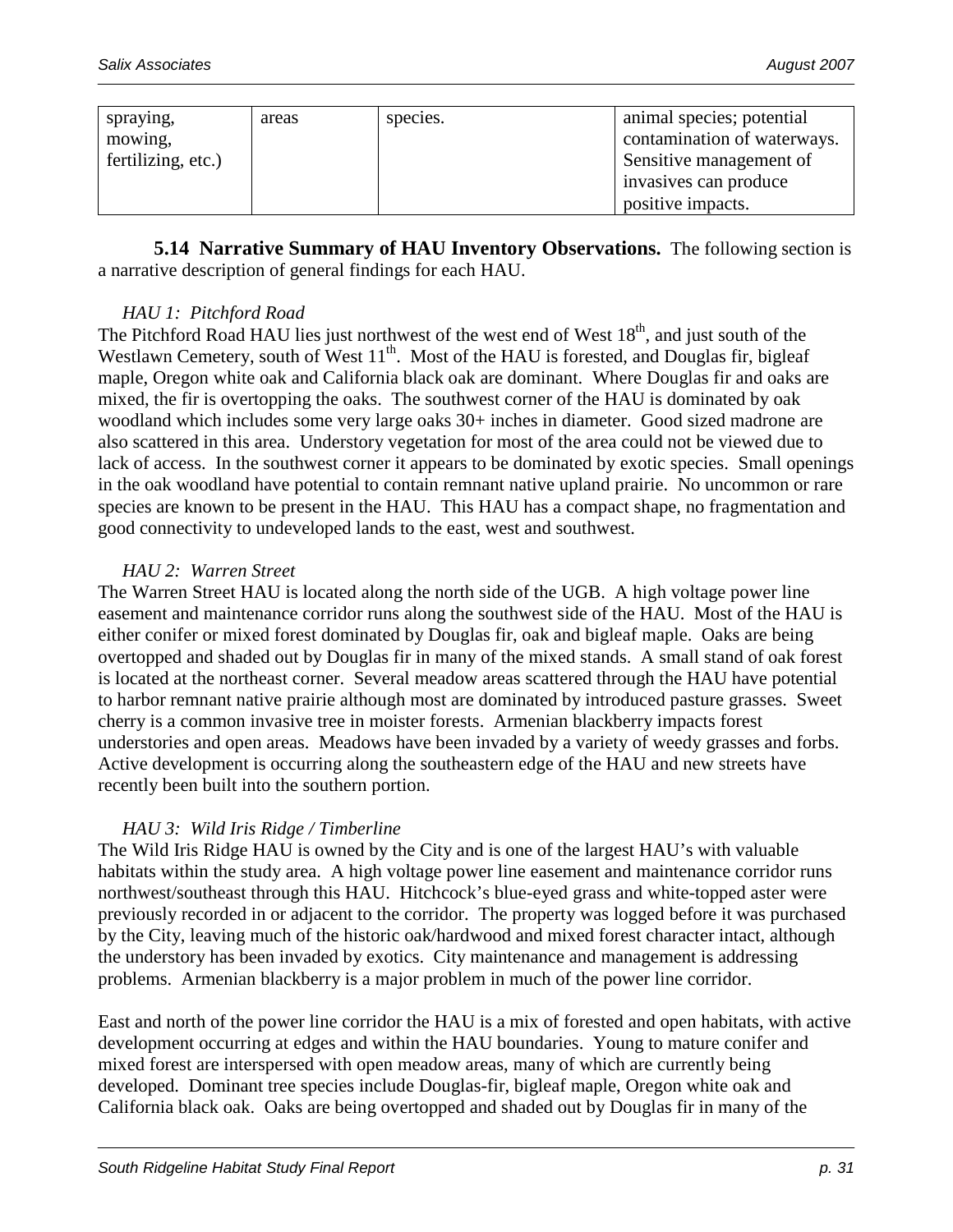mixed stands. Pileated Woodpeckers are present in mature Douglas-fir forest in the northeastern portion of the HAU. Armenian blackberry is invading forest understories and meadow areas.

#### *HAU 4: Blacktail Drive / McClean Boulevard*

Most of this HAU has been developed, or is being developed. A population of Hitchcock's blueeyed grass was found during the survey in Videra Park, and the site was shown to City maintenance staff. Some narrowleaf wild onion and other native herbaceous plants are scattered throughout the open area of the park and adjacent property. Oak woodlands are present on private lands adjacent to the southeast end of the park. Grassland habitat, with some oak savanna, is present north-northwest of the park, where a flowering population of mule's ears (a native herbaceous species) was observed being mowed. Other native herbaceous species may be present but could not be viewed because of access limitations. A small riparian corridor and City-constructed stormwater detention ponds provide small but valuable wetland and riparian habitats for plants and wildlife, including dragonflies and other invertebrates. Armenian blackberry and Scot's broom are present in the park and in other portions of the HAU.

#### *HAU 5: Hawkins Heights*

Most of this HAU is conifer or mixed forest dominated by Douglas fir, bigleaf maple, Oregon white oak and California black oak. Oaks are being overtopped and shaded out by Douglas fir in many of the mixed stands. Large mature Douglas fir trees are present in the city park area in the northeast corner of the site and in mature forest throughout much of the rest of the HAU, and foraging excavations of Pileated Woodpeckers are present in these stands. The few open areas that exist are highly disturbed (bladed or filled) and very weedy. Development has occurred and is ongoing along the southern edge and in the western part of the HAU, and considerable habitat fragmentation has occurred in the western portion from development and roads. Forest understories are impacted by a variety of invasive plant species including Armenian blackberry, English/Irish ivy, English holly, sweet cherry, English hawthorn, spurge laurel, Robert's geranium and shining geranium.

#### *HAU 6: Morse Ranch*

The Oregon white oaks and California black oaks, particularly around the historic Wayne Morse home, but elsewhere on site as well, are important habitat features of the local area. The black oaks appear to be in slow decline, possibly due to anthracnose. The landscaping around the house contains some species that can be invasive in wildland habitats. Vegetation in the unmaintained areas below the house to the north frequently is dominated in the ground and shrub layers by nonnative, invasive species. The park contains an off-leash dog run that was not included in the original inventory area, but is adjacent. A wildlife rehabilitation group resides in the barn. Open habitats are dominated by exotic herbaceous species, but trace native populations may be present.

#### *HAU 7: 34th & Olive*

The 34<sup>th</sup> and Olive HAU is mostly forested with a small grassy area in the east-center. Mixed forest of Douglas-fir, bigleaf maple and Oregon ash occupies most of the site. A stream flows northeast through the southeast corner of the site forming braided channels through an Oregon ash riparian forest. Based on aerial photography the grassy area appears to be mowed and lawn-like, although it may be within the riparian corridor and portions may be wetlands. No access was allowed to this area. Armenian blackberry, English/Irish ivy, reed canarygrass and a variety of other invasives are impacting habitats. Lands adjacent to this HAU are fully developed.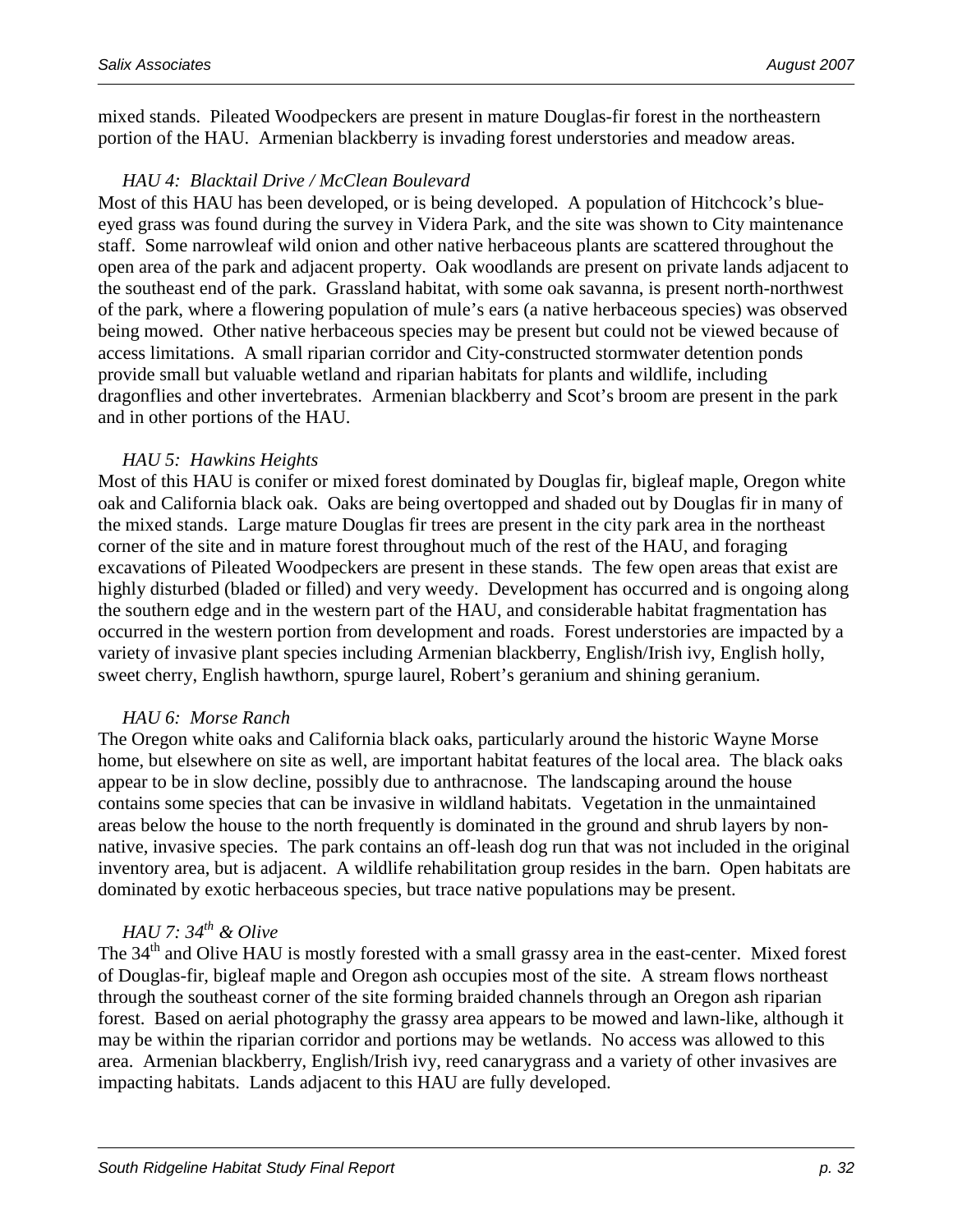#### *HAU 8: Braeburn / Blanton*

Blanton Ridgeline Park system, and other elements of the City's Ridgeline Trail system, comprise much of this HAU. The majority of the HAU is mixed forest dominated by Douglas fir with bigleaf maple or Oregon white oak and California black oak. Douglas fir is overtopping oaks in stands in which they grow together. There are several areas of hardwood forest including moist riparian corridors dominated by Oregon ash. Small patches of oak woodland and oak forest also are present. Large Douglas fir, oak, madrone and ponderosa pine are scattered in forest stands. Open habitats are more limited and are concentrated in the northwest part of the HAU. The open area at the western edge of the HAU has a few remnant prairie species, but is dominated by exotic species.

Western Gray Squirrel and Pileated Woodpecker were documented in several areas and a population of tall bugbane was documented in Douglas fir-bigleaf maple forest in the southern half of the HAU. Yellow-breasted Chat and Mountain Quail have been documented in the area by local birders, although they were not observed during this inventory. Spurred lupine, an uncommon species in the Willamette Valley was noted on private land and Eugene Water and Electric Board land in the southern portion of the area. This species is a potential host for Fender's Blue Butterfly, but surveys during the flight season would be required to ascertain their presence or absence.

Forest invasives include sweet cherry, Armenian blackberry, English/Irish ivy, English holly, English hawthorn, shining geranium and Robert's geranium. Meadow habitats have been impacted by exotic grasses and forbs.

This HAU has a very long narrow shape and has been fragmented by development in the north, middle and south parts. However, it retains good connectivity to undeveloped habitats to the west and southwest.

#### *HAU 9: Resthaven Cemetery*

The fringes of this cemetery retain some mixed forest values, including some large Oregon white and California black oak, and ponderosa pine. Suitable wayside aster habitat is present on the north edge, and possibly elsewhere. Oak habitats at the south end of the site were not accessible for this inventory. Active logging, in conjunction with an approved cemetery development permit, was occurring over much of the southern half of the site. The site has no connectivity to other habitats.

#### *HAU 10: Fox Hollow / Willamette*

HAU 10 is a diverse area located between Willamette and Donald Streets at the north end and between Fox Hollow Road and Spencer Butte Park at the south end. Most of this HAU is forested with conifer, mixed and hardwood forests. Oaks are being overtopped and shaded out by Douglas fir in some of the mixed stands. A high voltage power line corridor passes east-west through the area near the intersection of Donald Street and Fox Hollow Road. Several headwater streams originate within the HAU and feed upper Amazon Creek and other drainages. A few open habitats exist in the power line corridor and along the southern edge of the HAU. Periodic clearing of the power line corridor has helped to maintain open habitats. All open habitats have potential for remnant upland prairie elements to be present. Moist Oregon ash forest is found in the middle portion of the site and is bisected by Owl Road. Western coneflower and ample-leaved sedge, uncommon in the Willamette Valley, are both present the understory of this area.

The north end of the HAU is fragmented by development and streets, and scattered development and individual residences occur throughout much of the southern half of the area. Despite this, there are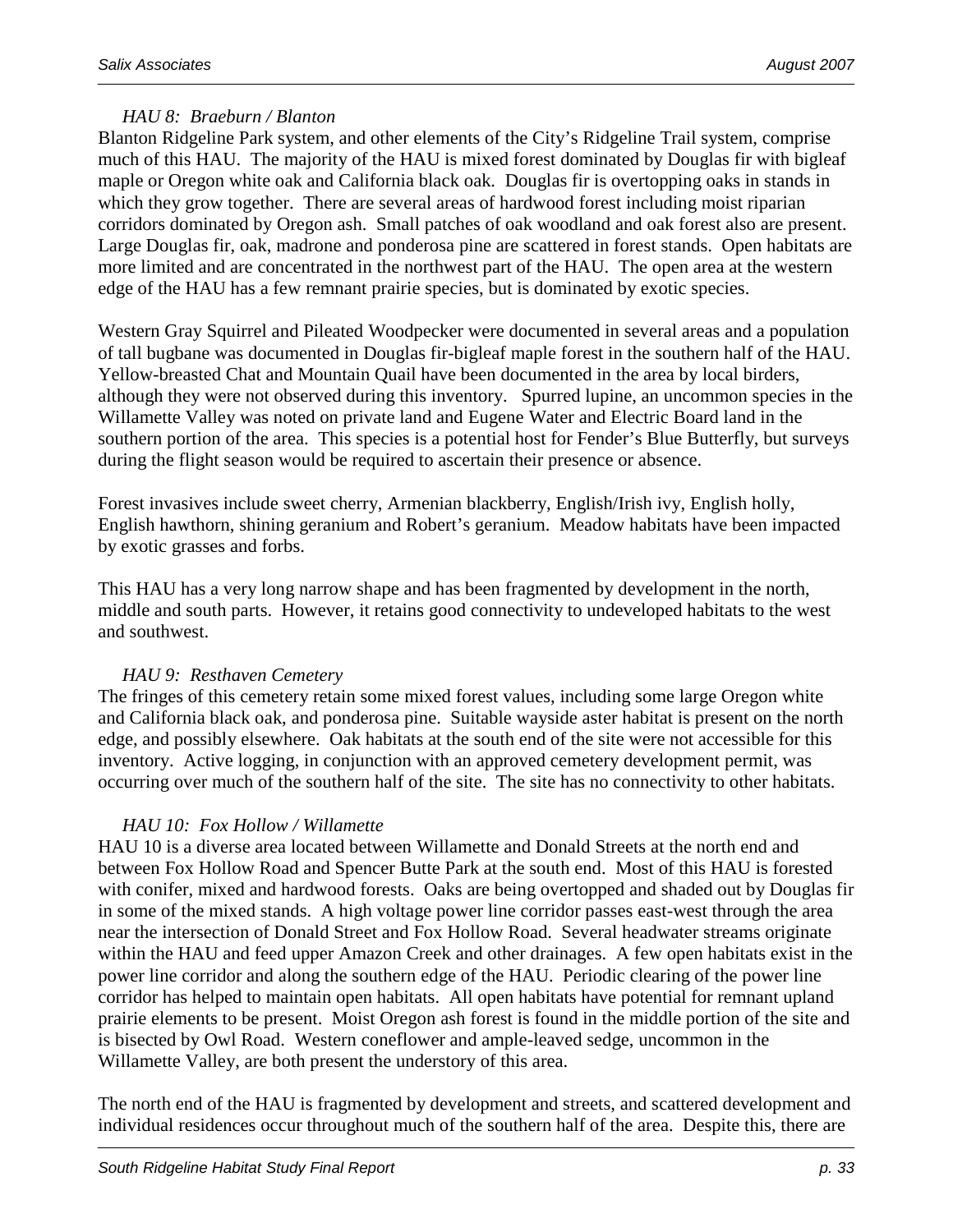large areas of unbroken natural habitat present and excellent connections to adjacent large blocks of habitat in Spencer Butte Park (HAU 11). This HAU also provides good connectivity between undeveloped areas to the south and HAU 8 to the north and HAU 12 to the east.

Uncommon or rare species that have been documented within the HAU include Little Willow Flycatcher, Mountain Quail, Olive-Sided Flycatcher, Pileated Woodpecker, Northern Red-legged Frog, wayside aster, and tall bugbane.

Armenian blackberry is impacting habitats throughout the HAU, including tall bugbane habitat. A large false brome infestation is present in forested habitats between Owl Road and the power line corridor. Shining geranium, Robert's geranium, English/Irish ivy and introduced grasses are invading forest understories. Despite the presence of a diversity of invasive species, many forest understory communities are dominated by native species and are in good condition.

#### *HAU 11: Spencer Butte Park*

The northern end of this HAU primarily is disturbed prairie, but it does contain potential habitat for several uncommon to rare prairie species. The narrow section of the HAU containing the Ridgeline Trail access to Spencer Butte currently is dominated by a stand of Oregon white oak and ponderosa pine, including some very large trees, which is being encroached upon by Douglas fir.

Most of the VMUs comprising the main portion of Spencer Butte Park are forested, but there are several rocky openings near and at the summit, that provide a habitat unique in the SRHS area. Although those areas are dominated in many places by invasive and other exotics, they still hold remnant populations of significant native species. Comparing the early 1930s plant list with current listings, it is evident that some native plant species have disappeared from the rocky and open areas, and that new exotic species have appeared.

Western rattlesnakes have been sighted recently in the rocky area near the summit, and the seepy are to the east of the summit has several plant species otherwise not known from the SRHS area. Spencer Butte is the highest point in the SRHS area, at 2054 feet in elevation. This height, combined with the open habitat, makes it an important migratory bird site; several uncommon to rare migrants have been noted there, including White-throated Swifts.

The designated trails, and much of the rocky area at the top (which lacks a designated trail), receive heavy recreational hiker use, leading to trampling of plants and off-leash dog impacts.

Tall bugbane and wayside aster were previously known from several sites in the park, and several of those were seen again during this inventory. Armenian blackberry is likely the invasive species with the highest existing impact in the HAU. A very invasive grass, false brome, has been pulled from an area near the meadow just southeast of the summit.

The forest stand on the northeast slope of the Butte contains some of the largest Douglas fir and grand fir in the SRHS area.

#### *HAU 12: Amazon Headwaters*

Located between Fox Hollow Road and Dillard Road, this HAU encompasses most of the headwaters of Amazon Creek. Much of the area is occupied by mature conifer and mixed forest dominated by large Douglas fir and bigleaf maple. Large grand fir are present in drainage bottoms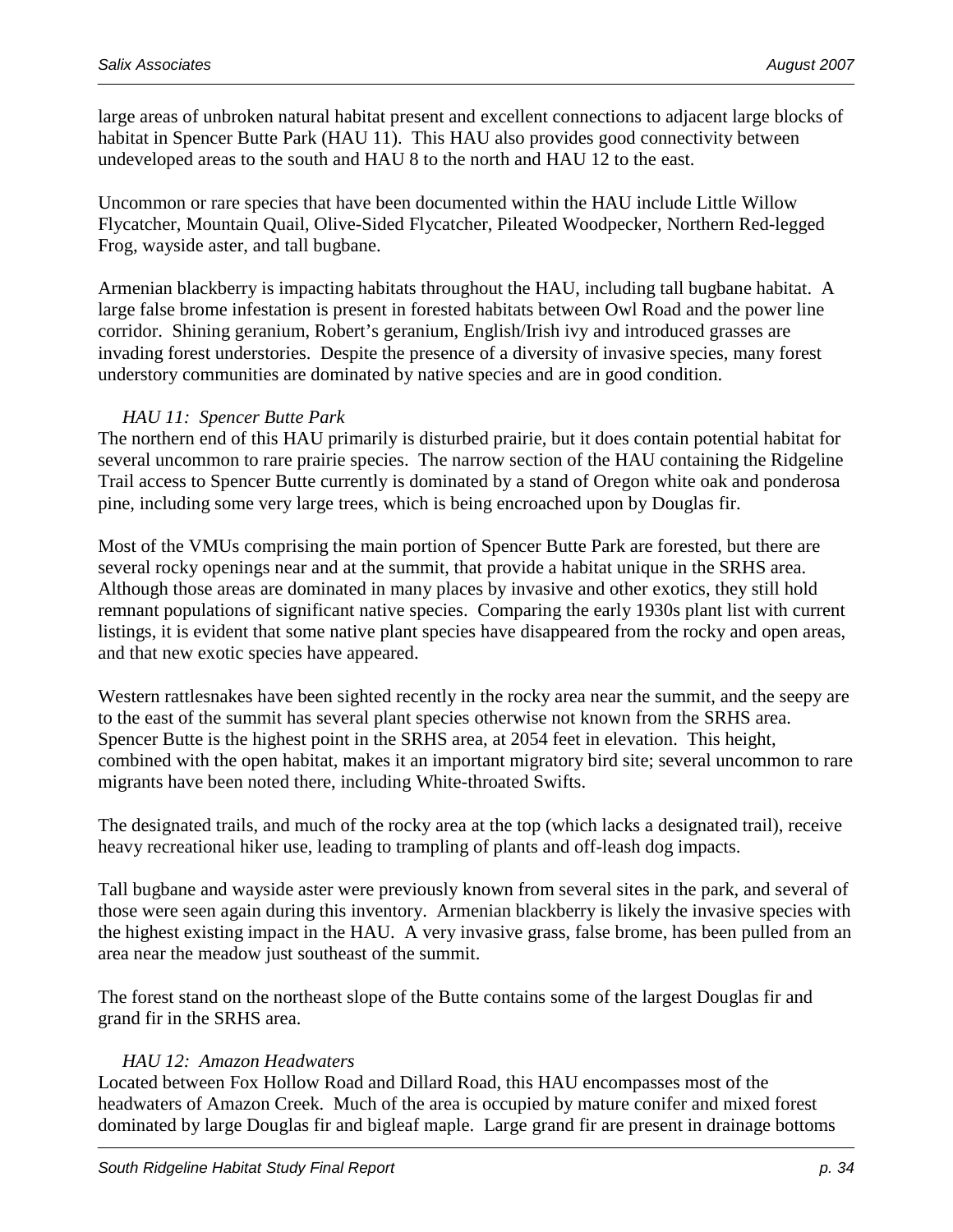although many of these trees have died recently or appear to be in decline, possibly due to an introduced adelgid (insect) which has infested Willamette Valley grand fir. A high voltage power line corridor passes east-west through the area. Most of the power line corridor and a large forested block to the south of it is city park land. Clearing activities for the power line have maintained both open and shrubby habitats. The open habitats contain remnant native upland prairie with Roemer's fescue, California fescue, field checkermallow and other native prairie and savanna species present. Most grassland areas are quite weedy with introduced grasses and forbs.

Dry conifer and mixed forest grow along the ridgeline on the southern edge of the HAU, and along the northern edge of the power line corridor in the northeast part of the area. Very large ponderosa pines are scattered among younger, smaller Douglas firs in these stands, remnants of pine-oak savanna that occupied this area 150 years ago. A few remaining oaks are in decline from being overtopped by Douglas fir.

Wayside aster, tall bugbane, field checkermallow, Northern Red-legged Frog, Little Willow Flycatcher, Mountain Quail and Western Gray Squirrel have been documented in HAU 12. Understory plant communities in many of the forested areas are in good condition although Armenian blackberry is spreading aggressively in some areas, threatening some tall bugbane populations and native understories. A large infestation of false brome is located in forest communities south and west of Fox Hollow School in the northwest corner of the site. Patches of shining geranium are scattered throughout the HAU and a heavy infestation of this species is negatively impacting understory vegetation along Dillard Road in the northeast part of the HAU.

Some fragmentation caused by development has occurred in the western part of the HAU along Fox Hollow Road and West Amazon Drive. Otherwise, this HAU provides good connection with undeveloped habitats to the east, south and southwest.

#### *HAU 13: Mt. Baldy*

The southeast section of HAU 13 is a large public park (Mt. Baldy). Conifer encroachment into historic prairie, savanna and oak woodland habitats is common. A few interesting native plants exist in prairie areas, but past grazing history has resulted in overwhelming dominance of exotics in those habitats. An Oregon ash riparian area (VMU 13-F) is in surprisingly good native condition considering its proximity to the urban area, but creeping buttercup is an invasive dominant in the herb layer there. Otherwise, dominants are native in most forest understories. Exotics dominate most prairie, savanna and woodland habitats. A pond (VMU 13-D) located on the southwest side of Mt. Baldy, appears to be a significant breeding site for Northern Red-legged Frogs, but is threatened by encroaching reed canarygrass. Bullfrog tadpoles also were sighted, but they may not survive annual low water or drying of the pond. There is significant trampling by humans and dog intrusion into the pond on the west edge, where a trail from the meadows provides access through large Armenian blackberry mounds.

Many young and mature oaks are impacted by encroachment of Douglas-fir; Oregon white oak is most abundant, but there are quite a few California black oak as well (many of these appear to be in decline, possibly due to infection by anthracnose). Roadsides have significant populations of invasive shining geranium: especially along Dillard Road, Old Dillard Road, Barber Drive and Skyline Loop. One backyard pond was noted off the north side of North Skyline Park Loop. Several seepy drainages in the area may be suitable for Northern Red-legged Frog dispersal and foraging. Western Gray Squirrels were noted at several locations, particularly near the intersection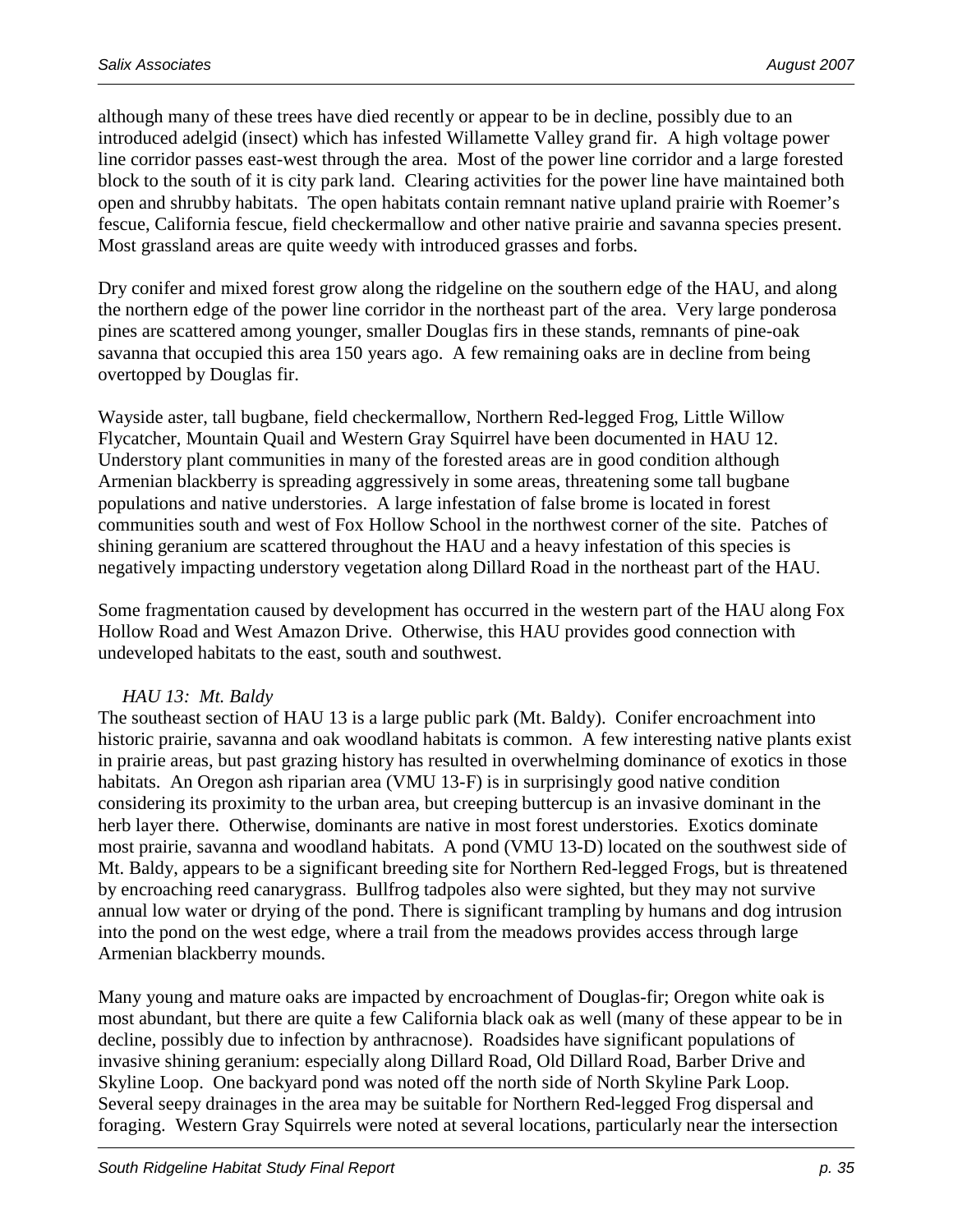of Barber Drive and Skyline Park Loop. A roadside population of wayside aster, with other interesting native herbaceous species, was discovered during this survey along Dillard Road adjacent to the HAU.

#### *HAU 14: Shasta Loop*

The Shasta Loop HAU lies between Spring Boulevard and East Amazon Drive. It is mostly comprised of small blocks of mixed forest dominated by Douglas fir, Oregon white oak, California black oak and bigleaf maple. Oak woodland and oak forest containing some large, older oaks are present in the northern part of the HAU. Oaks in the mixed stands are being overtopped and shaded out by Douglas fir. Pileated Woodpeckers are present in forested and woodland areas with mature Douglas fir. Degraded savanna and prairie are present, the largest area occurring along the eastern side of the site. A small strip of oak savanna in the northern part of the HAU has rock outcrops and patches of native Lemmon's needlegrass.

Sweet cherry is a common invasive tree in forest areas. Understory invasives include Armenian blackberry, Scot's broom, and Robert's geranium. Maltese starthistle, an uncommon exotic in the Willamette Valley, grows in the rocky savanna area noted above. This HAU is highly fragmented by development and roads. Active development is occurring within the HAU along the east side in an area bounded by 43rd Street, Spring Boulevard and Knoll Drive.

#### *HAU 15: Spring Boulevard*

The Spring Boulevard site is a small HAU located between Spring Boulevard and Woodson Street. It is comprised of 3 small patches of young Douglas fir forest with scattered oaks and maples. Oaks in these stands are in decline from overtopping by larger Douglas firs. Invasive species include sweet cherry, English/Irish ivy, English holly and Armenian blackberry. Fresh Pileated Woodpecker foraging excavations were observed in the northeast corner of the HAU. This site is highly fragmented by residential development, and surrounding areas are fully developed.

#### *HAU 16: Pine Canyon Road*

HAU 16 lies north and south of Pine Canyon Road. Most of the site is dry mixed forest dominated by Douglas fir, Oregon white oak and California black oak. Pacific madrone is common in some areas. Scattered large, older oaks are present in several of the stands, reflecting the more open woodland and savanna conditions that once existed here. Many oaks are in decline from overtopping by Douglas fir. Western Gray Squirrels were observed in forested areas north of Pine Canyon Road and likely inhabit all forested areas in the HAU.

Sweet cherry has invaded forest stands and understory vegetation is generally weedy with introduced grasses, Armenian blackberry and English/Irish ivy. Sweet cherry, English hawthorn, Armenian blackberry, Scot's broom, spurge laurel and weedy grasses occupy a woodland area at the south end of the site. This HAU is moderately fragmented by development and streets. Surrounding areas are fully developed.

#### *HAU 17: Agate Street / Kimberly*

The Agate Street / Kimberly site is located along the south side of 30<sup>th</sup> Avenue between Onyx Street and Spring Boulevard. The area is mostly mature Douglas fir and mixed forest dominated by large Douglas fir and bigleaf maple. Oregon white oak is overtopped by Douglas fir in small forest stands in the northwest corner of the site. A mowed grassy area in the northern part of the HAU is the only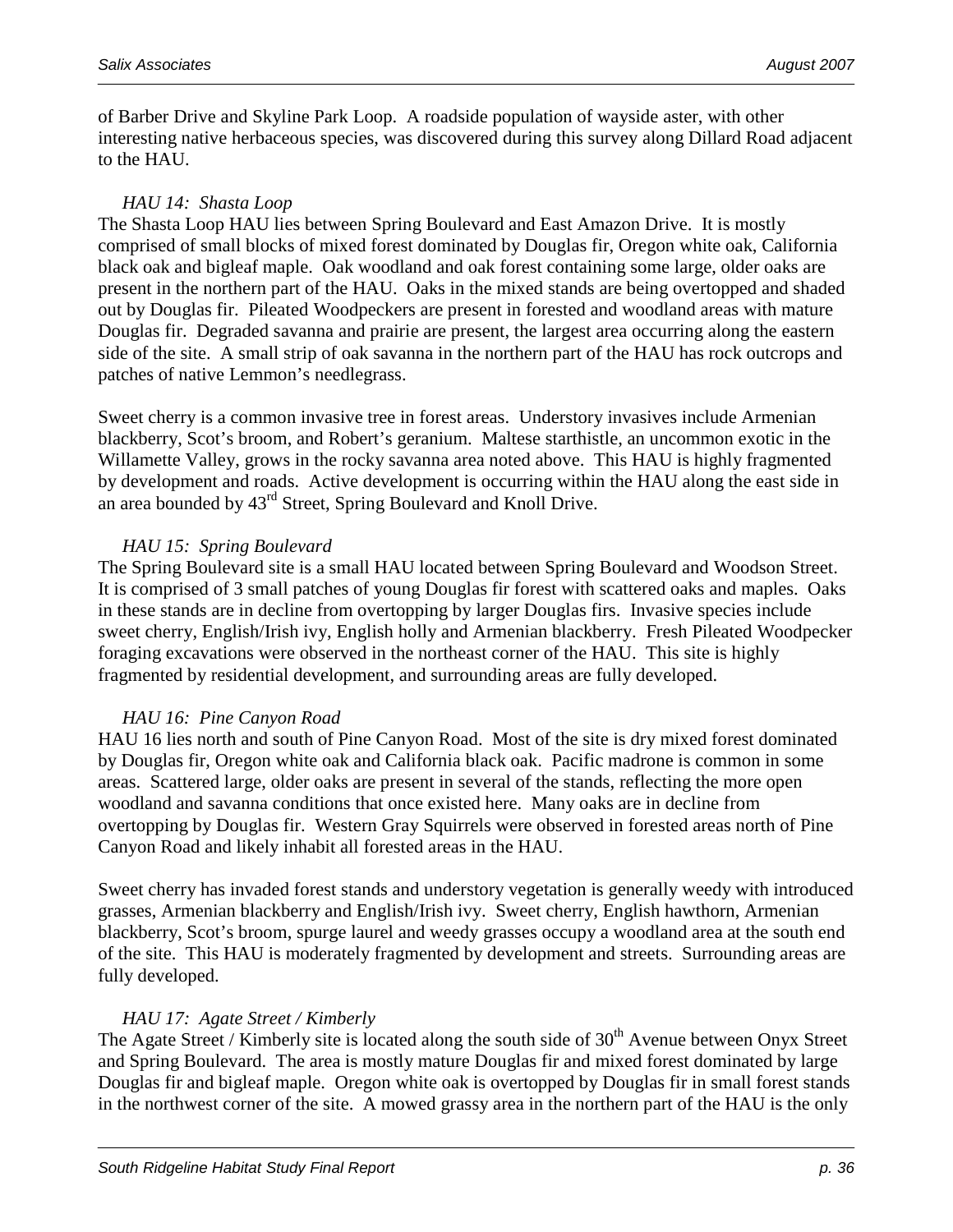open habitat present. Pileated woodpecker nesting and foraging excavations were observed in several forested locations within the HAU.

Sweet cherry has invaded forest overstories, and understories are impacted by a variety of invasive plants including Armenian blackberry, English hawthorn, English/Irish ivy, English holly, laurel spurge, and introduced grasses. Cotoneaster, an escaped ornamental, is scattered throughout the site. HAU 17 is quite fragmented by development and streets. Surrounding areas are developed for residential use except along the north side which is bordered by  $30<sup>th</sup>$  Avenue, a busy four lane road.

#### *HAU 18: Laurelwood / Ribbon Trail*

The Laurelwood / Ribbon Trail HAU is located along the north side of  $30<sup>th</sup>$  Avenue and is bordered on the west and north by the Laurelwood Golf Course and adjacent developed areas, and to the northeast by the Floral Hill neighborhood. Hendricks Park is located directly north of this HAU. The area is characterized by a variety of forested habitats including mixed conifer forest dominated by large mature Douglas fir and bigleaf maple or Oregon white oak/California black oak, dry hardwood forest of Oregon white oak, sometimes mixed with bigleaf maple, young Douglas fir forest and mixed woodlands of Douglas fir and oak. Both white and black oak are being overtopped and shaded out of forest stands where they grow with the taller Douglas fir. A woodland area in the eastern portion of the HAU was logged to remove large Douglas fir several decades ago, and is dominated by smaller Douglas fir and white and black oak. A forested riparian area with a black cottonwood overstory drains northerly into the Floral Hill area. A small grassland area is located in the northwest point of the HAU.

Pileated Woodpecker calls and foraging excavations were observed in several areas within the HAU, and nesting excavations were observed in mature Douglas fir forest on the east side of the golf course. Tall bugbane was documented in the north part of the site. The riparian area has potential breeding and dispersal habitat for Northern Red-legged Frog.

Sweet cherry has infested overstories in forested areas. Most forest understory areas are predominantly native, but English holly, English hawthorn, English/Irish ivy, Armenian blackberry, spurge laurel and Robert's geranium are present and will continue to impact native plant communities. Old skid trails visible on aerial photos likely have dense Armenian blackberry and have served as introduction corridors for other invasives. The grassland area is dominated by weedy introduced grasses.

HAU 18 is somewhat fragmented by development and roads, but contains some large blocks of contiguous habitat. It provides good connectivity to the Moon Mountain area to the east and a narrow connection to Hendricks Park to the north. 30<sup>th</sup> Avenue constitutes a major barrier along the southern edge of the area.

#### *HAU 19: Hendricks Park*

Hendricks Parks comprises this entire HAU. An active Pileated woodpecker nest was sighted in the park in summer 2006 ( personal communication, Gleason). Many excavations are visible at the bases of large trees. Two small, northerly-flowing drainages are present, with small amounts of ponding at road crossings. Northern Red-legged Frog breeding is unlikely there, but the forests probably provide dispersal habitat. Some large Douglas fir are present near the drainages.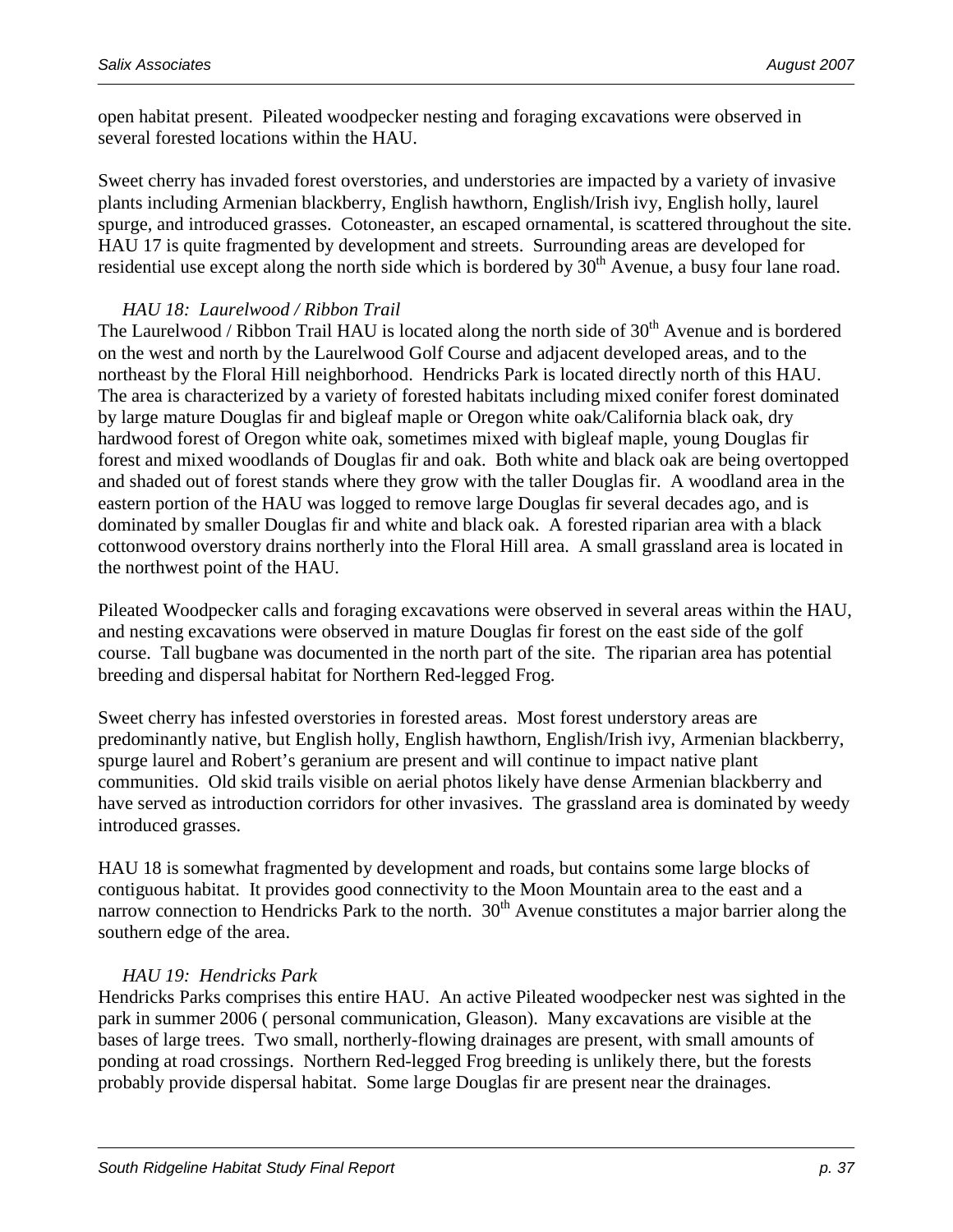The Oregon white oaks in the rhododendron garden are large and in good condition because of a careful irrigation plan. A tall bugbane population was confirmed in the southeast portion of the park, and is somewhat threatened by Armenian blackberry and shade encroachment. Bigleaf maple and sweet cherry exist in many portions of the forest understory. Trails are present throughout the forested area, but are not heavily used. The southwest ridge is dominated by Oregon white oak, and the City is considering removal of encroaching fir, invasive Armenian blackberry and other herbaceous species (English/Irish ivy, periwinkle, nipplewort, Robert's geranium, etc.). There is connectivity to the south to HAU 18, but the majority of the HAU is surrounded by residential development.

#### *HAU 20: McDougal*

The McDougal site is located southwest of Moon Mountain and is nearly all private land except for a small patch of city park land at the northeast corner. Most of the HAU is cutover hardwood forest that resulted from logging of Douglas fir within the last 30 to 40 years. Dominant tree species include bigleaf maple and Oregon white oak. Douglas fir is present in the stand at subdominant levels. Limited views of the understory suggest that it is probably infested with dense Armenian blackberry. Two patches of uncut conifer and mixed forest are present in the center and western parts of the HAU. The understory along the western edge is in good condition. A small patch of shrubland is located on the city parkland at the northeast corner, and contains bits of remnant prairie with Roemer's fescue, California oatgrass, Hall's aster, Oregon sunshine, barestem lomatium, rose checkermallow, narrowleaf mule's ears and farewell-to-spring. A high voltage power line corridor passes north-south through the eastern edge of the HAU.

A Yellow-breasted Chat was documented in shrubby vegetation in the northern part of the site.

Meadow openings are dominated by exotic grasses and are impacted by invading woody species. Armenian blackberry is severely impacting large portions of the site, especially the cutover forest areas and the power line corridor. Shining geranium is present at the western edge of the area and may extend further into the interior of the site.

Connectivity within the site is excellent, and this HAU provides good connections to undeveloped areas to the west, south, east and northeast. Adjacent development is concentrated on the northwest corner of the HAU.

#### *HAU 21: Moon Mountain*

The Moon Mountain HAU is located south and southeast of the Glenwood – I-5 interchange. A portion of the area at the southern end is City parkland. A powerline corridor passes north-south through the HAU. Access to the public land in the southern portion, and other parts of this HAU, was very limited.

Most of the site is vegetated by mixed forest and oak woodlands. Much of the area has been cut over in recent years and appears to have dense Armenian blackberry infestations. The powerline corridor is likewise heavily infested with blackberry. The south and west parts of the HAU have significant areas of upland prairie and savanna, although these areas were not accessible for inventory. From aerial photo interpretation it appears that they have been partially colonized by Armenian blackberry and other woody vegetation. However, they may retain good potential to harbor remnant prairie species. Areas near the Glenwood – I-5 interchange are disturbed by dumping, grading and invasives. ORV disturbance is evident near the interchange, and based on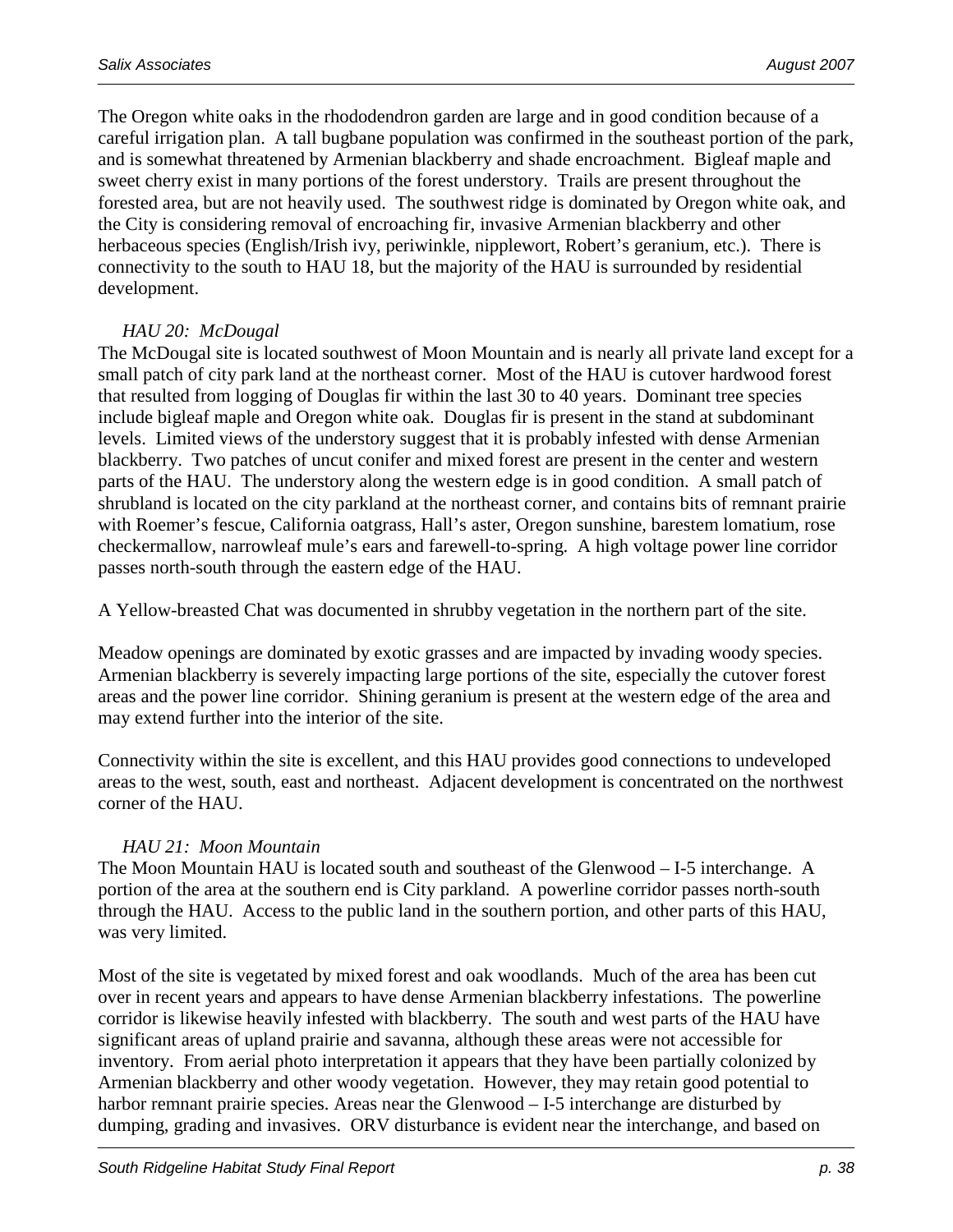aerial photo interpretation, may be present in the southern portions of the HAU. Wayside aster previously was found in this HAU as noted in a site planning document. Tall bugbane is known from nearby, but potential habitat in the HAU was not accessible for this inventory.

The northern and western edges of the HAU are developed, or are developing and along with the powerline corridor this has resulted in some fragmentation. Nonetheless, large, unfragmented areas remain and there is excellent connectivity with undeveloped habitats to the south.

 *5.15 Uncommon and Rare Species Documentation and Habitat Suitability.* The following table shows the species from the original and expanded lists of SRHS target uncommon and rare species that either were seen during the inventory or noted by a biological consultant in a report to the City, or listed in ORNHIC records in the study area. The table is sorted to illustrate the relative frequency of SRHS documentation (from highest to lowest) of the uncommon and rare species or signs of their presence. It does not show their *complete* occurrence, however, as structured surveys have not been conducted and some species are more easily detectable than others. Additionally, some detections may represent multiple recordings of a single individual. More information on occurrence, habitat and range is in Appendix B.

| <b>Species</b>              | <b>Value</b> | <b>Source</b><br>list | <b>ORNHIC</b><br>record | <b>HAUs by</b><br><b>SRHS#</b>                                | <b>Total</b><br>$#$ of<br><b>HAUs</b> | Total #<br><b>of</b><br><b>VMUs</b> |
|-----------------------------|--------------|-----------------------|-------------------------|---------------------------------------------------------------|---------------------------------------|-------------------------------------|
| Pileated Woodpecker         | H            | Original              | N <sub>0</sub>          | 3, 5, 6, 8,<br>9, 10, 11,<br>12, 13, 14,<br>15, 17, 18,<br>19 | 14                                    | 62                                  |
| Hitchcock's blue-eyed grass | H            | Expanded              | Yes                     | 3, 4, 13                                                      | $\overline{3}$                        | 11                                  |
| Western Gray Squirrel       | H            | Expanded              | N <sub>o</sub>          | 6, 8, 13,<br>14, 16, 19                                       | 6                                     | 11                                  |
| tall bugbane                | H            | Original              | Yes                     | 8, 10, 11,<br>12, 18, 19                                      | 6                                     | 8                                   |
| wayside aster               | H            | Original              | Yes                     | 10, 11, 13,<br>21                                             | $\overline{4}$                        | 8                                   |
| Mountain Quail              | M            | Expanded              | N <sub>o</sub>          | 8, 10, 12                                                     | 3                                     | 7                                   |
| meadow checkermallow        | H            | Expanded              | N <sub>o</sub>          | 12                                                            | 1                                     | 3                                   |
| Northern Red-legged Frog    | H            | Original              | N <sub>o</sub>          | 10, 12, 13                                                    | 3                                     | $\overline{4}$                      |
| Olive-sided Flycatcher      | H            | Expanded              | N <sub>0</sub>          | 10, 21                                                        | $\overline{2}$                        | 3                                   |
| Little Willow Flycatcher    | H            | Expanded              | N <sub>o</sub>          | 10, 12                                                        | $\overline{2}$                        | $\overline{2}$                      |
| upland yellow violet        | M            | Expanded              | N <sub>o</sub>          | 11, 13                                                        | $\overline{2}$                        | $\overline{2}$                      |
| <b>Yellow-breasted Chat</b> | H            | Expanded              | N <sub>o</sub>          | 8, 20                                                         | $\overline{2}$                        | $\overline{2}$                      |
| grass widows                | M            | Expanded              | N <sub>0</sub>          | 11                                                            | $\mathbf{1}$                          | $\mathbf{1}$                        |
| <b>Western Rattlesnake</b>  | H            | Expanded              | N <sub>o</sub>          | 11                                                            | $\mathbf{1}$                          | $\mathbf{1}$                        |

*Table 12. Target uncommon and rare species documented within the SRHS area.*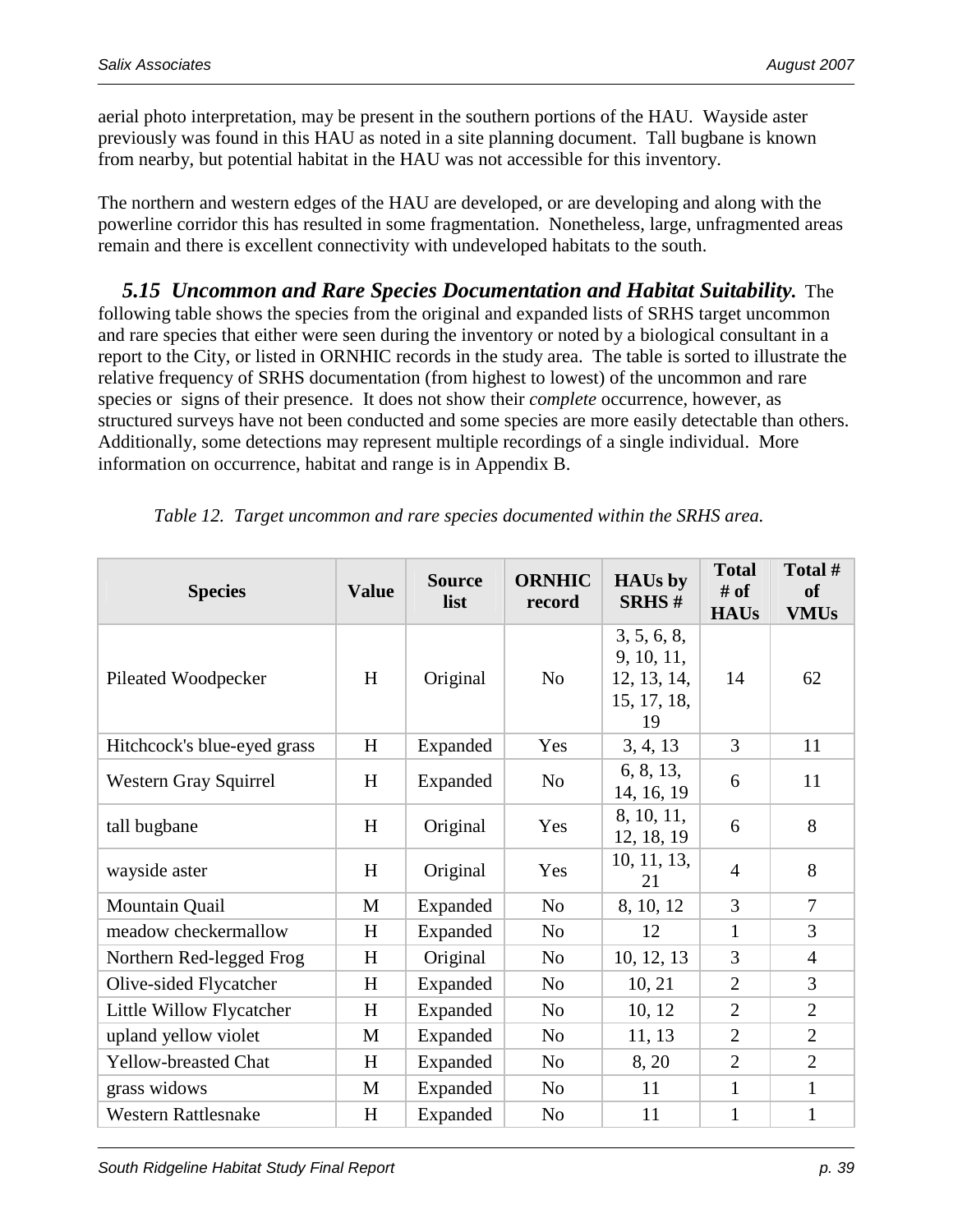| N<br>A.<br>wu | $ -$ |  |  |  |
|---------------|------|--|--|--|

Pileated woodpeckers or their activity were documented in 14 of the 21 HAUs, and in 63 of the 324 VMUs. Tall bugbane and Western Gray Squirrel each have been documented in 6 HAUs, and wayside aster in 4. The remaining species on the table were recorded in 3 or fewer HAUs.

The next table lists the uncommon and rare species documented in each HAU during this study, or previously recorded

| <b>HAU</b>     | Species                                                                                                                                                                              |
|----------------|--------------------------------------------------------------------------------------------------------------------------------------------------------------------------------------|
|                | Pileated Woodpecker (M)                                                                                                                                                              |
| 3              | Hitchcock's blue-eyed grass (H)                                                                                                                                                      |
| $\overline{4}$ | Hitchcock's blue-eyed grass (H)                                                                                                                                                      |
| 5              | Pileated Woodpecker (M)                                                                                                                                                              |
| 6              | Western Gray Squirrel (H)<br>White-breasted Nuthatch (H)<br>Pileated Woodpecker (M)                                                                                                  |
| 8              | Pileated Woodpecker (M)<br>Western Gray Squirrel (H)<br>Mountain Quail (M)<br>Yellow-breasted Chat (H)<br>tall bugbane (H)                                                           |
| 9              | Pileated Woodpecker (M)                                                                                                                                                              |
| 10             | Mountain Quail (M)<br>Northern Red-legged Frog (H)<br>tall bugbane (H)<br>Olive-sided Flycatcher (H)<br>Pileated Woodpecker (M)<br>Little Willow Flycatcher (H)<br>wayside aster (H) |
| 11             | Pileated Woodpecker (M)<br>Western Rattlesnake (H)<br>wayside aster (H)<br>tall bugbane (H)<br>upland yellow violet (M)<br>grass widows (M)                                          |
| 12             | Northern Red-legged Frog (H)<br>Mountain Quail (M)<br>Little Willow Flycatcher (H)<br>meadow checkermallow (H)<br>Pileated Woodpecker (M)<br>tall bugbane (H)                        |

*Table 13. Documented uncommon and rare species (with SRHS value) by HAU.*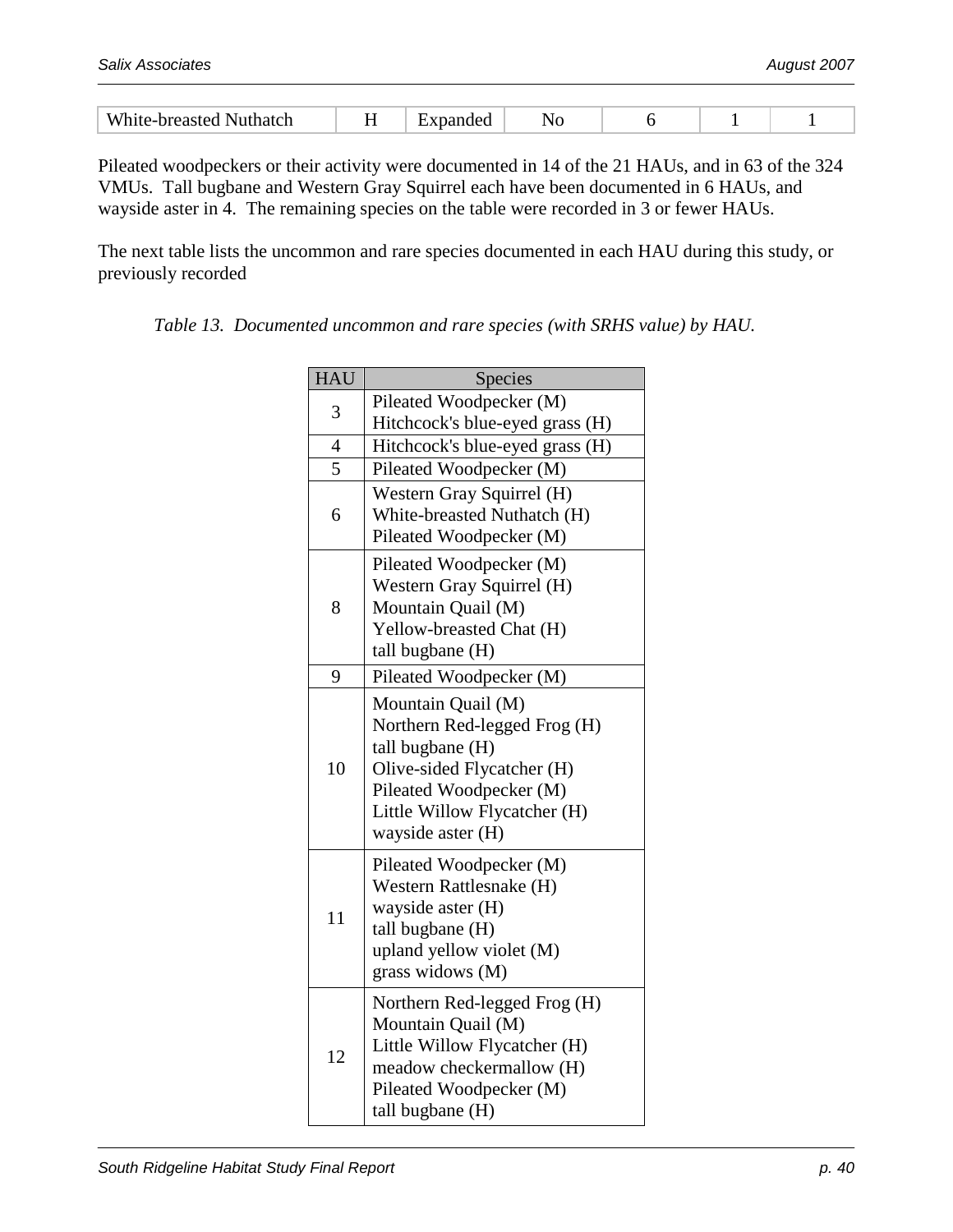| 13 | Western Gray Squirrel (H)<br>Hitchcock's blue-eyed grass (H)<br>Northern Red-legged Frog (H)<br>Pileated Woodpecker (M)<br>wayside aster (H)<br>upland yellow violet (M) |
|----|--------------------------------------------------------------------------------------------------------------------------------------------------------------------------|
| 14 | Western Gray Squirrel (H)<br>Pileated Woodpecker (M)                                                                                                                     |
| 15 | Pileated Woodpecker (M)                                                                                                                                                  |
| 16 | Western Gray Squirrel (H)                                                                                                                                                |
| 17 | Pileated Woodpecker (M)                                                                                                                                                  |
| 18 | tall bugbane (H)<br>Pileated Woodpecker (M)                                                                                                                              |
| 19 | tall bugbane (H)<br>Pileated Woodpecker (M)<br>Western Gray Squirrel (H)                                                                                                 |
| 20 | Yellow-breasted Chat (H)                                                                                                                                                 |
| 21 | wayside aster (H)                                                                                                                                                        |
|    | Olive-sided Flycatcher (H)                                                                                                                                               |

The following paragraphs describe the habitat suitability mapping produced for this project. The VMU maps were produced using field-mapped cover types for each VMU, cross-referenced to the habitat suitability matrix rating (Appendix C). It should be noted that elements of this assessment system were developed originally for use at a coarser scale for regional application. For this study, these elements were refined and adapted to be used at the local level.

Additional information on status, life cycles and habitats of these species, as well as species from the expanded list documented in or near the study area, is contained in Appendix B.

 **Kincaid's lupine.** Cover type habitat suitability mapping for Kincaid's lupine shows high and medium suitability habitats scattered throughout the SRHS area.

 **Tall bugbane.** Habitat suitability mapping for tall bugbane shows medium suitability habitat throughout most of the study area. Tall bugbane would be most likely in moist areas within forested habitats, which occur at a finer scale than the cover type mapping.

**Thin leaved peavine.** Habitat suitability mapping for thin-leaved peavine shows some high suitability habitat scattered throughout the study area, however, it most likely would occur on edges between mixed forests, oak forests and grasslands.

 **Thompson's mistmaiden.** Cover type habitat suitability mapping for Thompson's mistmaiden shows scattered high and widely scattered medium suitable habitat throughout the study area, generally associated with grassland habitats. Thompson's mistmaiden generally occurs in moist places within grassland habitats that occur at a scale too fine to map in this project.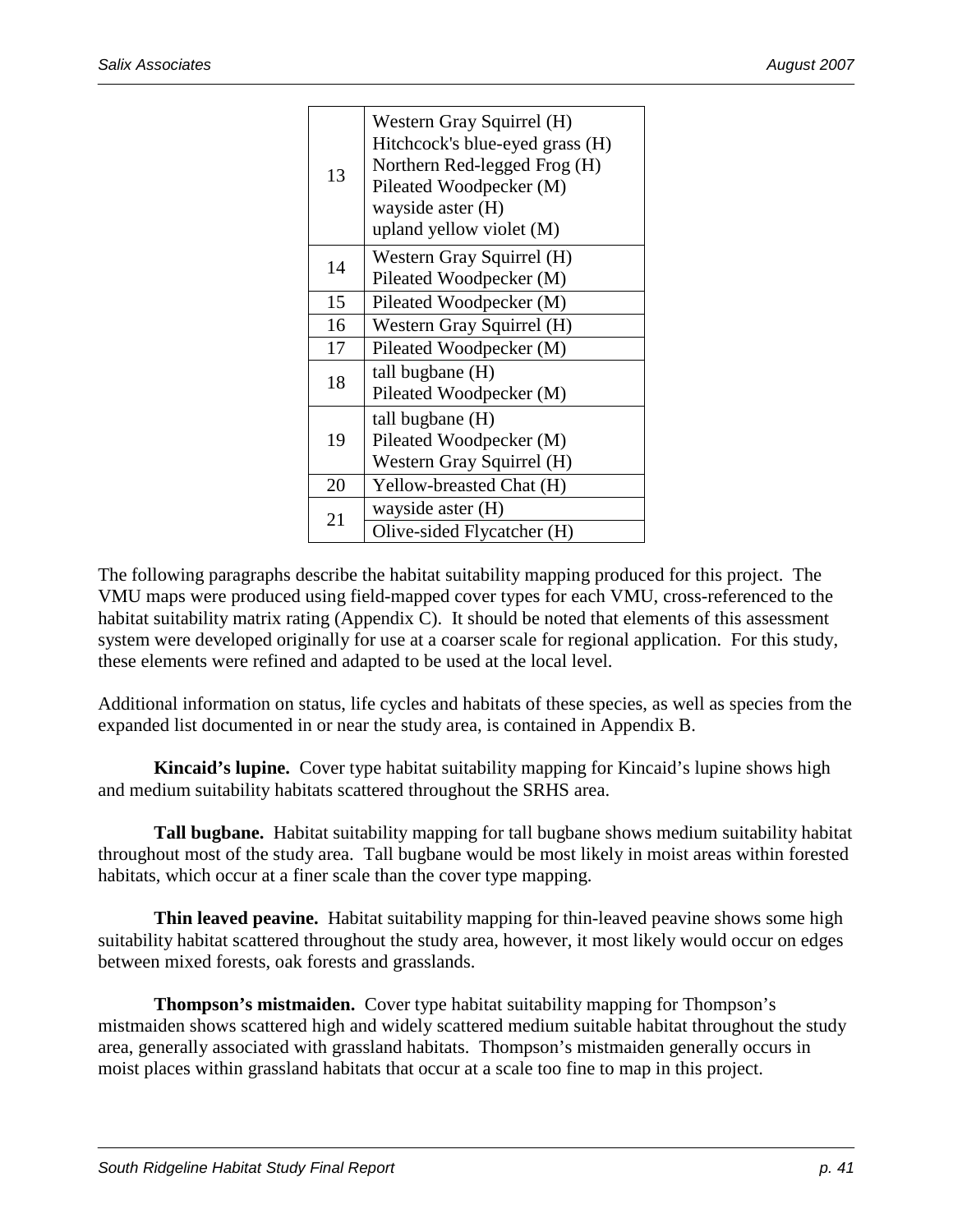**Wayside aster.** Cover type habitat suitability mapping for wayside aster shows low suitability habitat for much of the study area, with some high and medium suitability areas occurring occasionally throughout. Suitable habitat occurs in savanna habitats, as well as in forest gaps and on edges.

Suitable habitat for the following two wildlife species from the original list were mapped using the same coarse scale cover type suitability method that was used for plants, and a second map was produced for each using finer scale features recorded during the inventory.

 **Northern Red-legged Frog.** Because Northern Red-legged Frogs have different requirements for breeding (aquatic) and for foraging/dispersal (terrestrial) portions of their life cycles, these two habitats are mapped separately. Habitat suitability mapping using the coarser scale method shows four small, aquatic (breeding) habitats as "high suitability." The paucity of seasonal ponds in the SRHS area (because of the primarily ridgeline and hillslope topography) likely is the reason for the low amount of suitable aquatic habitat. A large amount of high suitability terrestrial foraging/dispersal habitat was mapped, based simply on presence of forests. This map could be modified in the future assessing finer scale features such as proximity to suitable breeding habitats.

A second habitat suitability map set, based on finer scale assessment of special habitat features, shows widely scattered high and medium potentially suitable habitat for breeding, and a fairly even one-third split between high-medium-low suitability foraging/dispersal habitat. It should be noted that because of a lack of access, some features are assumed based on best professional judgment in comparison with similar, viewed habitat nearby. Again, this suitability mapping could be refined by including inventory and assessment of nearby habitat features.

 **Pileated woodpecker.** Cover type habitat suitability mapping for the Pileated Woodpecker shows high suitability habitats for most of the SRHS area, reflecting forested areas with potential tree size to meet the needs of this large bird. A second habitat suitability map based on finer scale observations of special habitat features such as snags and logs, as well as stand type and age, shows concentrations of suitable habitat near Hendricks Park (where there is confirmed breeding) and the Spencer Butte – Amazon Headwaters area. Other, smaller areas also are mapped.

Nest excavations of Pileated woodpeckers were noted in 6 VMUs, within 5 HAUs: 6A, 10B, 12A, 12AI, 17F, 18H and 19B, but consultants lacked access to much of the inventory area, resulting in a rate of detection that likely is lower than reality. Some of these nest excavations may have been used during the 2006 nesting season, and some may be older and may not have been used recently. Foraging evidence was detected in 56 VMUs within 11 HAUs: 3, 5, 8, 10, 11, 12, 13, 14, 15, 17, 18 and 19. As above, it is likely that lack of access led to under-representation of actual occurrences.

**5.2 Assessment Results.** Across the project area, VMU scores ranged from a low of 2 to a high of 27, (average 13.8) before an acreage multiplier was applied. With the application of the acreage multiplier, scores ranged from a low of 2 to a high of 76.5 (average 23.5). Highest scoring VMUs were usually rare habitat types (prairie, savanna, wetlands, etc.), were large in size, and often had a significant component of native vegetation.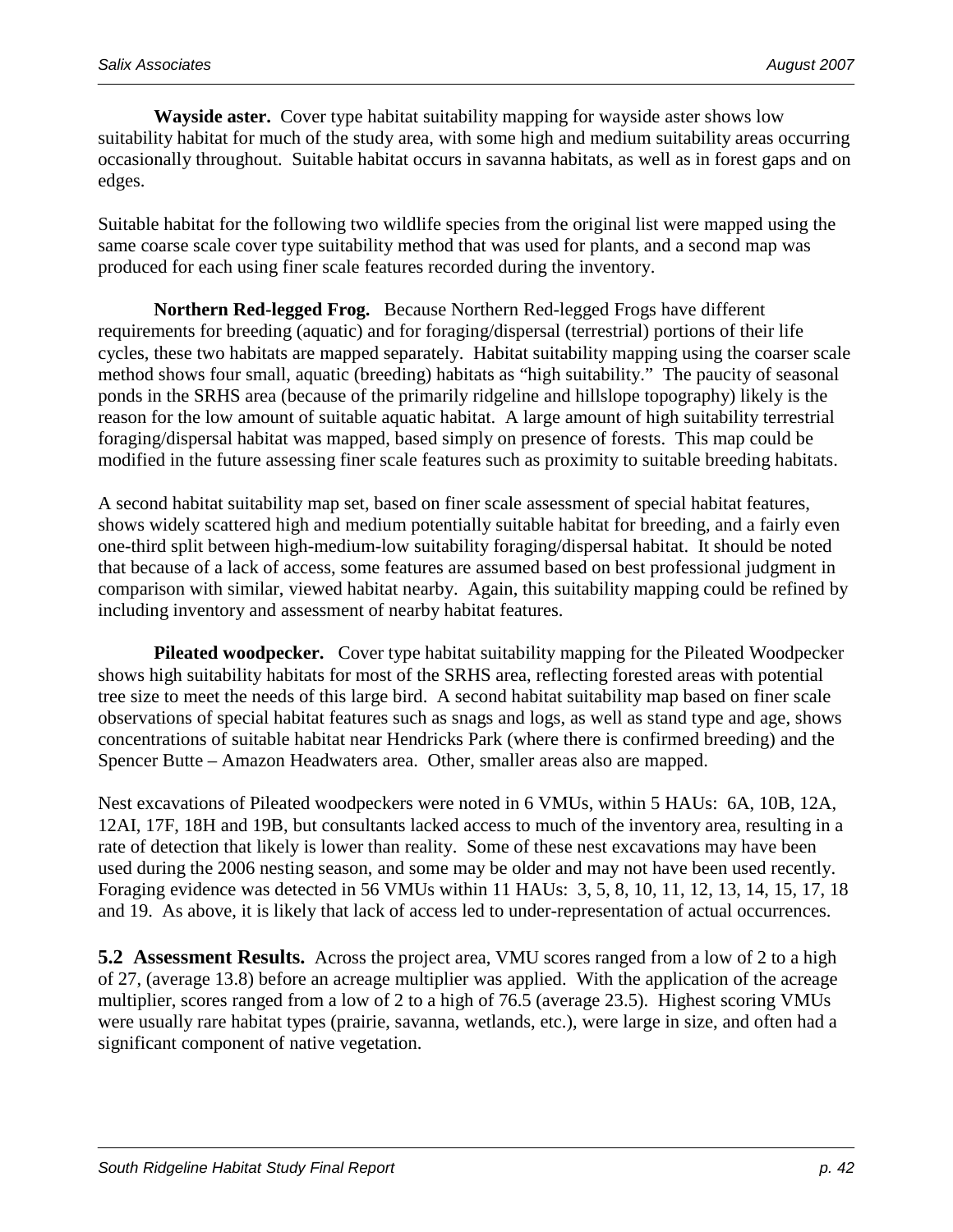| <b>HAU</b><br># | # of<br><b>VMUs</b> | Lowest<br><b>VMU</b><br>score | <b>Highest</b><br><b>VMU</b><br>score | <b>Average</b><br><b>VMU</b><br>score | Sum of<br><b>VMU</b><br>scores | <b>HAU</b><br>score | <b>HAU</b><br>survey<br>acres |
|-----------------|---------------------|-------------------------------|---------------------------------------|---------------------------------------|--------------------------------|---------------------|-------------------------------|
| 1               | 3                   | 30                            | 37.5                                  | 32.5                                  | 97.5                           | 21.8                | 35.4                          |
| $\overline{2}$  | 17                  | 6                             | 31.5                                  | 22.4                                  | 380.5                          | 50.1                | 106.0                         |
| 3               | 30                  | 5                             | 72                                    | 29.8                                  | 892.5                          | 101.8               | 232.6                         |
| 4               | 9                   | 9                             | 46                                    | 25.2                                  | 226.5                          | 33.2                | 31.2                          |
| 5               | 15                  | $\overline{2}$                | 26                                    | 16.5                                  | 247.5                          | 28.8                | 73.9                          |
| 6               | 7                   | 6                             | 30                                    | 17.7                                  | 124                            | 14.4                | 31.6                          |
| 7               | 3                   | 5                             | 30                                    | 21.2                                  | 63.5                           | 8.9                 | 16.2                          |
| 8               | 22                  | 12                            | 50                                    | 26.1                                  | 573.5                          | 69.4                | 220.6                         |
| 9               | 4                   | 10.5                          | 32.5                                  | 17.1                                  | 68.5                           | 8.4                 | 22.5                          |
| 10              | 33                  | 9                             | 62.5                                  | 27.1                                  | 893.5                          | 101.9               | 242.3                         |
| 11              | 15                  | 5                             | 76.5                                  | 31.7                                  | 475.5                          | 60.6                | 318.6                         |
| 12              | 40                  | 4.5                           | 57.5                                  | 24.8                                  | 994                            | 112.4               | 411.6                         |
| 13              | 38                  | 6                             | 45                                    | 19.8                                  | 753                            | 87.8                | 150.1                         |
| 14              | 18                  | 7                             | 57.5                                  | 25.3                                  | 455.5                          | 49.6                | 97.3                          |
| 15              | 3                   | 9                             | 11                                    | 9.7                                   | 29                             | 3.9                 | 3.1                           |
| 16              | $\overline{7}$      | 6                             | 24                                    | 13.9                                  | 97.5                           | 10.8                | 21.7                          |
| 17              | 12                  | 3                             | 30                                    | 13.4                                  | 160.5                          | 17.1                | 48.2                          |
| 18              | 12                  | 15                            | 45                                    | 29.3                                  | 352                            | 47.7                | 178.0                         |
| 19              | 9                   | 8                             | 35                                    | 14.1                                  | 126.5                          | 17.7                | 78.2                          |
| 20              | 4                   | 7                             | 56                                    | 32.8                                  | 131                            | 25.1                | 93.2                          |
| 21              | 23                  | 7.5                           | 65                                    | 22.4                                  | 515.5                          | 64.6                | 176.5                         |
| <b>TOTAL</b>    | 324                 |                               | ---                                   |                                       |                                |                     | 2588.6                        |

*Table 14. VMU scores by HAU (top 3 VMU highest, average, sum, and HAU score and survey acres in bold face type)* 

The number of VMUs within an HAU varied from a low of 3 (HAU 1) to a high of 40 (HAU 12). The three highest individual VMU scores were in HAUs 3, 10 and 21 (shown in bold above). The highest VMU average scores were in HAUs 1, 11, and 20. HAUs 3, 10 and 12 had the highest sum total VMU scores and highest HAU scores. The three largest HAUs were 10, 11 and 12.

HAU scores ranged from 3.9 (HAU 15) to 112.4 (HAU 12), with an average of 44.5. Larger HAUs with more rare habitats mapped within them, and greater connectivity to large habitat patches scored highest. Because in some areas HAU boundaries were created arbitrarily, primarily in recognition of development barriers, the HAUs vary greatly in size: the smallest (excluding DV areas) is 3.1 acres (HAU 15), and the largest is 412 acres (HAU 12). HAUs that are significantly larger will score higher than smaller HAUs that score equal in other aspects. This is intentional, as larger habitat areas have more values than smaller areas – other factors being equal. The potential limitation of this method is that valuable VMUs may be overlooked if they are contained within smaller, lowerscoring HAUs. To more accurately compare HAU values within the SRHS, both the HAU scores and the individual VMU scores within the HAU should be consulted and it is recommended that individual qualities shown on each VMU rating table be considered when comparing VMU scores. Some VMUs have values that may not stand out when simply comparing total VMU scores.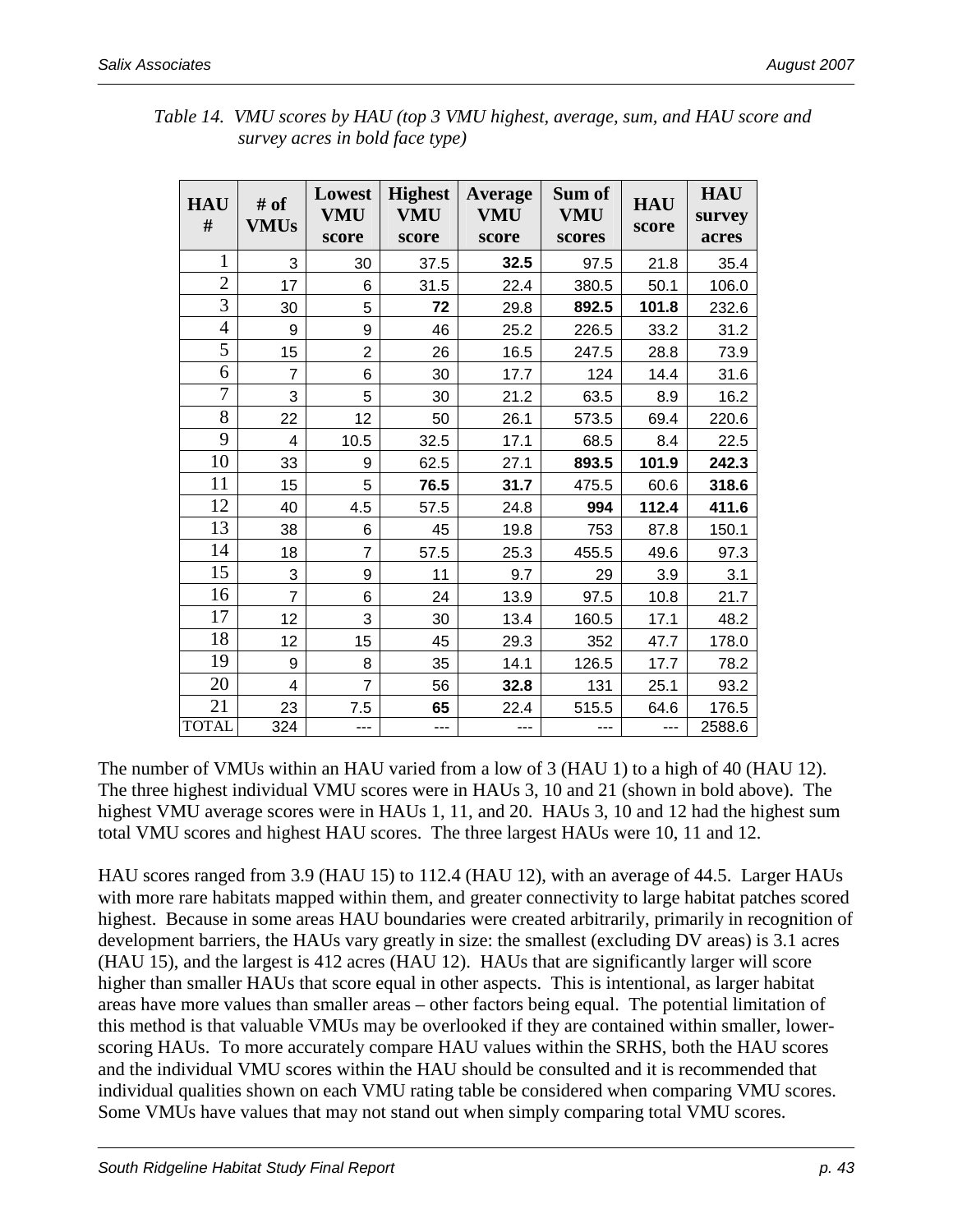The following table provides summary HAU scoring information.

| HAU# | <b>HAU Name</b>               | <b>Score</b> |
|------|-------------------------------|--------------|
| 12   | <b>Amazon Headwaters</b>      | 112.4        |
| 10   | Fox Hollow / Willamette       | 101.9        |
| 3    | Wild Iris Ridge / Timberline  | 101.8        |
| 13   | <b>Baldy Mountain</b>         | 87.8         |
| 8    | Braeburn / Blanton            | 69.4         |
| 21   | Moon Mountain                 | 64.6         |
| 11   | <b>Spencer Butte Park</b>     | 60.6         |
| 2    | Warren Street                 | 50.1         |
| 14   | Shasta Loop                   | 49.6         |
| 18   | Laurelwood / Ribbon Trail     | 47.7         |
| 4    | Blacktail Dr. / McClean Blvd. | 33.2         |
| 5    | <b>Hawkins Heights</b>        | 28.8         |
| 20   | McDougal                      | 25.1         |
| 1    | <b>Pitchford Road</b>         | 21.8         |
| 19   | <b>Hendricks Park</b>         | 17.7         |
| 17   | Agate Street / Kimberly       | 17.1         |
| 6    | Morse Ranch                   | 14.4         |
| 16   | Pine Canyon Road              | 10.8         |
| 7    | 34th & Olive                  | 8.9          |
| 9    | <b>Resthaven Cemetery</b>     | 8.4          |
| 15   | Spring Boulevard              | 3.9          |

*Table 15. HAU scores in order from highest to lowest.* 

The highest scoring HAUs are in the Amazon Headwaters – Fox Hollow/Willamette – Baldy Mountain and Wild Iris Ridge areas. In general, these HAUs are large, contain valuable habitats and are connected to larger habitats both inside and outside the UGB. The lowest scoring areas include HAU 7 (south of Morse Ranch), HAU 9 (Resthaven Cemetery), and the Spring Boulevard to Agate Street HAUs – primarily because they have few or no valuable habitats, and are small and isolated. Figures 5 and 6 show the HAU scores in two formats: in order from west to east, and from high to low score.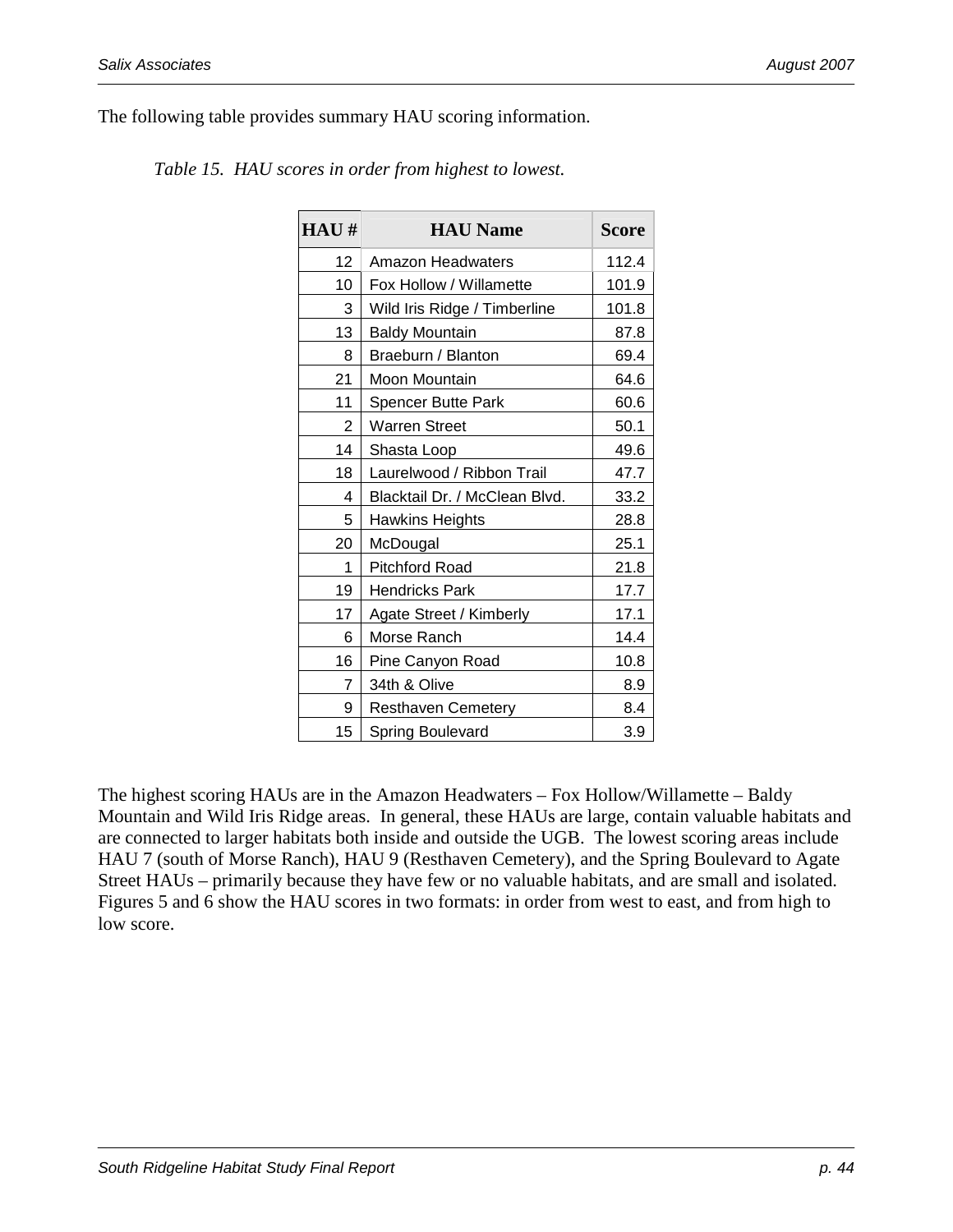

*Figure 5. HAU scores in geographic order west (left) to east (right).* 

**HAU SCORES: Geographically, from west (left) to east (right)**

*Figure 6. HAU scores in scoring order, highest (left) to lowest (right)* 



#### **HAU SCORES: Highest to Lowest**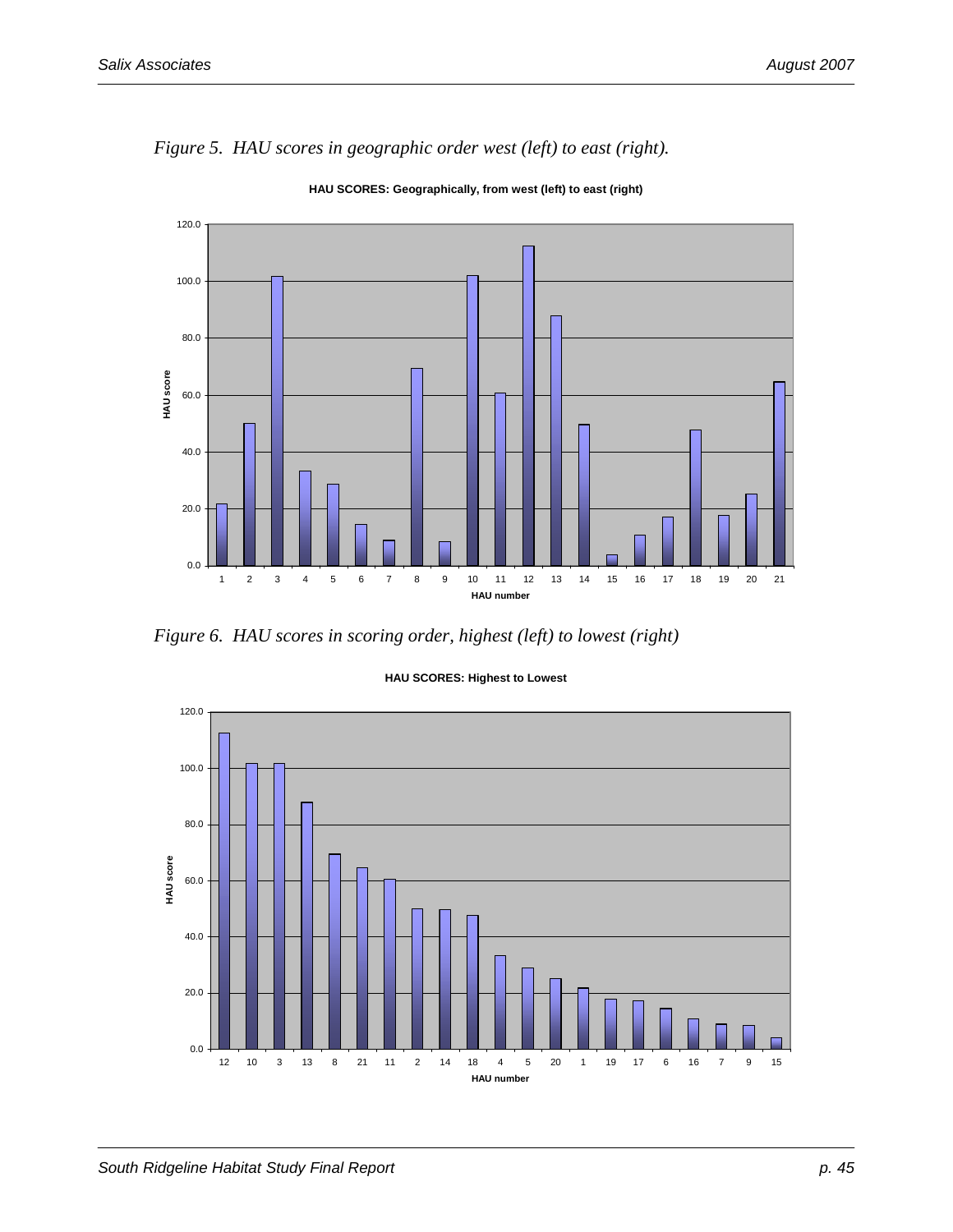# **6.0 Conclusions**

The most important conclusion to be drawn from this study is the rarity of savanna and prairie habitats in the SRHS area. This is most obvious in the comparison of 1851 acreage of those two categories to the 2006 acreages (Table 1), demonstrating the decline of the open habitat types and increase of forested habitat types. The local decline in these rare habitat types evidently is representative of habitat changes occurring on a larger scale throughout the Willamette Valley.

Evaluation and comparison of the rare habitats using the uncommon and rare species suitability indices (RSS) matches regional assessments of uncommon and rare species. The highest value RSS indices calculated in this study are for oak savanna (308) other savanna (272), and natural grasslands (245) habitats. By comparison, the highest RSS for a conifer forest category mapped during this study is the combined high scores at 137. This difference is not surprising, in that the reduced acreages of the rare, open habitats directly cause the decline in associated species dependent on those habitat types – such as Fender's Blue Butterfly, Kincaid's lupine, and Willamette daisy. It also is noteworthy that some of the uncommon and rare species (Spotted Owl, Red Tree Vole, Pileated Woodpecker, etc.) that add to higher scores in forested habitats are more widespread in neighboring ecoregions (e.g., Western Cascades and Coast Range) where forested habitats have been more common historically. Other uncommon and rare species present in the SRHS area often are found in forested habitats associated with oaks (e.g., Western Gray Squirrel), or in gaps and on edges (tall bugbane, wayside aster). Some of the oak-associated species more commonly use woodlands or savannas (Western Gray Squirrel, wayside aster, etc.), and they score higher habitat suitability in those habitats.

It is evident that the rare species values of the open habitats being lost in the SRHS area greatly exceed the values of the forested habitats that are increasing. This shift has resulted in a large reduction in native biodiversity in the SRHS area.

Although many invertebrates are known to associate with open habitats, they are very seldom inventoried, and their local extirpations usually go unnoticed. For example, in this ecoregion, there are approximately 400 pollinators known in open areas, of which about 300 may be at risk – and vastly fewer are present in forested areas (Moldenke, pers. comm.). The decrease in open habitats that has occurred since the mid-1800s likely has resulted in an associated decrease in the number of invertebrate species present in the SRHS area.

As observed during this field inventory, private lands are undergoing rapid residential development. Impacts to habitats are direct, primarily from conversion to other uses, and also, indirect, such as from the introduction of invasive plant and animal species.

The City of Eugene presently owns many of the lands with the highest habitat value within the study area (for example, all or portions of HAUs 3, 11, 12, 13). The highest value habitats include open prairie and savanna remnants (including rocky areas), woodlands, wetlands and late successional (old growth) forests. Most of these areas, particularly the historic prairie and savanna habitats, are degraded from encroachment of native woody vegetation, and invasion by exotic plant species. Some of the high-value habitats remain in private ownership (for example, HAUs 10-14, 18, 20, 21), and are subject to development pressure not expected in publicly-owned parcels.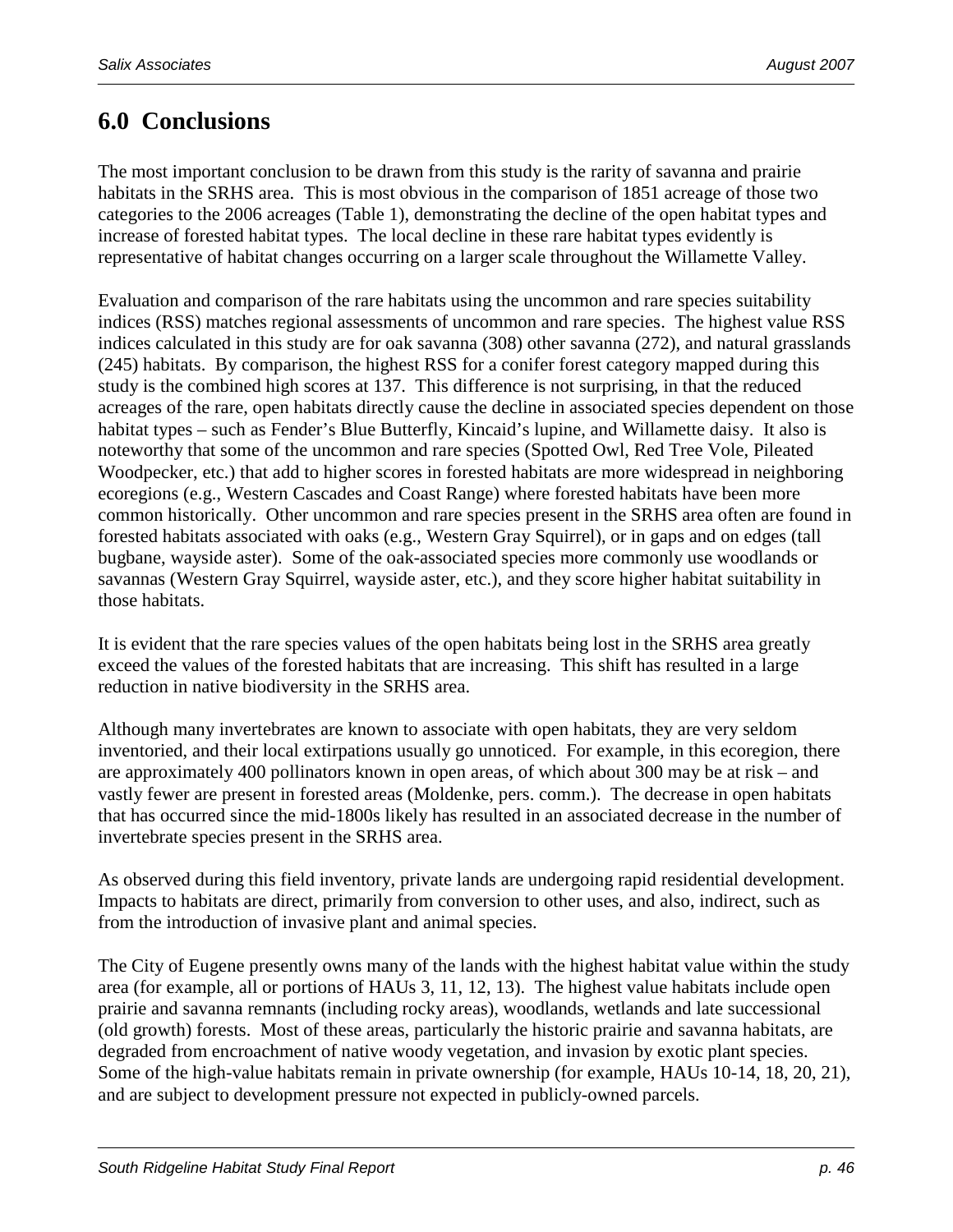.

The consensus of all recent regional studies of habitat trends, is that the once-widespread, but now rare prairie and savanna habitats and the species associated with them are the most important conservation priority for the Willamette Valley (some wetland and riparian habitats are high value as well). Many federal and state agencies and private landowners have undertaken restoration of prairie and savanna habitat remnants to address this concern.

# **7.0 Recommendations**

The following recommendations are offered to the City of Eugene and the general public by the consulting team, based on past ecological planning experience, including field inventory and assessment completed for this project. These recommendations coincide with general and specific direction provided in the various regional ecological studies cited previously in this report:

- continue inventory and assessment for additional lands which provide important habitat; include lands both within the SRHS where onsite access was not obtained for this survey, and expand to nearby upland habitats
- examine historic cultural landscape restoration and education opportunities with Native American groups
- survey periodically for uncommon and rare plant, animal (vertebrate and invertebrate) and fungi species and rare habitats on all City-owned lands; encourage surveys on privately-owned lands
- work to prevent entry of new invasive species to the site ("exclusion") and survey periodically for "early detection" of invasive species on all City-owned lands; encourage surveys on privately-owned lands
- respond rapidly to detection of invasive species, especially where rare habitats or species may be at risk; coordinate with private landowners
- comprehensively plan and implement conservation and ecological restoration of rare habitats and associated rare species populations on private and public lands, focusing on Strategy Habitats identified in the Oregon Conservation Strategy (ODFW 2006)
- develop habitat protection, restoration, and enhancement guidelines for residential development and individual homeowners in the SRHS area to improve habitat values within the developed area (e.g., planting native species) and to reduce impacts in adjacent habitat areas (e.g., from exotic plant and animal species, including pets).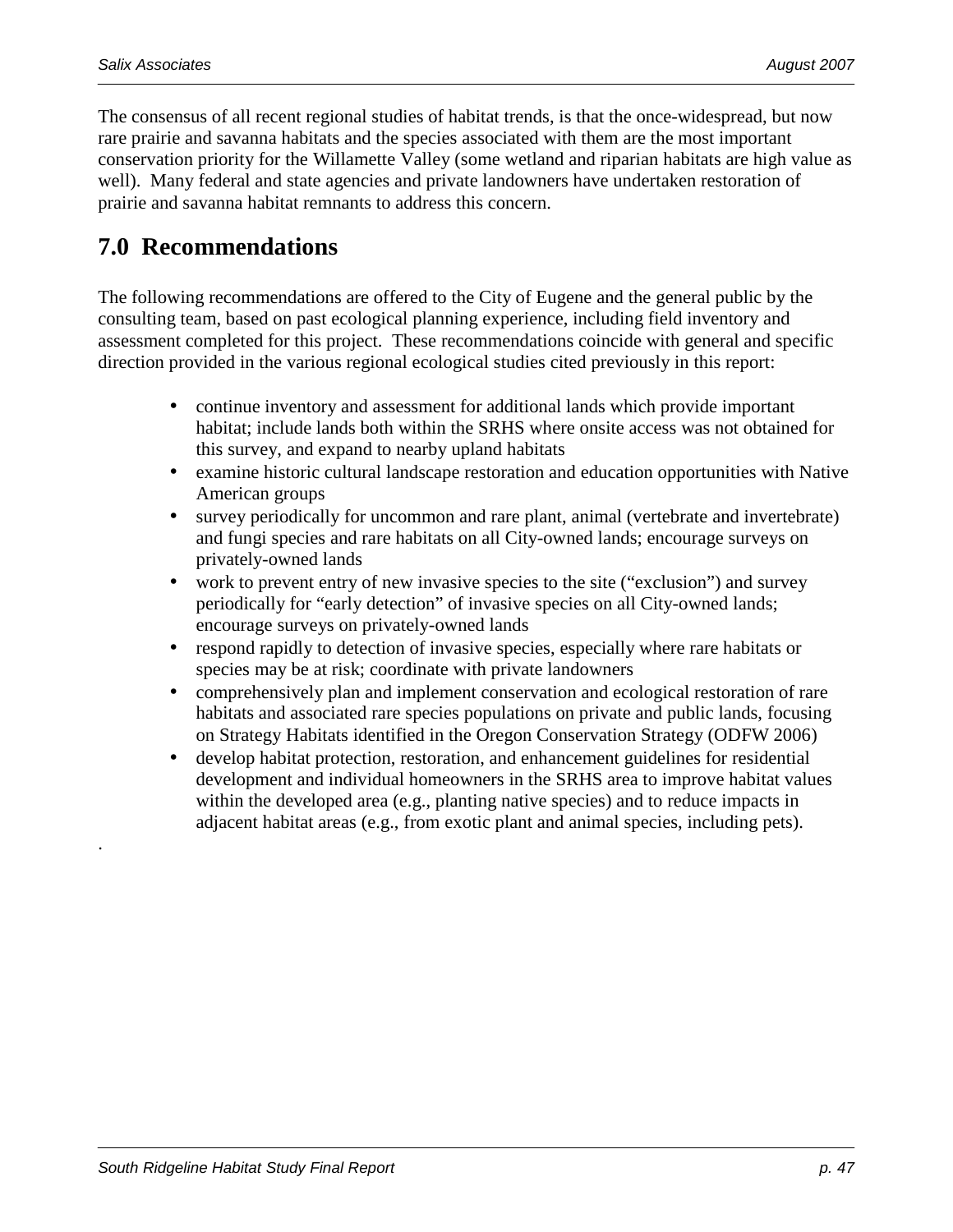# **References**

- ABC. 2006. Impacts of Feral and Free-Ranging Cats on Bird Species of Conservation Concern. American Bird Conservancy.
- Adamus, P.R., J.P. Baker, D. White, M. Santelmann, and P. Haggerty. 2000. Terrestrial Vertebrate Species of the Willamette River Basin: Species-Habitat Relationships Matrix. Internal Report. U.S. Environmental Protection Agency, Corvallis, OR. http://www.fsl.orst.edu/pnwerc/wrb/access.html (select "Related Data")
- Alverson, Ed. 2005. Preserving Prairies and Savannas in a Sea of Forest: a Conservation Challenge in the Pacific Northwest. *Plant Talk,* Vol.40. http://www.plant-talk.org/stories/40forest.html
- Aubrey, K and C. Raley. 2002. The Pileated Woodpecker as a Keystone Habitat Modifier in the Pacific Northwest. USDA Forest Service Gen. Tech. Rep. PSW-GTR-181.
- Campbell, B. 2004. Restoring Rare Native Habitats in the Willamette Valley. Defenders of Wildlife. West Linn, OR.
- City of Eugene. 2006a. Request for Proposal: South Hills Upland Habitat Study. City of Eugene. Eugene, OR.
- City of Eugene. 2006b. South Ridgeline Habitat Study web site. City of Eugene. Eugene, OR. http://www.eugenenr.org/
- DLCD. 1996. Statewide Planning Goal 5. Department of Land Conservation and Development. Salem, OR. http://www.lcd.state.or.us/LCD/docs/goals/goal5.pdf

Gabrielson, Ira and Stanley Jewett. 1944. Birds of Oregon. Oregon State College. Corvallis, OR.

- Hayes, M., T. Quinn, K. Richter, J. Schuett-Hames, J. Serra Shean. 2006. Maintaining Lentic-Breeding Amphibians in Urbanizing Landscapes: The Case Study of the Northern Red-Legged Frog (*Rana aurora*). Herpetological Conservation Volume 3.
- Johannessen, C. L., W. A. Davenport, A. Millet, and S. McWilliams. 1971. The vegetation of the Willamette Valley. Annals of the Association of American Geographers 61: 286-302.
- Kagan, J. and P. Wiley. 2002. DRAFT Report and Recommendations: OWEB Land Acquisition Priorities. Oregon Natural Heritage Information Center. Corvallis, OR.
- Link, Russell. 1999. Landscaping for Wildlife in the Pacific Northwest. Washington Department of Fish and Wildlife. Olympia, WA.
- Marshall, D., M. Hunter, A. Contreras editors. 2002. Birds of Oregon: A General Reference. Oregon State University Press. Corvallis, OR>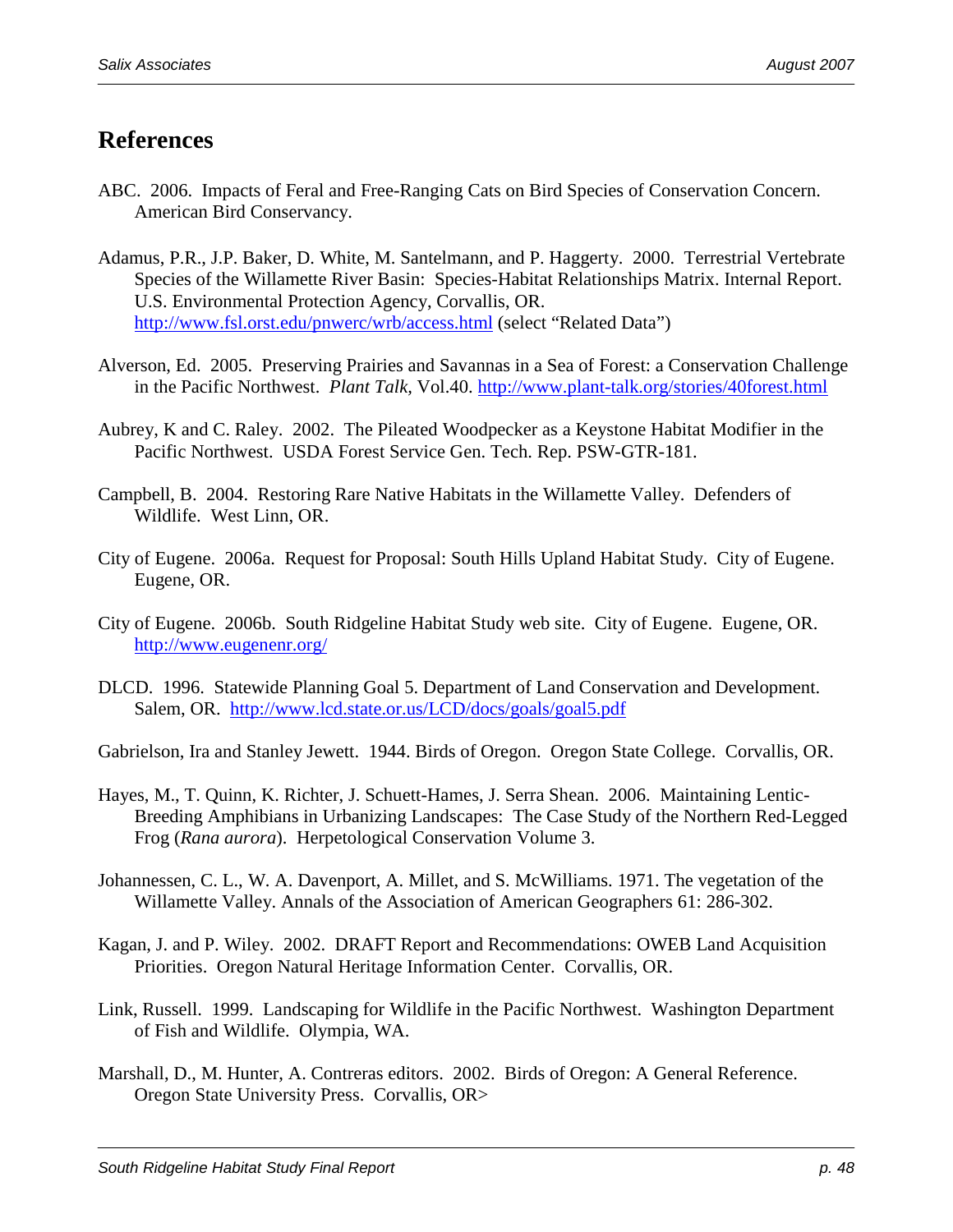- NRCS. 1981. Soil Survey of Lane County Area, Oregon. Natural Resources Conservation Service (formerly Soil Conservation Service). Eugene, OR.
- NPPC. 2004. Willamette Subbasin Plan. Northwest Power and Conservation Council. Portland, OR.
- Old-Growth Definition Task Group. 1986. Interim Definitions for Old-Growth Douglas-Fir and Mixed-Conifer Forests in the Pacific Northwest and California. USFS – PNW Research Station. PNW-447.
- ODFW. 1997. Oregon Sensitive Species List. Oregon Department of Fish and Wildlife. Keizer, OR.
- ODFW. 2006. Oregon Conservation Strategy. Oregon Department of Fish and Wildlife. Keizer, OR.
- ORNHIC. 2003. Oregon Natural Heritage Plan. Oregon Natural Heritage Information Center. Corvallis, OR.
- ORNHIC. 2004. Rare, Threatened and Endangered Species of Oregon. Oregon Natural Heritage Information Center. Corvallis, OR. http://oregonstate.edu/ornhic/2004\_t&e\_book.pdf
- Pearl, C. and M. Adams, N. Leuthold, R. B. Bury. 2005. Amphibian Occurrence and Aquatic invaders in a Changing Landscape: Implications for Wetland Mitigation in the Willamette Valley, Oregon, USA. Wetlands, Vol. 25 No. 1. Society of Wetland Scientists.
- PNWERC (Hulse, D. et al., editors). 2002. Willamette River Basin Atlas (2<sup>nd</sup>. Ed.). Oregon State University Press. Corvallis, OR. (Pacific Northwest Environmental Research Consortium)
- Secretary of State. 2006. OAR 660-023-0000: Land Conservation and Development Department, Division 23 Procedures and Requirements for Complying with Goal 5 (http://arcweb.sos.state.or.us/rules/OARS\_600/OAR\_660/660\_023.html). Oregon Secretary of State. Salem, OR.
- Thieman, C. 2000. Long Tom Watershed Assessment. Report to Long Tom Watershed Council. Eugene, OR. http://www.longtom.org/assessment2.html
- Thilenius, J. 1968. The *Quercus garryana* Forests of the Willamette Valley, Oregon. Ecology. Vol 49, No. 6.
- Thorson, T.D et al. 2003. Ecoregions of Oregon map. Reston, Virginia, U.S. Geological http://www.epa.gov/wed/pages/ecoregions/or\_eco.htm
- Titus, J. et al. 1996. Native Wetland, Riparian, and Upland Plant Communities and their Biota in the Willamette Valley, Oregon. Oregon Natural Heritage Program (now ORNHIC) and The Nature Conservancy. Portland, OR.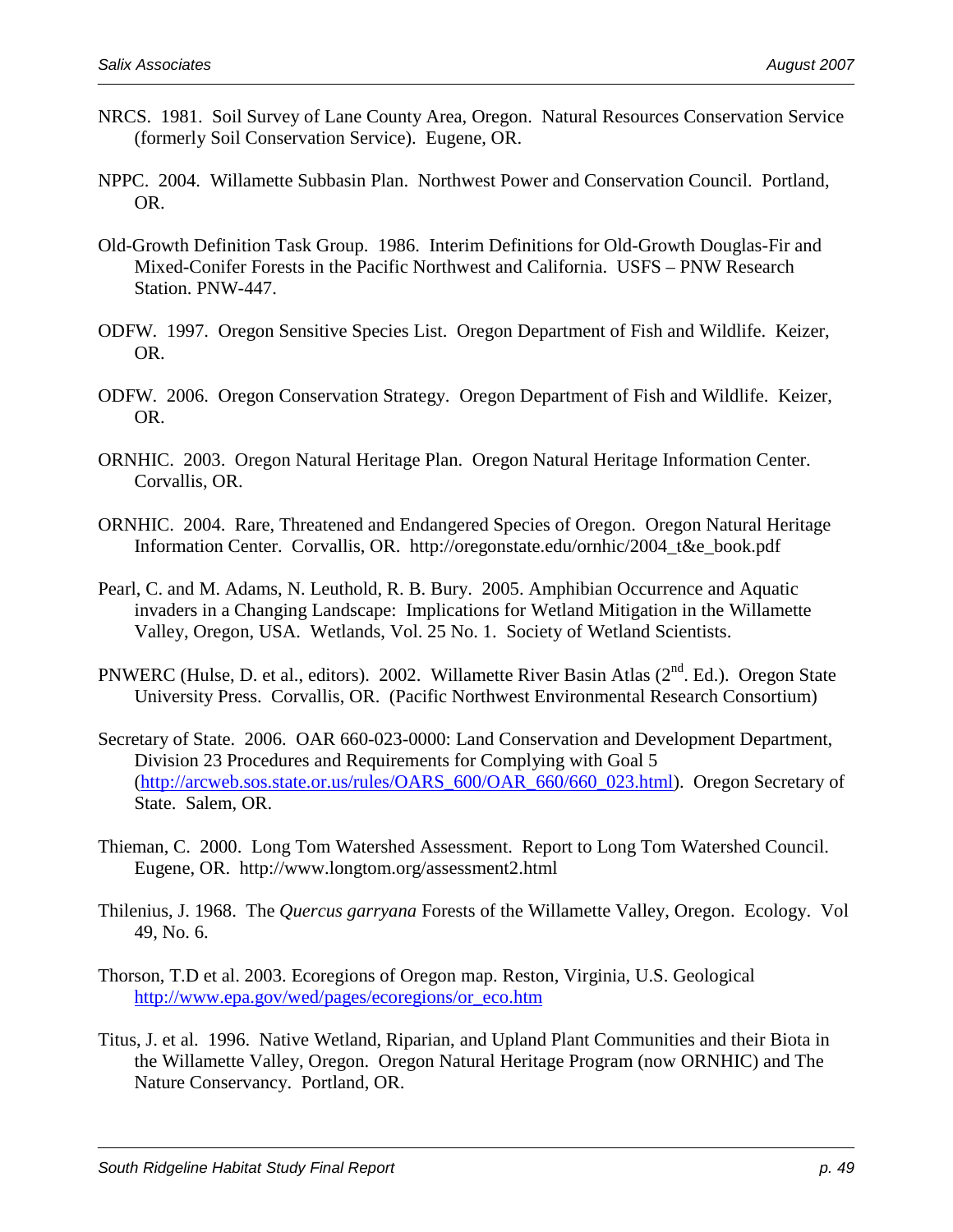- TNC. 2004. Willamette Valley Puget Trough Georgia Straight Ecoregional Assessment. The Nature Conservancy.
- Vesely, D. & G. Tucker. 2004. A Landowner's Guide for Restoring and Managing Oregon White Oak Habitats. Pacific Wildlife Research. Corvallis, OR.
- Wilson, M. V. 1998. Upland Prairie: contributed chapter to Part I of the US Fish and Wildlife Service Willamette Basin Recovery Plan. US Fish and Wildlife Service. Portland, OR.
- Wilson, M. V. 2002. Value and limits of understanding early human cultural impacts on the Willamette Valley landscape. Invited presentation in the seminar "Can human cultural activities be included in reference ecosystems?" Bulletin of the Ecological Society of America (Supplement).
- Winterbrook Planning. 2004. City of Corvallis Natural Features Inventory: Wildlife Habitat Assessment. Winterbrook Community and Resource Planning report to City of Corvallis. Portland, OR.

#### **Site-Specific Documents Consulted**

| <b>Document Name</b>                                                         | <b>Applicable</b><br><b>HAU/VMU</b> |
|------------------------------------------------------------------------------|-------------------------------------|
| City of Eugene. 2004. Environmental Assessment for the Dillard Hollow        | 12                                  |
| Acquisition. Prepared by Public Works Department, Parks and Open Space       |                                     |
| Division. (Citizen submittal #1.)                                            |                                     |
| City of Eugene. 2006. Mariposa Woodland Oak Habitat Enhancement              | 11                                  |
| Project. Prepared by Public Works Department, Parks and Open Space           |                                     |
| Division.                                                                    |                                     |
| City of Eugene. 2007. Public comments submitted on draft SRHS. Planning      | Several                             |
| and Development Department, Planning Division.                               |                                     |
| Environmental Consultants Oregon. 2005. Natural Resource Assessment for      | 12                                  |
| Dillard Heights PUD. Prepared for Metro Planning, Land Use and Consulting    |                                     |
| Services / Olson & Morris. (On file with the City of Eugene.)                |                                     |
| Environmental Solutions LLC. 2004a. Rare Plant Survey for Wild Iris Ridge.   | 3                                   |
| City of Eugene Parks and Open Space Division, Public Works Department.       |                                     |
| (On file with the City of Eugene.)                                           |                                     |
| Environmental Solutions LLC. 2004b. Wildlife Assessment Report for the       | 3                                   |
| Proposed Timberline Hills Subdivision Project, Eugene, Lane County,          |                                     |
| Oregon, T18S, R4W, Sections 10 and 11. Prepared for Breeden Homes. (On       |                                     |
| file with the City of Eugene.)                                               |                                     |
| Environmental Solutions. 2006. Natural Features Assessment for the Green     | 12                                  |
| Valley Glen PUD Site, Master Plan Concept "N," T18S, R3W, sections 17        |                                     |
| and 20, Tax Lot 101, Eugene, Lane County, Oregon. Prepared for Joe Green     |                                     |
| Investments, Inc. (On file with the City of Eugene.)                         |                                     |
| Integrated Resource Management. 1999. Transplanting Aster vialis from a      | 12                                  |
| region of proposed development to a conservation sanctuary in the southern   |                                     |
| Eugene, Oregon area of the Willamette Valley. Prepared for Leslie Beverly of |                                     |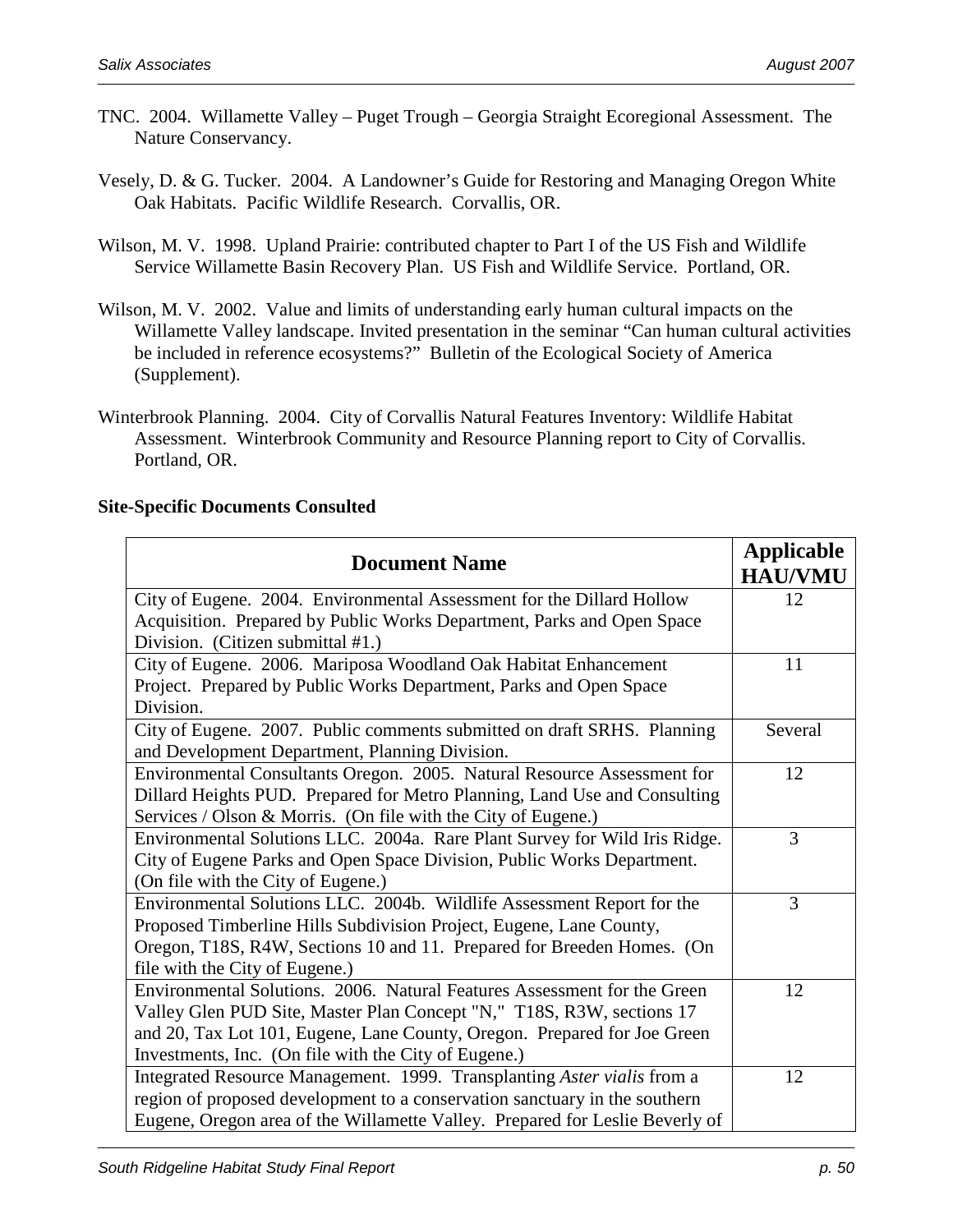| South Park Associates, LLC. (On file with the City of Eugene.)                |    |
|-------------------------------------------------------------------------------|----|
| Lane Council of Governments. 2004. Wild Iris Ridge Interim Management         | 3  |
| Plan. Prepared for the City of Eugene Parks and Open Space Division.          |    |
| Newhouse, B. 2006. Vascular Plant List for Spencer Butte (composite list,     | 11 |
| including 1934 – present). Personal collection, and on file with the City of  |    |
| Eugene. Eugene, OR.                                                           |    |
| Salix Associates. 2000. Natural Resources of Hendricks Park. Salix            | 19 |
| Associates report to City of Eugene. Eugene, Oregon.                          |    |
| Salix Associates. 1995. Vascular Plant List for Mountain Bike Trail corridor  | 13 |
| of Baldy Ridge. Report to City of Eugene. Eugene, Oregon.                     |    |
| Satre Associates. 2005. Moon Mountain Planned Unit Development Wetland        | 21 |
| Delineation Report. Prepared for Mark Vukanovich, The Reid Company,           |    |
| LLC. (On file with the City of Eugene.)                                       |    |
| Satre Associates. 2006. Moon Mountain Planned Unit Development Natural        | 21 |
| Features Assessment. Prepared for Mark Vukanovich, The Reid Company,          |    |
| LLC. (On file with the City of Eugene.)                                       |    |
| Wilson, Loverna. 1999. Letter to Martin and Leslie Beverly of South Park      | 12 |
| Associates, LLC regarding wayside aster transplanting. (On file with the City |    |
| of Eugene.)                                                                   |    |

# **Individual and Agency Contacts**

Alton, Cliff. Oregon Natural Heritage Information Center, OSU, Corvallis, OR. Alverson, Ed. The Nature Conservancy, Eugene, OR. Boulay, Margaret. Oregon Department of Fish and Wildlife, Keizer, OR. DeWitt, D. Birder. Eugene, OR. Mickel, T. Birder. Eugene, OR. Moldenke, Andy. Entomologist, Oregon State University. Corvallis, OR. Oregon Birders on Line (internet list-serve information request). Stringer, Darin. Forest Ecologist, Integrated Resources Management. Eugene, OR. Yee, Chris. Oregon Department of Fish and Wildlife, Springfield, OR. US Fish and Wildlife Service, Oregon State Office, Portland, OR.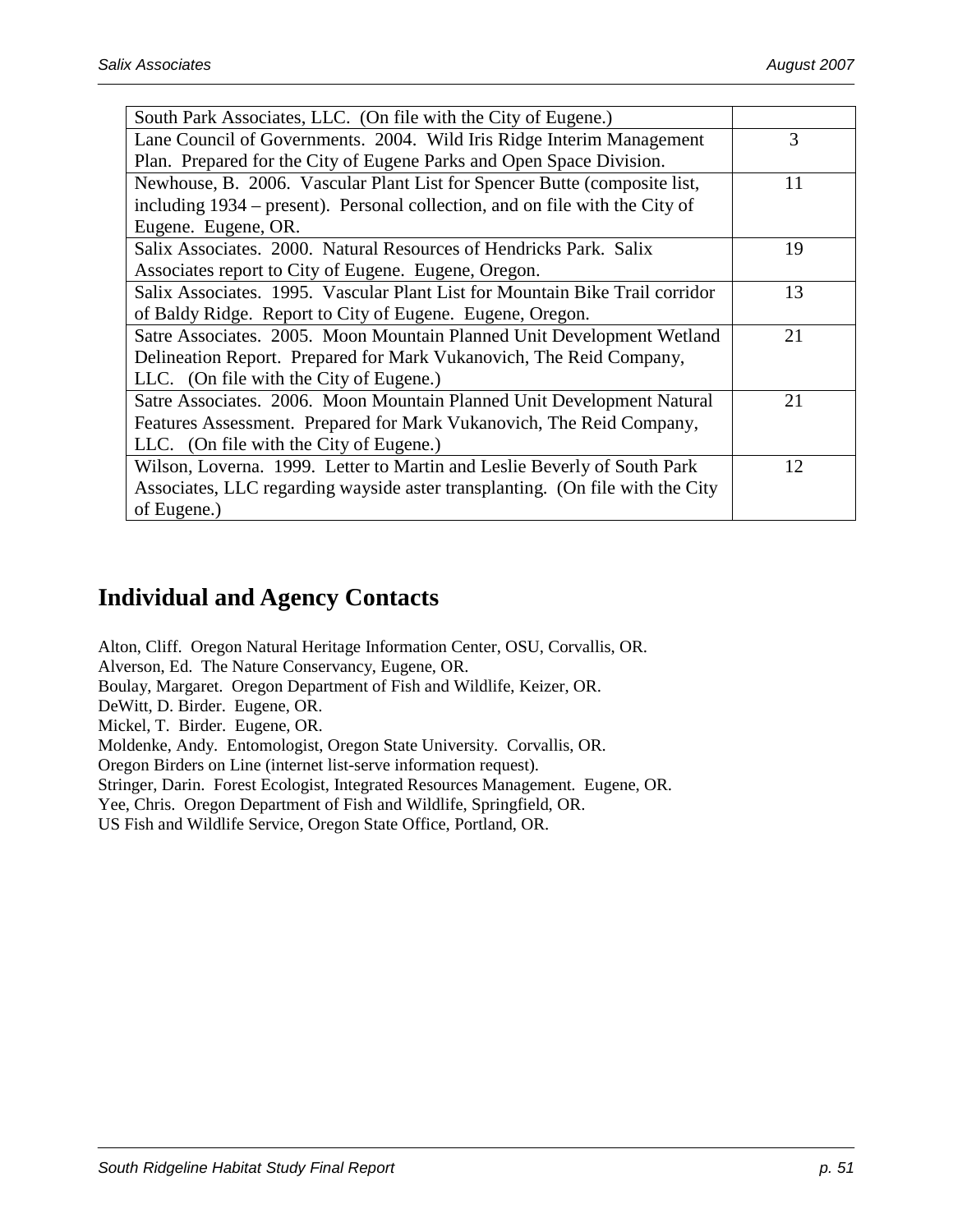# **Glossary**

| ARA number   | ARA stands for Adamus Resource Associates. A publication cited in the<br>references (Adamus et al. 2000) contains a list of cover (habitat) types (therein<br>called "ARA cover types") that were modified for use in this project. That<br>publication also contains a matrix of species-habitat suitability for vertebrates,<br>which was expanded for SRHS use by adding invertebrates and plants.                                                                                                                                                                                                                                   |
|--------------|-----------------------------------------------------------------------------------------------------------------------------------------------------------------------------------------------------------------------------------------------------------------------------------------------------------------------------------------------------------------------------------------------------------------------------------------------------------------------------------------------------------------------------------------------------------------------------------------------------------------------------------------|
| Cover type   | Synonymous in this report with "Habitat Type." Cover type generally refers to<br>what one would see in a bird's-eye or airplane view looking down at the landscape.<br>Cover types can include vegetation such as forest, woodland, savanna, prairie,<br>orchards and row crops, and non-vegetation, such as water, buildings and roads. A<br>cover type has similarity in vegetation structure (e.g., prairie, savanna, woodland,<br>forest) where associated native plants, vertebrates, invertebrates, fungi, and other<br>life occur together. We break down these cover types where possible, into more<br>detailed subcategories. |
| Dbh          | Diameter at breast height (4.5 feet above the ground). This is a common way to<br>measure or estimate the diameter of a tree trunk.                                                                                                                                                                                                                                                                                                                                                                                                                                                                                                     |
| <b>DLCD</b>  | Oregon Department of Land Conservation and Development. See:<br>http://www.lcd.state.or.us/                                                                                                                                                                                                                                                                                                                                                                                                                                                                                                                                             |
| Dominant     | A dominant plant species covers 20% or more of the ground, looking down from a<br>bird's-eye view. A list of the dominant species in an area generally can be used to<br>describe a plant community.                                                                                                                                                                                                                                                                                                                                                                                                                                    |
| Ecosystem    | A general term used to refer to physically-associated habitats functioning at a<br>landscape scale.                                                                                                                                                                                                                                                                                                                                                                                                                                                                                                                                     |
| Exotic       | An exotic species, as used in this report, refers to a non-native species introduced<br>generally at or after the time of EuroAmerican settlement in the mid-1850s.                                                                                                                                                                                                                                                                                                                                                                                                                                                                     |
| Forest       | Generally, habitats with over 70% tree cover (See Prairie.)                                                                                                                                                                                                                                                                                                                                                                                                                                                                                                                                                                             |
| <b>GIS</b>   | Geographic Information Systems are a standard, computer-based technique where<br>each stored layer of information for a study area graphically depicts a specific type<br>of information which can be linked to text or tabular information. See also:<br>http://www.nww.usace.army.mil/gis/definition.htm                                                                                                                                                                                                                                                                                                                              |
| Goal 5       | Statewide Land Planning Goal 5, which requires "To protect natural resources and<br>conserve scenic and historic areas and open spaces."<br>See: http://www.oregon.gov/LCD/goal5explan.shtml                                                                                                                                                                                                                                                                                                                                                                                                                                            |
| Habitat      | In this study, "habitat" refers to an undeveloped area where flora, fauna and fungi<br>exist. In other contexts, "habitat" (though not necessarily correctly), is used as a<br>synonym for "wildlife habitat."                                                                                                                                                                                                                                                                                                                                                                                                                          |
| Habitat type | See Cover type.                                                                                                                                                                                                                                                                                                                                                                                                                                                                                                                                                                                                                         |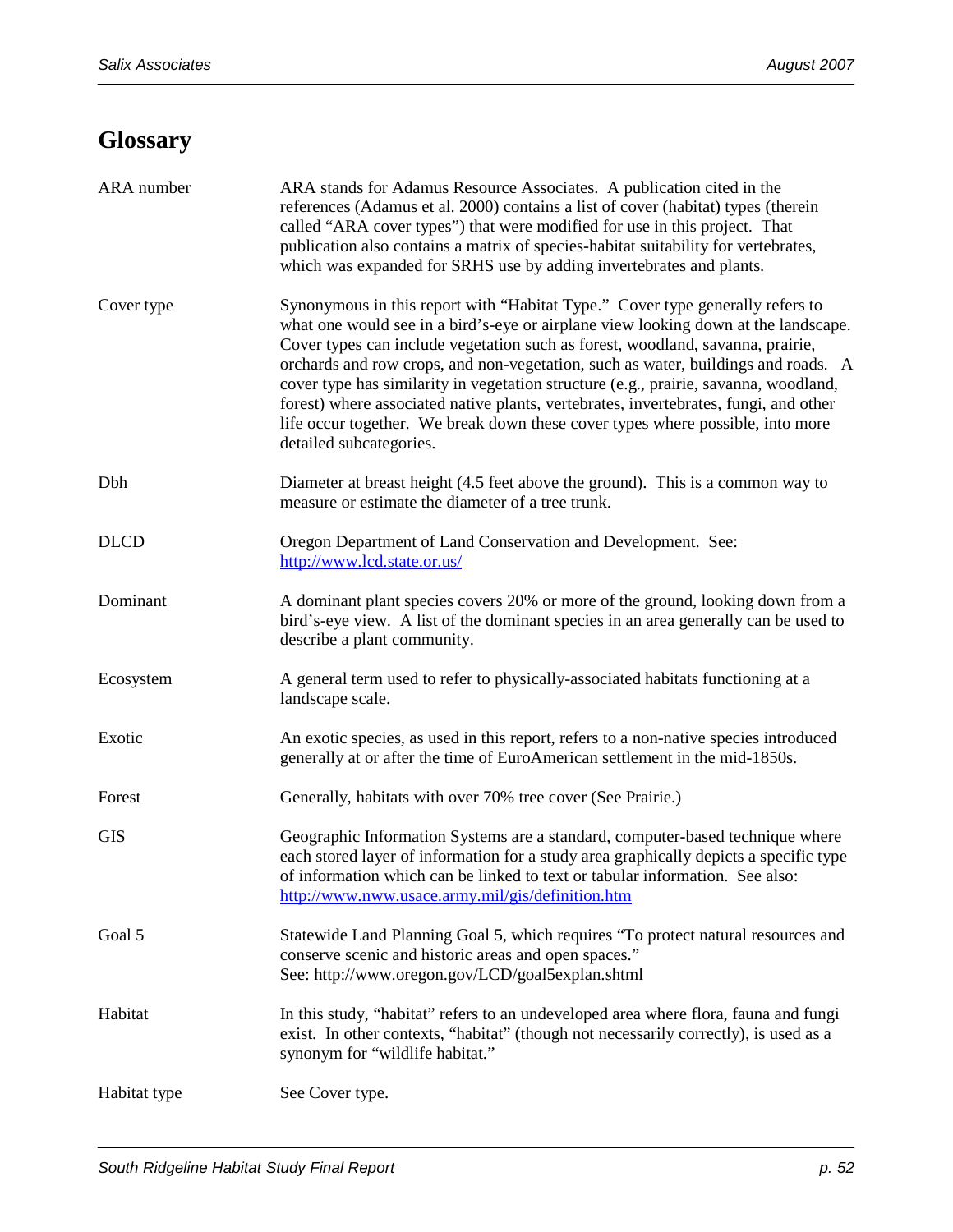|                | Habitat Assessment Unit Sub-areas (21) delineated within the SRHS by City of Eugene staff to create units<br>to facilitate inventory and assessment.                                                                                                                                                                                                                                                                                                                                  |
|----------------|---------------------------------------------------------------------------------------------------------------------------------------------------------------------------------------------------------------------------------------------------------------------------------------------------------------------------------------------------------------------------------------------------------------------------------------------------------------------------------------|
| Herbaceous     | Refers to non-woody vegetation that generally grows low to the ground, or in some<br>cases, climbs on other vegetation or on structures.                                                                                                                                                                                                                                                                                                                                              |
| Invasive       | As used here, "invasive" refers to a subset of exotic species that tend to move into<br>areas previously dominated by native species, and become a dominant species.                                                                                                                                                                                                                                                                                                                  |
| Invertebrates  | Animals without backbones, including arthropods (includes insects and spiders),<br>mollusks, crustaceans, etc.                                                                                                                                                                                                                                                                                                                                                                        |
| <b>LCDC</b>    | Oregon Land Conservation and Development Commission. See:<br>http://www.lcd.state.or.us/                                                                                                                                                                                                                                                                                                                                                                                              |
| Native habitat | Native habitats are dominated by native species. "Native" in this report generally<br>refers to species and habitats that existed in the southern Willamette Valley before<br>EuroAmerican settlement, as widely used by ecologists.                                                                                                                                                                                                                                                  |
| Native species | A species that exists in an area without having been transported by human activity.<br>In general, ecologists in the Willamette Valley consider as native those species<br>present here before EuroAmerican settlement in the mid 1800s. See Exotic, also.                                                                                                                                                                                                                            |
| <b>NRLF</b>    | Northern Red-legged Frog                                                                                                                                                                                                                                                                                                                                                                                                                                                              |
| <b>ODFW</b>    | Oregon Department of Fish and Wildlife. See: http://www.dfw.state.or.us/                                                                                                                                                                                                                                                                                                                                                                                                              |
| Odonates       | Members of the order Odonata, which consists of dragonflies and damselflies.                                                                                                                                                                                                                                                                                                                                                                                                          |
| <b>PIWO</b>    | Pileated Woodpecker                                                                                                                                                                                                                                                                                                                                                                                                                                                                   |
| Polygon        | Synonymous with VMU. Areas within HAUs mapped for this study that have<br>generally homogeneous vegetation. Polygon boundaries primarily were<br>determined by field observation and examination of aerial photos.                                                                                                                                                                                                                                                                    |
| Prairie        | Generally, prairie habitats have less than 5% tree cover. Areas with $5 - 30\%$ tree<br>cover are called "savanna," with 31-70%, "woodland," and over 70%, "forest."<br>These divisions generally follow the National Vegetation Inventory standards, as<br>well as the habitat type definitions modified from Adamus et al. 2000 used for this<br>study.                                                                                                                             |
| <b>RFP</b>     | Request for Proposal. The City issued an RFP last spring seeking proposals from<br>consultants to conduct the SRHS.                                                                                                                                                                                                                                                                                                                                                                   |
| RSS Index      | Rare Species Suitability Index. This index was devised for each habitat by totaling<br>scores for each uncommon and rare species potentially using the habitat. Each<br>species score is the sum of two numbers: the species status $(3, 2 \text{ or } 1, \text{ which})$<br>equates to high, medium or low on the Target Uncommon and Rare Species Table,<br>Appendix B), and the $s$ uitability (3, 2 and 1, high, medium and low) from the<br>species-habitat matrix (Appendix C). |
| Savanna        | Habitats with 5% - 30% tree cover. See: Prairie.                                                                                                                                                                                                                                                                                                                                                                                                                                      |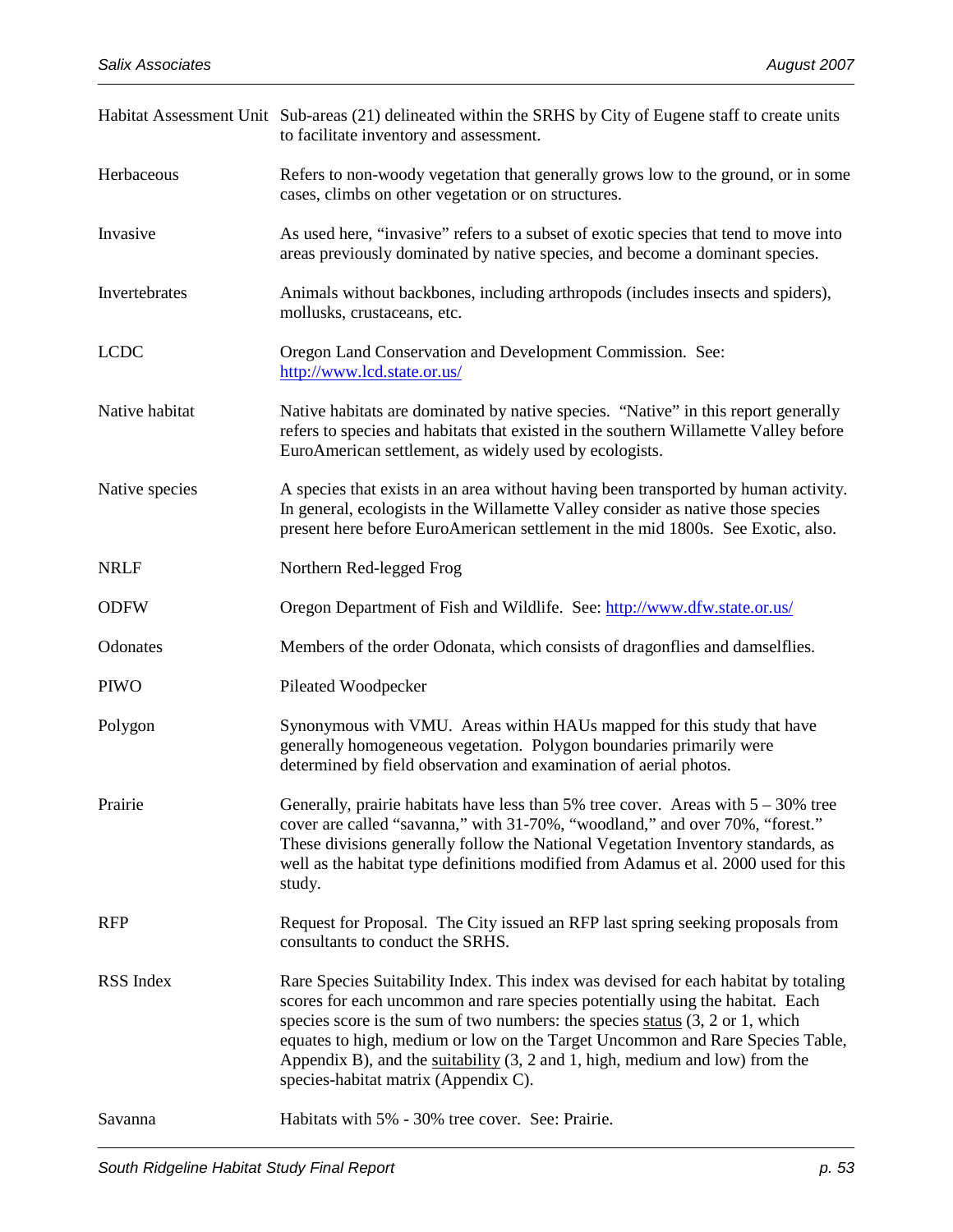| <b>SRHS</b> | South Ridgeline Habitat Study.                                                                                                                                                                                                                                       |
|-------------|----------------------------------------------------------------------------------------------------------------------------------------------------------------------------------------------------------------------------------------------------------------------|
| <b>UGB</b>  | <b>Urban Growth Boundary</b>                                                                                                                                                                                                                                         |
|             | Vegetation Mapping Unit Sub-areas (polygons) within HAUs that were mapped for this study, and which<br>have generally homogeneous vegetation. Vegetation Mapping Unit boundaries<br>primarily were determined by field observation and examination of aerial photos. |
| <b>VMU</b>  | See Vegetation Mapping Unit and Polygon.                                                                                                                                                                                                                             |
| Wildlife    | As used in this report, wildlife includes wild, terrestrial vertebrates and birds,<br>invertebrates, and where applicable, fish. In other contexts, "wildlife" commonly<br>is used in a restricted sense to mean wild mammals and birds.                             |
| Woodland    | Habitats with tree cover of 31% - 70%. See also: Prairie.                                                                                                                                                                                                            |